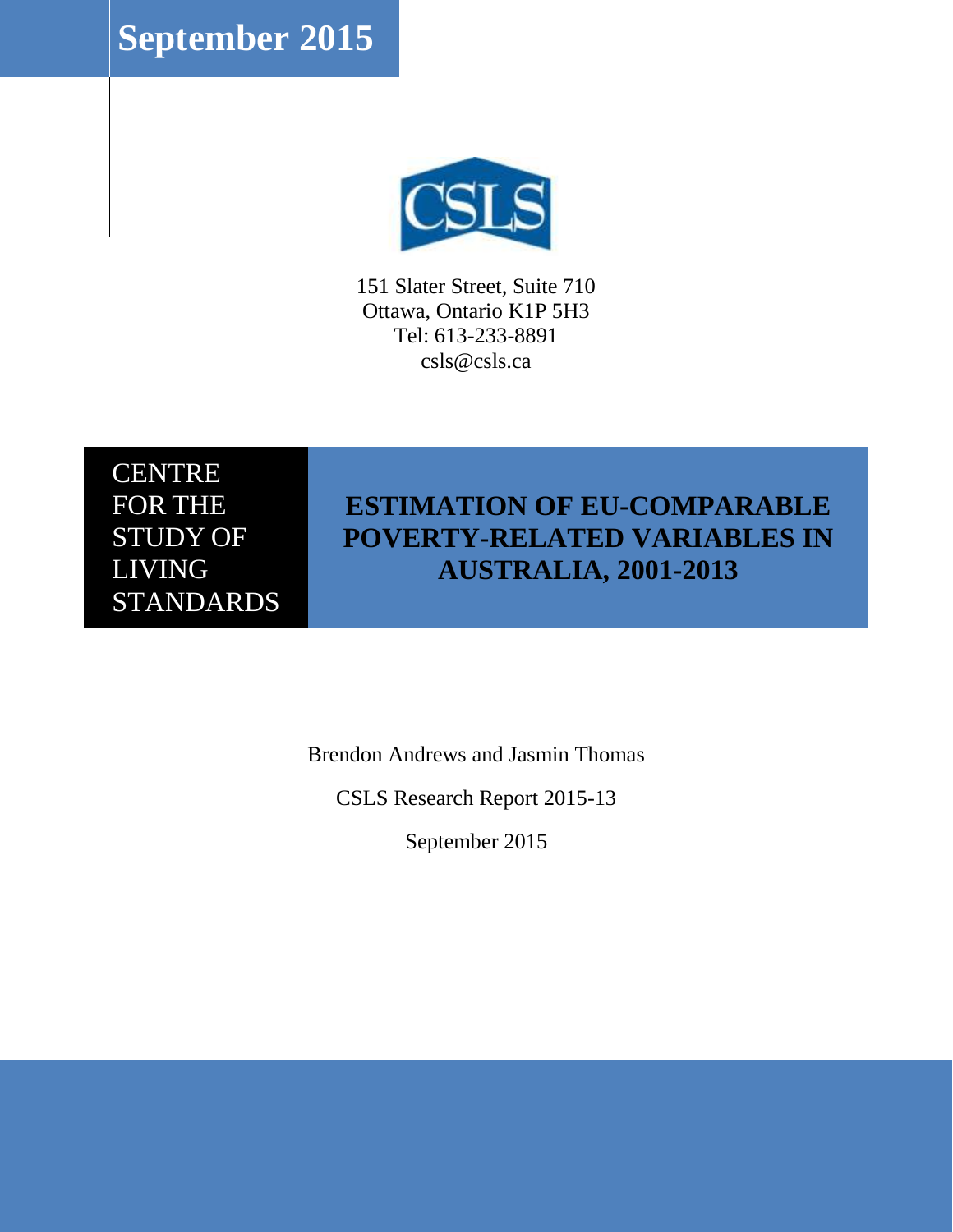## <span id="page-1-0"></span>**Abstract**

This report seeks to compare poverty rates and poverty gaps for the overall population, the elderly population and single-parent headed households in Australia and selected European Union (EU) countries. In order to make sure that our estimates for Australia, which are based on the Household, Income and Labour Dynamics in Australia (HILDA) survey from the Melbourne Institute of Applied Economic and Social Research at the University of Melbourne, are directly comparable with EU estimates from Eurostat, we undertook a detailed study of the methodology underpinning Eurostat's poverty estimates, which are derived from the Survey of Income and Labour Conditions (EU-SILC). The outcomes of this paper are estimates of six poverty-related variables including overall and elderly poverty gaps and poverty rates, as well as single parent headed household poverty gaps and the Gini coefficient. The results suggest that overall poverty, elderly poverty and single-parent headed household poverty is higher in Australia than in many other European countries for the majority of the six poverty-related variables.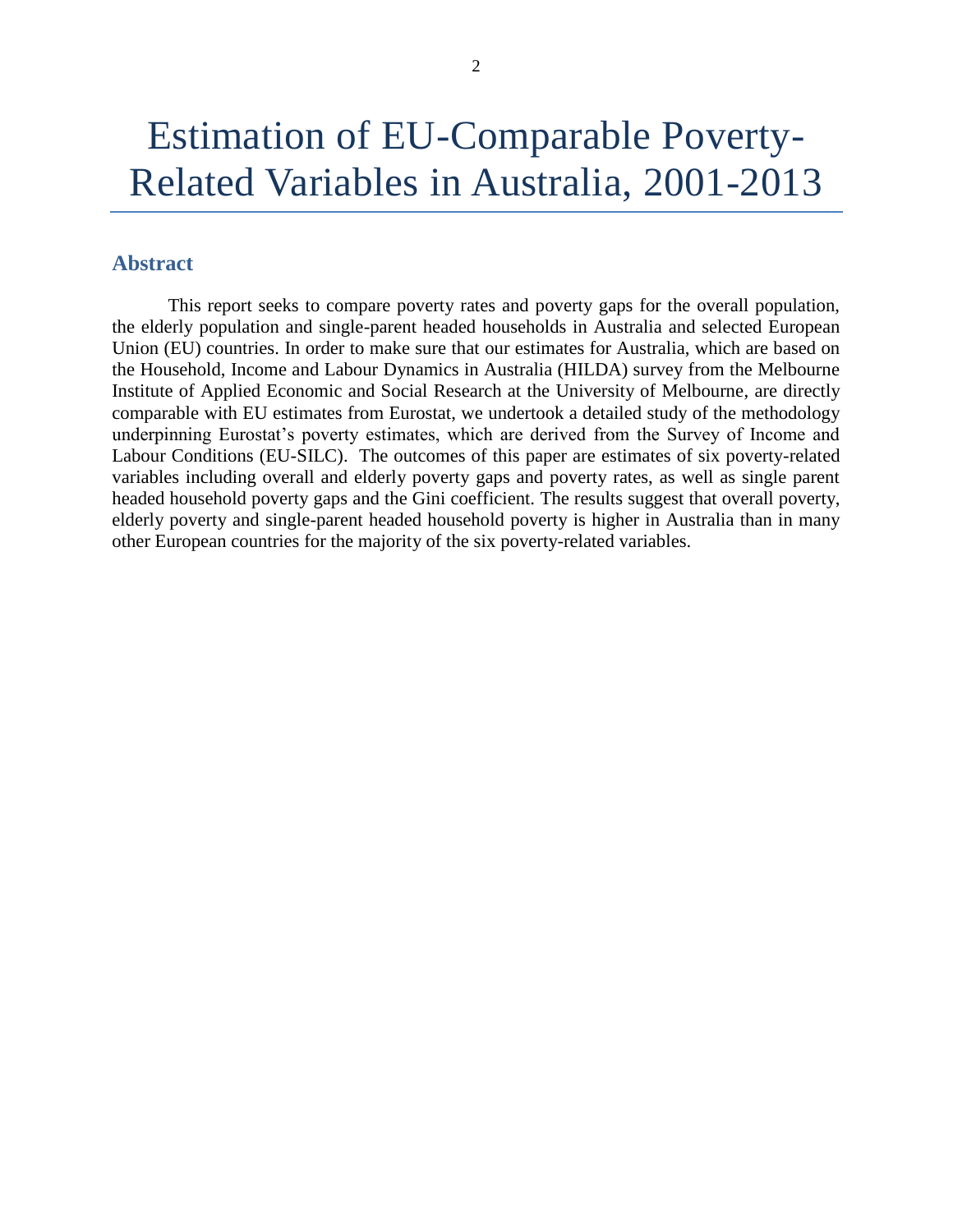## <span id="page-2-0"></span>**Table of Contents**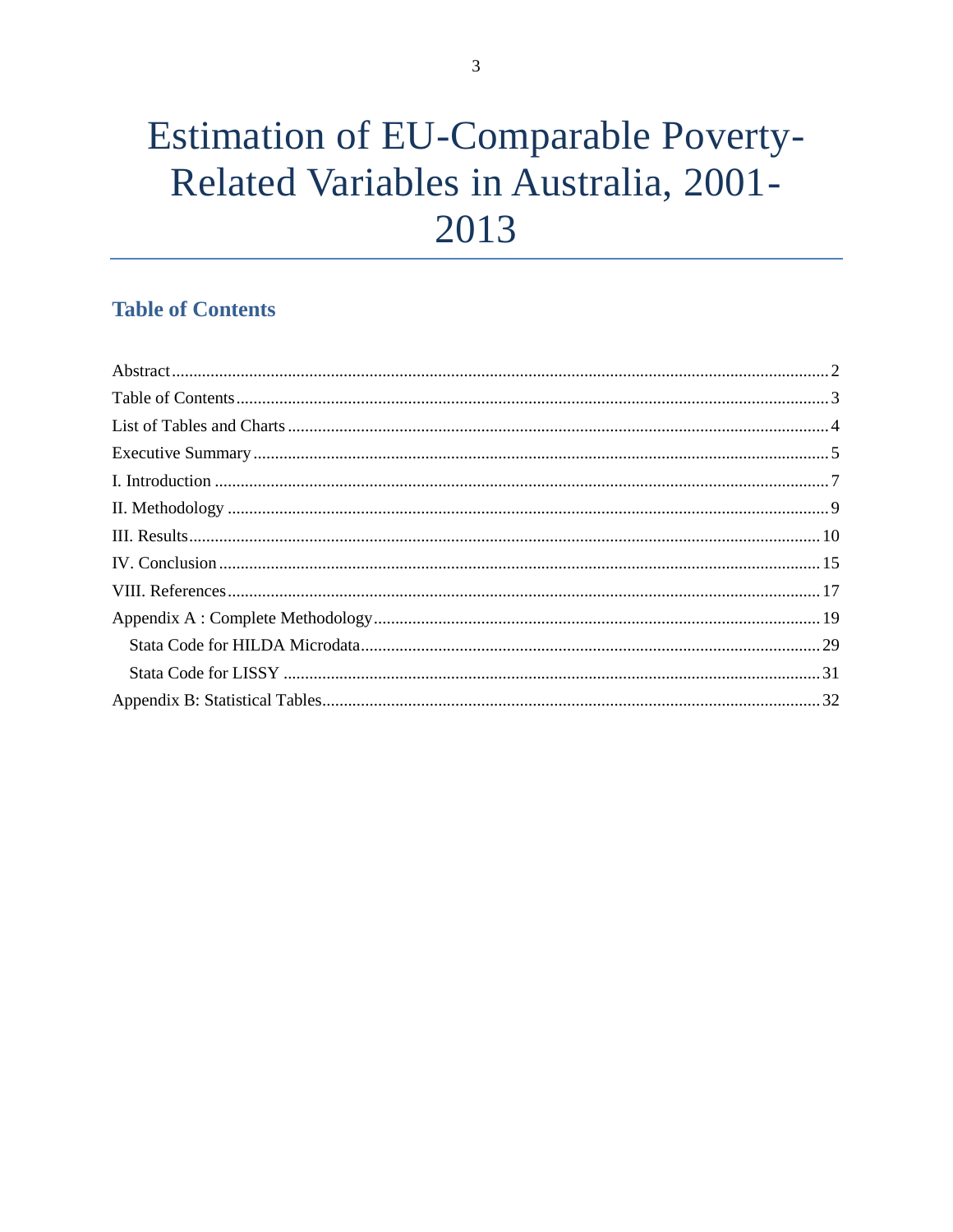## <span id="page-3-0"></span>**List of Tables and Charts**

| Chart 2: Overall Poverty Rate for All Persons, Selected EU Countries, Per Cent, 2001-2013  11  |  |
|------------------------------------------------------------------------------------------------|--|
| Chart 3: Average Poverty Gap Ratio for All Persons, Selected EU Countries, Per Cent, 2001-     |  |
|                                                                                                |  |
|                                                                                                |  |
| Chart 5: Elderly Average Poverty Gap Ratio, Selected EU Countries, Per Cent, 2001-2013  14     |  |
| Chart 6: Poverty Rate for Single Parent Households with Dependent Children, Selected EU        |  |
|                                                                                                |  |
|                                                                                                |  |
| Table 1: Gini Coefficient, Poverty Rates and Poverty Gaps, Overall Population, Elderly         |  |
|                                                                                                |  |
| Table 2: Gini Coefficient, Australia and Selected European Countries, 2001-2014 33             |  |
| Table 3: Poverty Rate for All Persons, Australia and Selected European Countries, 2000-2014 34 |  |
| Table 4: Average Poverty Gap Ratio for All Persons, Australia and Selected European            |  |
|                                                                                                |  |
| Table 5: Poverty Rate for Elderly Persons, Australia and Selected European Countries, 2001-    |  |
|                                                                                                |  |
| Table 6: Average Poverty Gap Ratio for Elderly Persons, Australia and Selected European        |  |
|                                                                                                |  |
| Table 7: Poverty Rate for Single Parent Households with Dependent Children, Australia and      |  |
|                                                                                                |  |
| Table 8: Comparison of Poverty-Related Variables Calculated from LISSY, LIS and HILDA  39      |  |
| Table 9: Comparison of Poverty-Related Variables Including Child Care Benefits and             |  |
|                                                                                                |  |
|                                                                                                |  |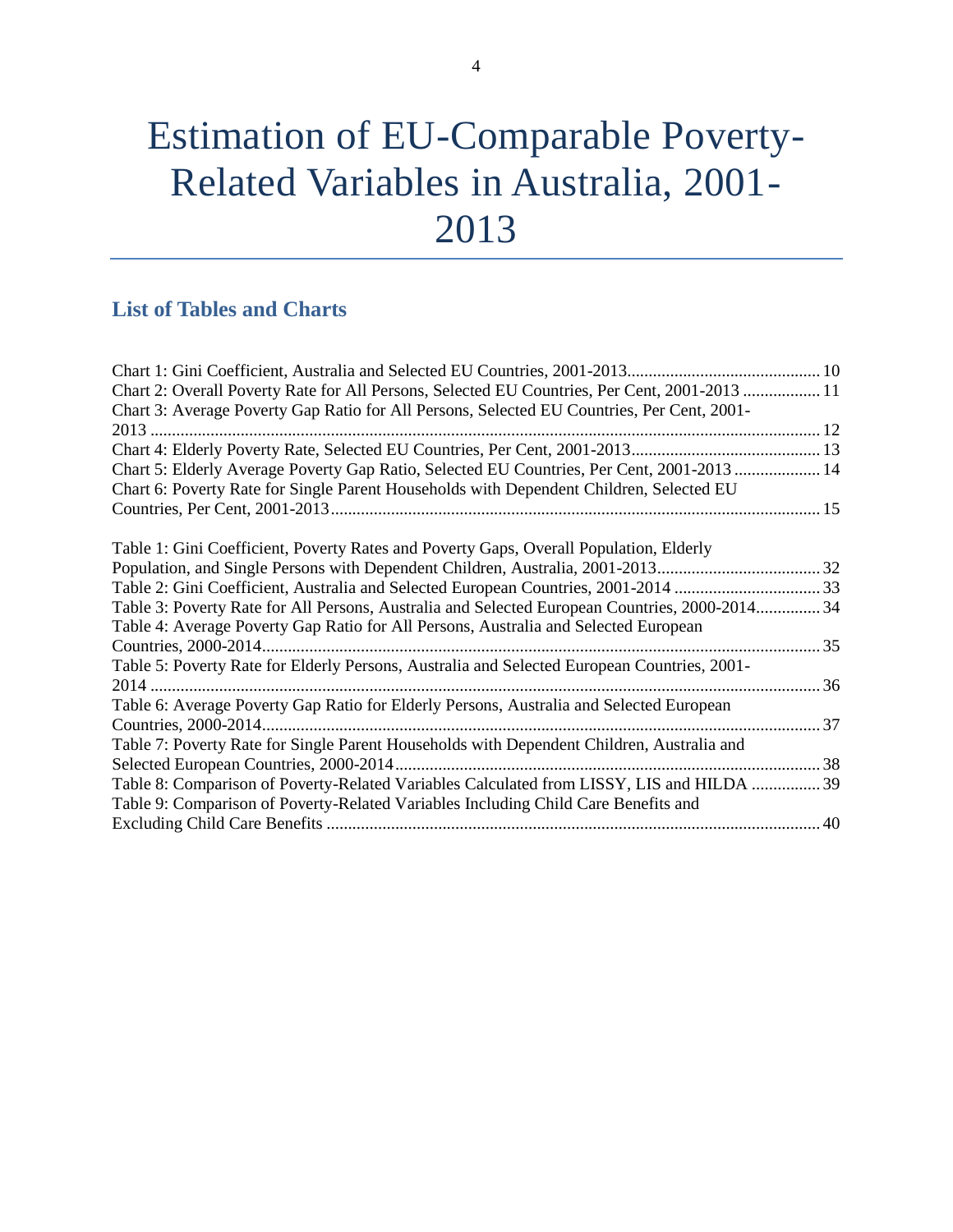## <span id="page-4-0"></span>**Executive Summary**

As part of the Centre for the Study of Living Standards' regular updates to the *Index of Economic Well-Being*, this report seeks to make certain income distribution and poverty-related statistics comparable between Australia and eleven European countries, where differing definitions and methodologies underlying the official poverty rates make headline comparisons impossible. This report uses Eurostat's definitions and methodologies, applied to micro data available from the Melbourne Institute of Applied Economic and Social Research at the University of Melbourne through the Household, Income and Labour Dynamics in Australia (HILDA) survey, which provides extensive, annual information on incomes in Australia. The specific statistics this report calculates are the Gini coefficient, the overall and elderly poverty rates and gaps, as well as the single parent with dependent children poverty rate. The poverty gap is a measure of the depth of poverty and is calculated by dividing the average income of individuals in poverty by the poverty line and subtracting this value from one to find the 'gap' between income and the poverty threshold.

In order to calculate these statistics for Australia based on micro data, we attempt to recreate the variables used in the European statistics for Australia. This process required careful analysis of the European dataset. This involved identification of Australian equivalent variables representing household membership, disposable income, the equivalence scale, the dependency of children, the status of a single parent household, and old age. Once identified, these variables were distilled into the abovementioned statistics using Stata software. The specific commands, data and methodology used are given in Appendix A.

This report finds that Australia has higher poverty rates, poverty gaps, and a higher Gini coefficient over the 2001-2013 period than the majority of the selected European nations that we examined. Some key results are below:

- Australia's Gini coefficient is higher than the majority of the European nations we examined, excluding the United Kingdom and Spain. Over the entire period, Australia's Gini coefficient was relatively stable, increasing from 0.319 in 2001 to 0.338 in 2013 with peaks of 0.345 and 0.347 in 2003 and 2007 respectively.
- Australia's overall poverty rate was quite high compared to other European countries, although Spain, the United Kingdom and Italy occasionally had higher poverty rates, especially near the end of the first decade of the twenty-first century when Australia's overall poverty rate declined from 13.1 to 9.6 per cent between 2009 and 2013, while Spain and Italy saw their overall poverty rates increase.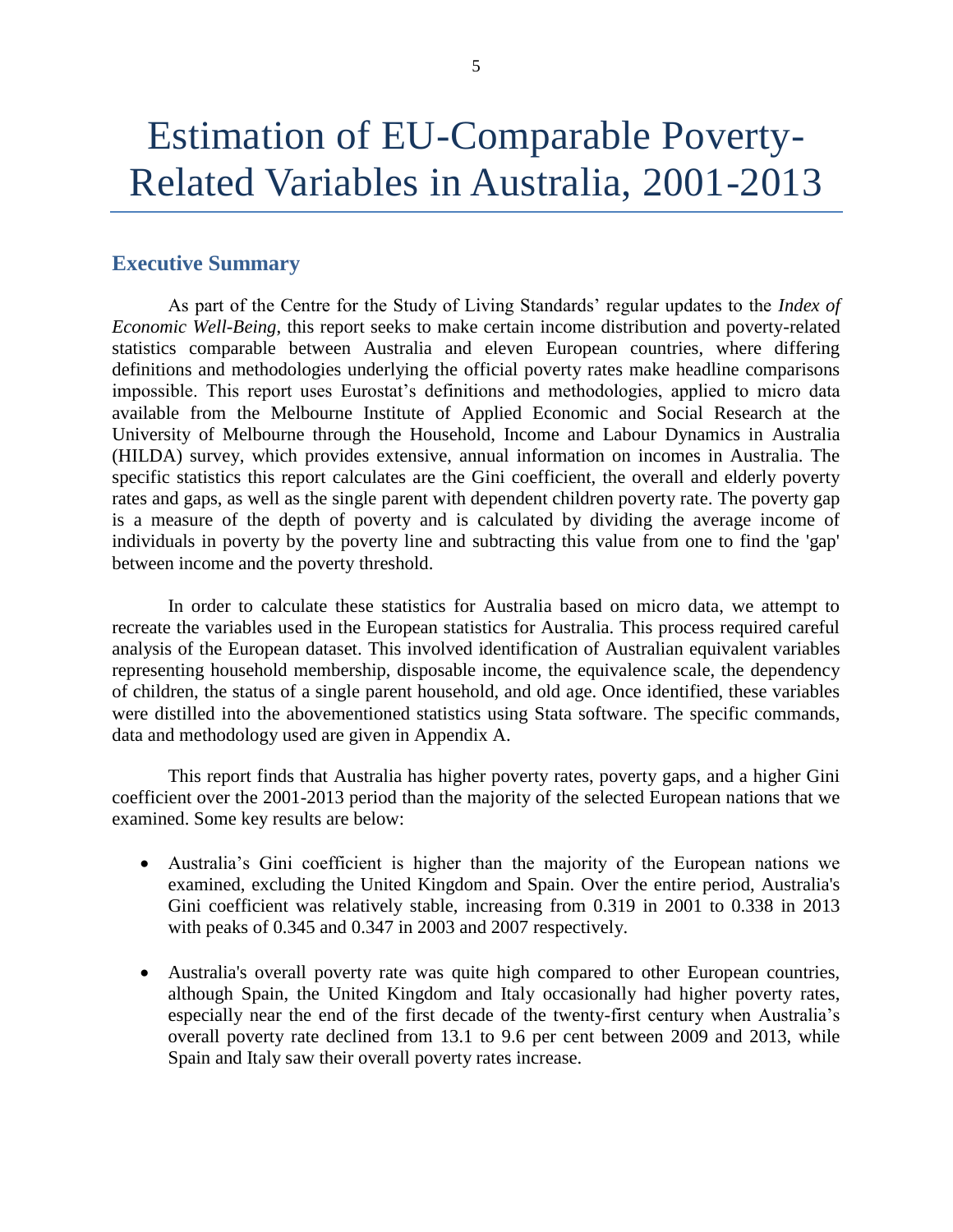- The average poverty gap for all persons in Australia was higher than the majority of the European countries between 2001 and 2013. However, near the end of the time series, Norway, Italy, Spain and Denmark surpassed the Australian value to demonstrate higher poverty gaps in 2013. The only year in which Australia had a higher poverty gap than all eleven European countries considered was in 2009 when the poverty gap was at 33.9 per cent.
- The elderly poverty rate in Australia is strikingly high in comparison with European countries. In particular, Australian elderly poverty rates hovered between 25 per cent and 45 per cent over the 2001 to 2013 period, while for all European countries, they hovered between 0 and 20 per cent. The greatest difference was in 2009 when the Australian elderly poverty rate peaked at 45.6 and the next highest poverty rates in Spain and the United Kingdom were less than 12.0 per cent.
- The Australia elderly poverty gap is lower compared to some of the selected European countries, although Australian elderly poverty gaps are still among the highest throughout the entire time series, surpassed only by the Netherlands, Germany and Denmark in various years. Australia's elderly poverty gap peaked in 2009 at 34 per cent, showing a sharp decline in 2010 to 23 per cent. Australia was one of the only countries in our sample to show a decline in the elderly poverty gap between 2009 and 2010.
- The poverty rate for single parent households with dependent children in Australia is among the highest, but it is never the highest rate in any year in the time series. The United Kingdom, Italy and Spain consistently show higher rates than Australia for this poverty-related variable. Over the 2001-2013 period, Australia saw its poverty rate for this group increase from 15.7 per cent in 2001 to 28.0 per cent in 2009. After 2009, Australia's poverty rate for single parent households with dependent children declined to 16.9 per cent in 2012. In 2013, the poverty rate for this segment of the population increased again.

Overall, this report has found that Australia has had among the highest poverty rates, gaps and Gini coefficient scores of the eleven European countries that were examined.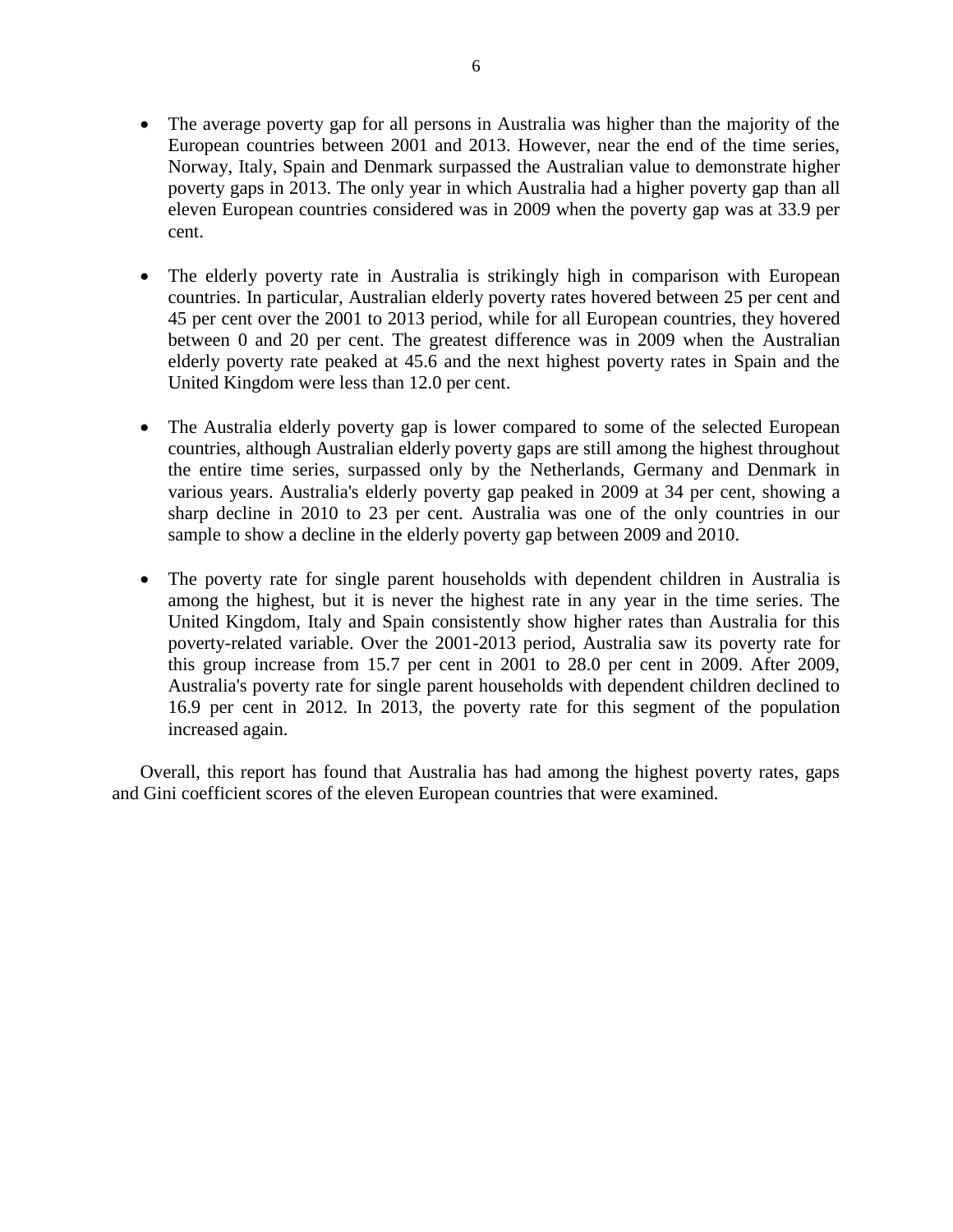## <span id="page-6-0"></span>**I. Introduction**

 $\overline{\phantom{a}}$ 

This report was written as a part of the CSLS' regular updates to the Index of Economic Well-Being, which has been the focus of previous CSLS reports, including several by Osberg and Sharpe (2011a, 2011b, and 2014). The Index of Economic Well Being (IEWB), which has been computed since the late 1990s by the Centre for the Study of Living Standards (CSLS), utilizes a number of income distribution and poverty-related variables, specifically the Gini coefficient as well as poverty rates and gaps for the overall population and specific subsections (Osberg and Sharpe, 2001). Previously these estimates were taken from the Luxembourg Income Study. However, these estimates are available only with a considerable lag and only for a small number of years. The availability of Statistics on Income and Living Conditions (SILC) for selected EU countries via the Eurostat portal however provides up-to-date annual estimates of poverty-related variables since 1995. It was decided to move to this data source, using SILC for EU poverty-based estimates, and to develop EU comparable estimates for the non-EU countries examined in the IEWB (the United States, Australia, and Canada). This report develops the estimates for Australia. The methodology and results used to calculate data for the United States-EU comparisons can be found in another CSLS report (Andrews, Palesch and Thomas, 2015).

Consistent income data comparisons between Australia and European nations have been undertaken in the past. In fact, HILDA has been used to create Eurostat comparable estimates in the past. Headey (2006) uses the HILDA panel set from 2001-2003 to compute Australian estimates for a variety of indicators;<sup>2</sup> however, the same definitions used in this report are not present. The Australian Social Inclusion Board (Australian Government, 2009) [ASIB] has also created EU-comparable estimates for Australia for 2005-2006, using the larger ABS dataset, and estimated an all-persons poverty rate of 10.9 per cent at the 50 per cent of median equivalent income threshold. Furthermore, the ASIB presents Gini coefficients from the ABS until 2005-06 and HILDA-based estimates of the same indicator for 2001 through 2005. Indeed, many different studies creating comparable datasets of Australia and European nations have been completed (OECD, Australian Council of Social Services). Sadly, a full time series including 2001 through 2013 for this comparison was unavailable, as were the breakdowns to the target populations required for this IEWB report. The Centre for the Study of Living Standards therefore embarked

 $1$  This report was written in two stages under the supervision of Andrew Sharpe. In stage one, Brendon Andrews estimated poverty trends in Australia with EU comparable definitions from 2001 to 2010. In stage two, Jasmin Thomas and Erika Rodrigues calculated new poverty estimates for Australia from 2001 to 2013, and edited the text to reflect any changes in poverty trends since 2010. If there are any questions or comments about this report please email jasmin.thomas@csls.ca.

 $2$  Note that Headey (2006) does make use of the 50 per cent of median disposable income poverty threshold (30) (as does this report); however, the breakdown into the target populations relevant for this report according to the methodology of Eurostat is not complete, as that was not the purpose of the study. Furthermore, this report presents seven additional years of data.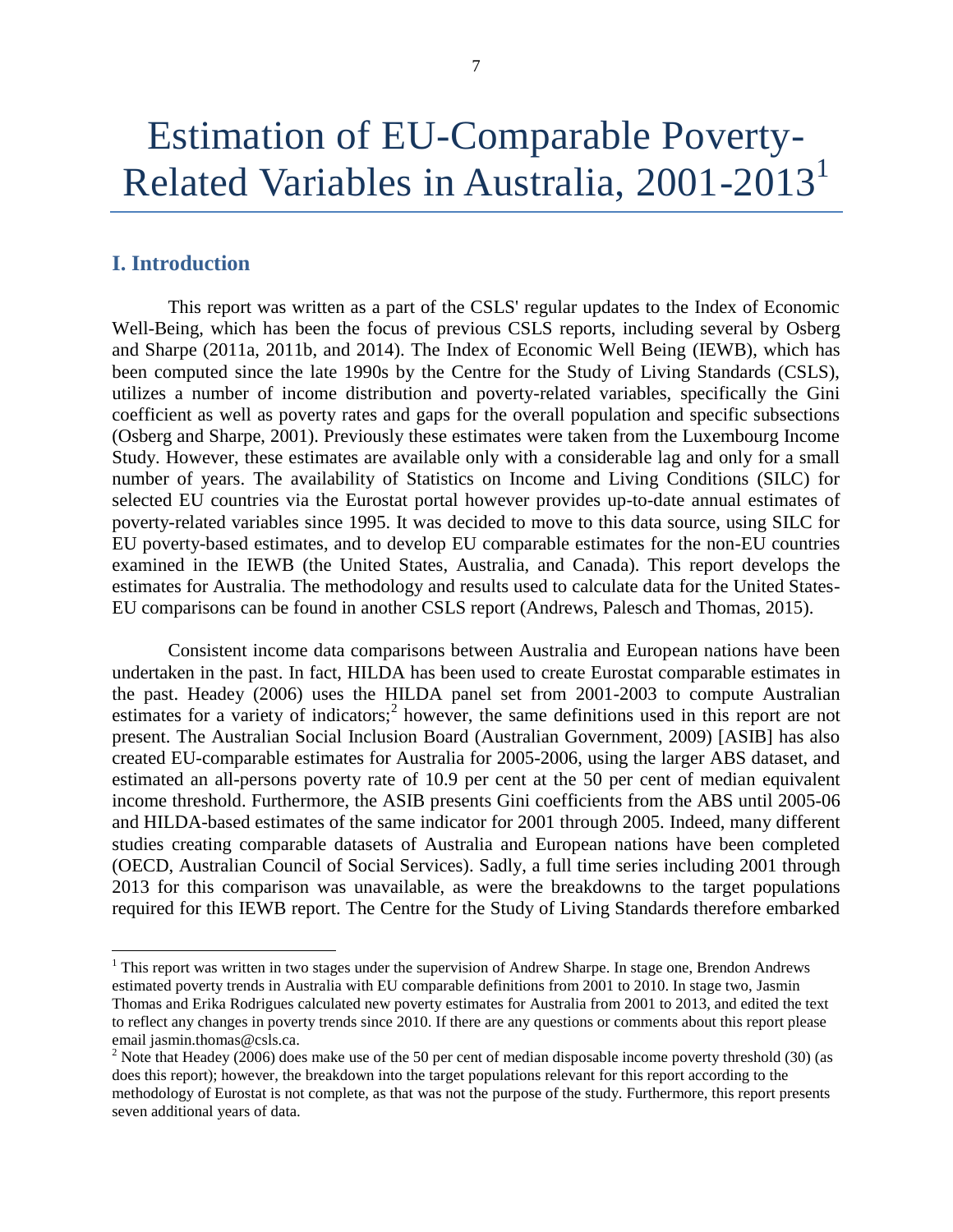upon the task of computing these estimates. This report discusses the methodology used to estimate these numbers from the Household, Income and Labour Dynamics in Australia (HILDA) survey available from the Melbourne Institute of Applied Economic and Social Research at the University of Melbourne.

The optimal dataset for our analysis would have been received from the Australian Bureau of Statistics (ABS), as this is the office responsible for reliable statistics on the Australian population. Although the ABS does publicly offer 'Confidentialised Unit Record File' (CURF) micro data, the list of available micro data sets<sup>3</sup> did not include a comprehensive time series on household income. On the other hand, the Household Income and Labour Dynamics in Australia (HILDA) Survey, conducted by the Melbourne Institute of Applied Economic and Social Research at the University of Melbourne, presents a consistent time series of household income data for 2001 through  $2013<sup>4</sup>$  Another key advantage of using the Household Income and Labour Dynamics in Australia (HILDA) Survey to calculate our Australian income measures is that this survey has been used extensively, generating a considerable number of publications.<sup>5</sup> The results of a HILDA-based study are therefore grounded in a framework that has already informed many research projects and policy recommendations. HILDA data were therefore obtained for this analysis.

Despite a rich stock of Australia-EU comparisons, further computation was required to acquire estimates for all the indicators desired for the entire sample period. This report fills that void. We attempt to match HILDA variables with the definitions used by Eurostat to compute poverty estimates from EU-SILC for 2001 through 2013 and apply the same qualifiers for overall poverty, single parent with dependent children poverty, and elderly poverty. At the same time, we attempt to keep these estimates comparable to the estimates Andrews, Palesch and Thomas (2015) produced for the United States-EU comparison. We estimate both poverty rates and average poverty gaps, $6$  and we also calculate the Gini coefficient, the most commonly used measure of income distribution, using our Eurostat-comparable measure of disposable income.

Structurally, this report is divided into three main sections. The next section of this report briefly details the methodology used to compute estimates for Australia which can be considered 'comparable' to the numbers taken from Eurostat for the eleven European countries in the sample. Appendix A provides additional detail on this methodology. The third section describes the results obtained for Australia, comparing trends to those in the other countries in the sample. This report produces a time series from 2001 to 2013 for six income distribution and poverty

 $\overline{a}$ 

<sup>3</sup> This list can be found online: http://abs.gov.au/websitedbs/D3310114.nsf/home/About+CURF+Microdata

<sup>&</sup>lt;sup>4</sup> The HILDA survey is a longitudinal survey that was initiated, and is funded, by the Australian Government through the Department of Social Services. The wave 1 panel consisted of 7,682 households and 19,914 individuals. In wave 11, this was topped up with an additional 2,153 households and 5,477 individuals. In wave 1, the response rate was 66 per cent. In wave 13, the response rate was 79.6 per cent for fully responding households and 6.9 per cent for partially responding households, leading to a total response rate of approximately 87 per cent (HILDA Survey Website and HILDA User Manual Release 13.0).

 $<sup>5</sup>$  The complete list of journal articles which used the HILDA survey is available online:</sup>

http://www.melbourneinstitute.com/hilda/biblio/hbiblio-journal.html

 $6$  With the exception of single parent with dependent children household poverty – for this variable, we calculate only the rate. Eurostat's database does not appear to offer average poverty gap ratios for this variable, and there would therefore be nothing against which to compare the Australian results.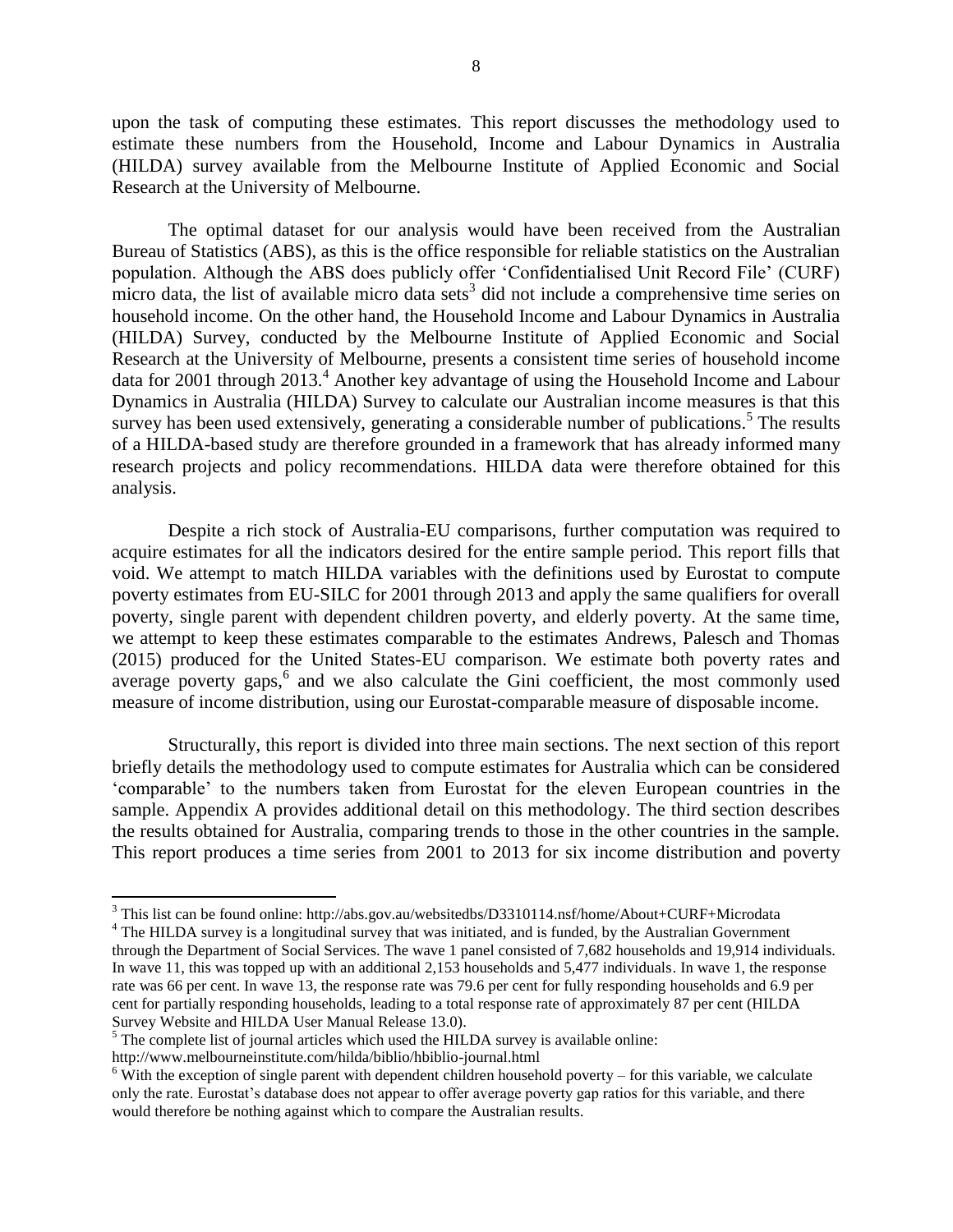variables based on disposable income, namely the Gini coefficient, the single person with dependent children poverty rate, and the poverty rates and average poverty gaps for all persons and for elderly persons for Australia, computed in a method comparable to that used by Eurostat for estimates from EU-SILC. The final section concludes.

### <span id="page-8-0"></span>**II. Methodology**

 $\overline{\phantom{a}}$ 

In order to compare Australia with European countries, we attempt to recreate the variables used in the European statistics for Australia. This process required careful analysis of the European dataset, using the Eurostat list of definitions and variables.<sup>7</sup> We then apply the closest match to these definitions from the HILDA documentation to estimate income statistics for Australia. For this process, we require concretization of several key concepts: household membership, disposable income, the equivalence scale, the dependent status of children, the status of a single parent household, and old age.

The Eurostat definition and criteria for household membership, and household type, match very closely to those provided in HILDA. The only exception to this was the category of 'group households,' which are identified in the HILDA survey and not present in the SILC data.

In order to calculate disposable income we used the definition of disposable income components provided by Eurostat, adding together income and benefit variables found in the HILDA survey that corresponded to those in the SILC database. These included gross employee cash or near-cash income, gross cash benefits, pensions, old-age benefits, survivors' benefits, sickness and disability benefits, education-related allowances, income from renting property, family or children related allowances, housing allowances, inter-household cash transfers, interest and dividends, and income received by those under the age of 16. A full list of these and their component variables can be found in Table 1 of Appendix A. These components were added together to obtain total net income, from which state, federal, medical, and property taxes were removed (incorporating elements such as tax credits) to obtain total disposable income.

This report used the OECD equivalence scale, which assigns a value of 1.0 to the first adult, 0.5 to the second and each subsequent person aged 14 and over, and 0.3 to each child under 14. Disposal income is subsequently divided by the number of equivalent persons in order to obtain the value of equivalent disposable income for each individual in the household in order to obtain the value of equivalent disposable income for each individual in the household. We then sorted dependent children (defined in SILC as those under the age of 18) and economically inactive individuals (students, people who are unemployed, and retirees) in each household, as well as defining old-age status (i.e. persons 65 years and over) and single-parent households.

The abovementioned concepts were then run through a poverty program on Stata (detailed in Appendix A), which sorted the household types and persons in order to qualify or

 $<sup>7</sup>$  Definitions of variables and methodology were taken from Eurostat's Concepts and Definitions Database</sup> [\(http://ec.europa.eu/eurostat/ramon/nomenclatures/index.cfm?TargetUrl=LST\\_NOM\\_DTL\\_GLOSSARY&StrNom=](http://ec.europa.eu/eurostat/ramon/nomenclatures/index.cfm?TargetUrl=LST_NOM_DTL_GLOSSARY&StrNom=CODED2&StrLanguageCode=EN) [CODED2&StrLanguageCode=EN\)](http://ec.europa.eu/eurostat/ramon/nomenclatures/index.cfm?TargetUrl=LST_NOM_DTL_GLOSSARY&StrNom=CODED2&StrLanguageCode=EN) and from Eurostat's SILC methodology guide [\(http://ec.europa.eu/eurostat/web/income-and-living-conditions/methodology/main-concepts-definitions\)](http://ec.europa.eu/eurostat/web/income-and-living-conditions/methodology/main-concepts-definitions).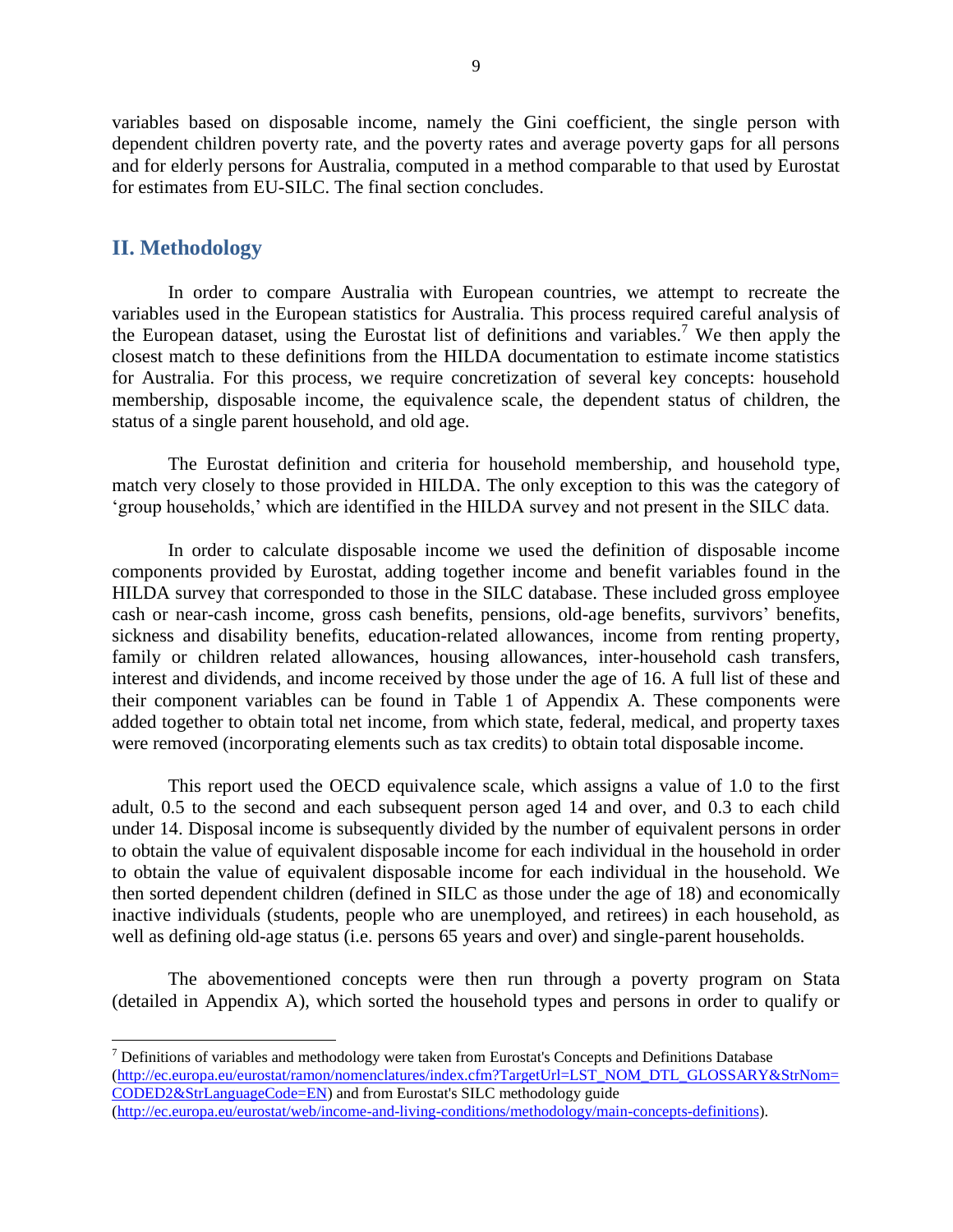disqualify them from being counted towards the poverty and income distribution estimates generated (for example, including all persons in the overall poverty rate but excluding those under the age of 65 for the elderly poverty rate).

<span id="page-9-0"></span>These concepts and methodology, as described by Eurostat, and the CSLS method of calculating them using the HILDA survey are detailed in Appendix A.

## **III. Results**

The six poverty and inequality related variables utilized in the IEWB by Osberg and Sharpe (2014) and computed for Australia in this report are the Gini coefficient, the single person with dependent children poverty rate, and the poverty rate and average poverty gap for all persons and for elderly persons (65 and over). The poverty gap is a measure of the depth of poverty and is calculated by dividing the average income of individuals in poverty by the poverty line and subtracting this value from one to find the 'gap' between income and the poverty threshold. All of these poverty indicators are calculated at the 50 per cent of median equivalized threshold defined in Appendix A. Appendix B provides a summary of the results for Australia and all the data used in the comparisons below. Note that all estimates for European nations are from Eurostat, and the specific reference for each can be found in Tables 2-8 in Appendix B. This section of the report presents the results we obtained for Australia in comparison with the Eurostat estimates used for eleven European nations. Years for which data was unavailable for a given country are represented by discontinuities.



<span id="page-9-1"></span>**Chart 1: Gini Coefficient, Australia and Selected EU Countries, 2001-2013**

Source: Australian figures calculated by the CSLS using HILDA; European figures from EUROSTAT.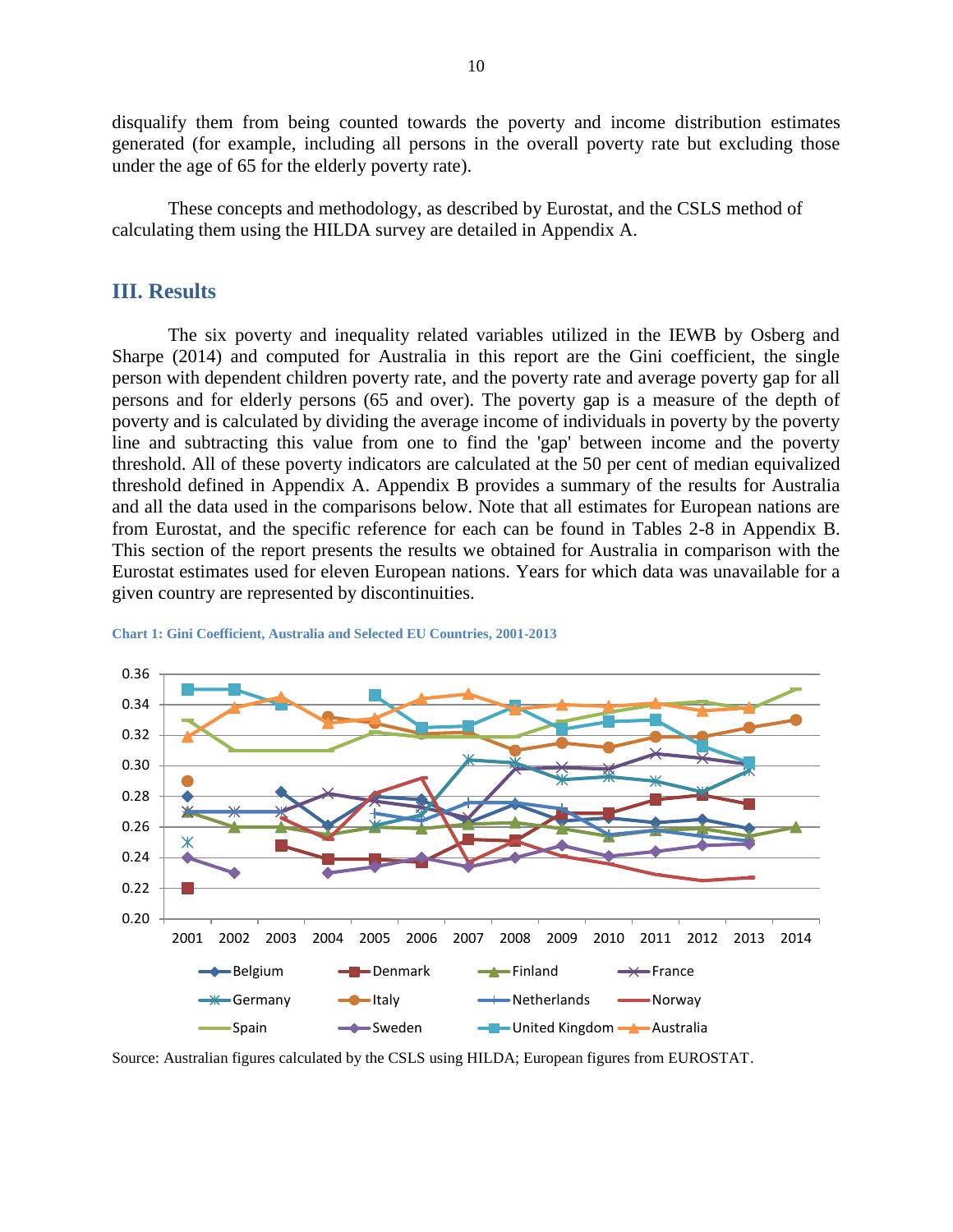Australia has had a consistently high Gini coefficient when compared to the other countries in the sample. In particular, in almost every year, Australia surpassed most European countries.<sup>8</sup> In 2013, the Australian Gini coefficient was 0.338.

The Australian Gini coefficient has been fairly stable since 2008, although it showed much more volatility in the early-2000s. Specifically, the Australia Gini coefficient was 0.319 in 2001, jumping to 0.345 in 2003, only to fall back to 0.328 in 2004 and 0.347 in 2007. Since 2008, the Australian Gini coefficient has been extremely steady, hovering between 0.336 and  $0.341<sup>9</sup>$  According to the Eurostat methodology, Australia clearly has a more unequal income distribution relative to European countries, and the next several paragraphs will reveal that atrisk groups such as the elderly and those living in single parent households are also at a higher risk of being at the left end of the distribution – in poverty. <sup>10</sup>

<span id="page-10-0"></span>



Source: Australian figures calculated by the CSLS using HILDA; European figures from EUROSTAT.

 $\overline{a}$ 

<sup>&</sup>lt;sup>8</sup> In 2001, the United Kingdom and Spain had higher Gini coefficients. In 2002, 2005 and 2008, only the United Kingdom had a higher Gini coefficient. In 2012 and 2014, Spain had a higher Gini Coefficient.

<sup>&</sup>lt;sup>9</sup> The Gini coefficient can also be determined from the Luxembourg Income Study (LIS). According to this source, the Gini coefficient for Australia was 0.33 in 2010, 0.333 in 2008, 0.312 in 2003 and 0.31 in 2001. These numbers are lower than the Gini coefficients calculated in this report, but overall, they show a similar trend. The only surprising difference is that the LIS values do not show a similar spike in the Gini coefficient between 2001 and 2003.

<sup>&</sup>lt;sup>10</sup> The Gini coefficient, as well as the poverty gaps and poverty rates for the overall population, the elderly and single-parent households for selected years for Australia can be calculated using the LISSY software available from LIS or obtained directly from the Luxembourg Income Study (LIS) documentation. Overall, the results are comparable. A comparison between LIS documentation, LISSY, and our microdata calculations is presented in [Table 8](#page-38-0) in Appendix B.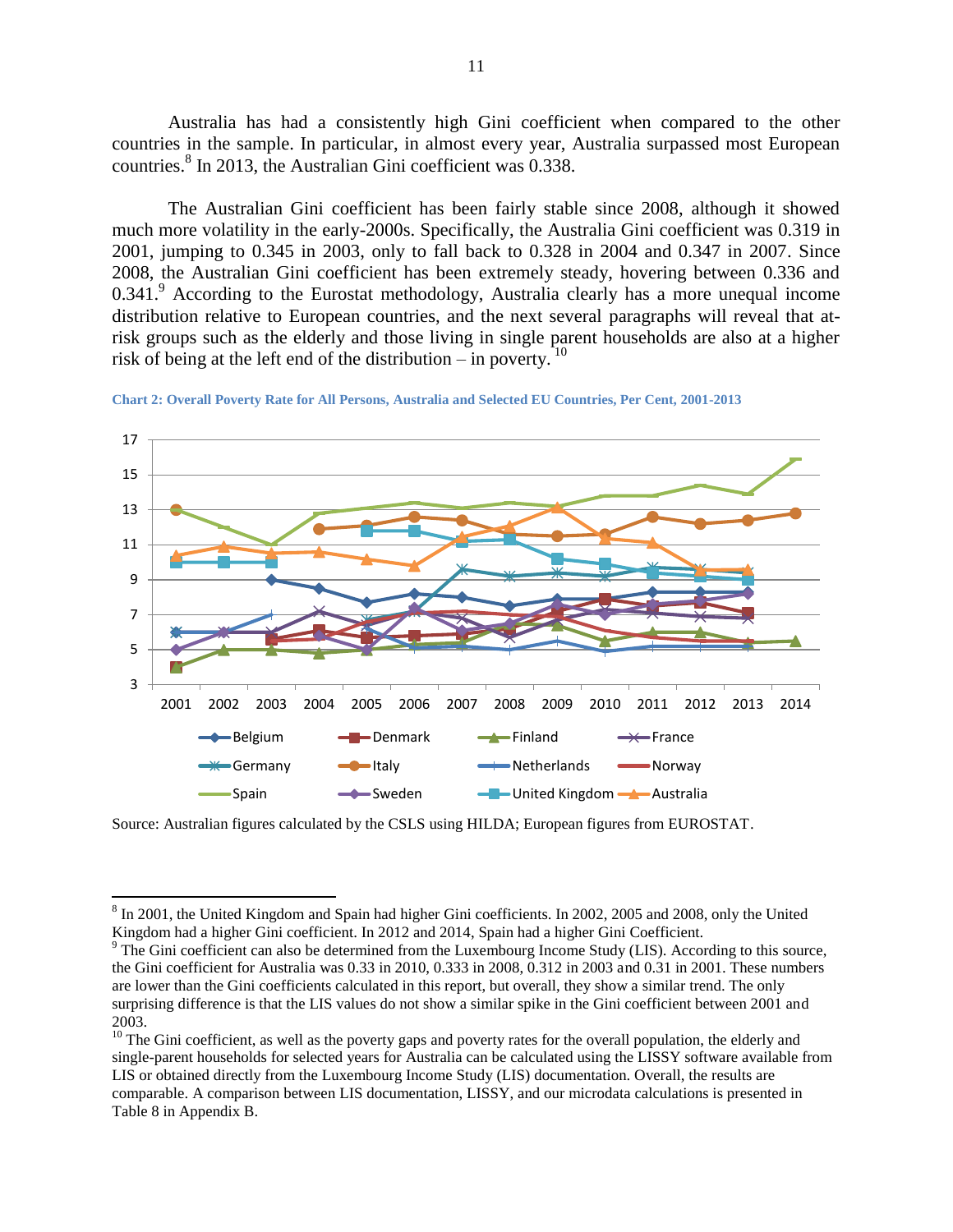The poverty rate for all persons (henceforth termed simply the 'poverty rate') has also been relatively high in Australia when compared with the sample, although Spain, Italy and the United Kingdom had higher rates in many years. At the beginning of the time series in 2001, Australia has a poverty rate of 10.4 per cent, slightly lower than the 13.0 per cent in both Italy and Spain. The Australian poverty rate proceeded to slowly increase until it reached 13.1 per cent in 2009. The next year followed with sharp decreases in the poverty rate, leading to the lowest Australian poverty rate seen in the entire time series (9.6 per cent in 2012 and 2013). This decrease is very possibly indicative of the slowdown in economic growth and the increase in unemployment following the 'Great Recession' or the effect of various policy changes during that period.<sup>11</sup> At the same time, however, only Spain and Italy, with poverty rates of 13.9 and 12.4 per cent, had rates higher than that in Australia in 2013. Therefore, despite large declines, Australia still had a relatively high poverty rate.



<span id="page-11-0"></span>**Chart 3: Average Poverty Gap for All Persons, Australia and Selected EU Countries, Per Cent, 2001-2013**

Source: Australian figures calculated by the CSLS using HILDA; European figures from EUROSTAT.

The average poverty gap for all persons (henceforth termed simply the 'poverty gap') in Australia has been one of the highest among the countries in our sample for all years from 2001 through 2013. In fact, in several years for which all countries had data (2008 and 2009) Australia had the largest poverty gap in the sample. This high poverty gap remained relatively stable from 2001 through 2008. This was followed by a sharp increase, likely due to the deteriorating economic conditions, to 33.9 per cent in 2009. The poverty gap then fell to 27.0 per cent in 2010 and remained around this level until 2013 (26.3 per cent). This improvement would leave Spain (30.0 per cent) and Denmark (29.0 per cent) with larger poverty gaps than Australia in 2010. In

 $\overline{\phantom{a}}$ 

<sup>&</sup>lt;sup>11</sup> The 'Great Recession' was not felt as severely in Australia as it was in North America or in Europe. However, GDP growth did decline from 0.9 per cent in March 2008 to 0.1 per cent in December 2008. Unemployment also increased from 464.4 thousand persons in January 2008 to 562.4 thousand persons in January 2009 and 627.4 thousand persons in December 2009 (Australian Bureau of Statistics Series 620-2001 and 520-6001).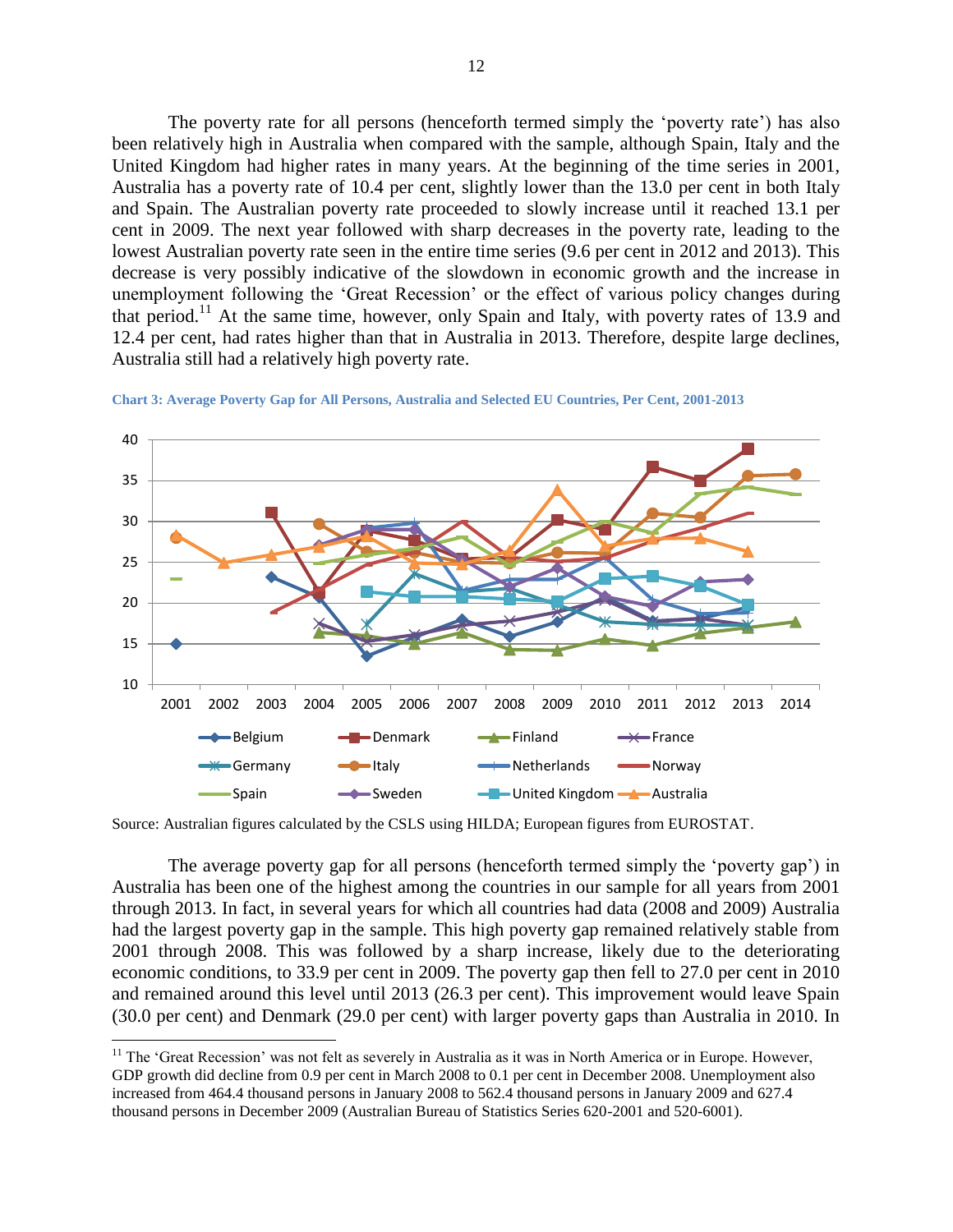2013, Australia saw another decline in its poverty gap. This led to a situation where four European countries had a higher poverty gap than Australia: Norway, Spain, Denmark, and Italy. Nevertheless, the poverty gap, much like the poverty rate, has been consistently high in Australia when all persons are considered, compared to most other European countries.



<span id="page-12-0"></span>**Chart 4: Elderly Poverty Rate, Australia and Selected EU Countries, Per Cent, 2001-2013**

Source: Australian figures calculated by the CSLS using HILDA; European figures from EUROSTAT.

The Australian elderly poverty rate has been the highest in the sample for the entire period from 2001 to 2013 – and by a large margin. In 2001, Australia had an elderly poverty rate of 29.6 per cent, which decreased to 26.2 per cent in 2003. A steady increase of this rate then occurred, with the Australian elderly poverty gap reaching a maximum of 45.6 per cent in 2009. After 2009, Australia's elderly poverty rate followed a strong downward trend, reaching 25.2 per cent in 2013. The lowest rate recorded over the 2001-2013 period. Despite this recent decrease, elderly poverty in Australia, compared to the eleven European countries in our sample, is very high – 16.2 percentage points higher than the next highest in our sample in 2013 (the United Kingdom at 9.0 per cent). Clearly, according to the European methodology and the fifty per cent of median household income threshold, Australia has a lot of ground to cover concerning the relative social protection of the elderly.<sup>12</sup>

 $\overline{a}$ 

 $12$  It is important to be careful when interpreting movements in headcount poverty rates for single older people in Australia. Their flat-rate income tested pension system creates a huge spike in the distribution that falls very close to the poverty line (i.e. around 50 per cent of median income). Added to this, the government increased the single rate of pension by over 10 per cent in September 2009 (the largest increase every) and this will have shifted lots of single pensioners from just below to just above the poverty line, hence the sharp decline in the poverty rate after 2009.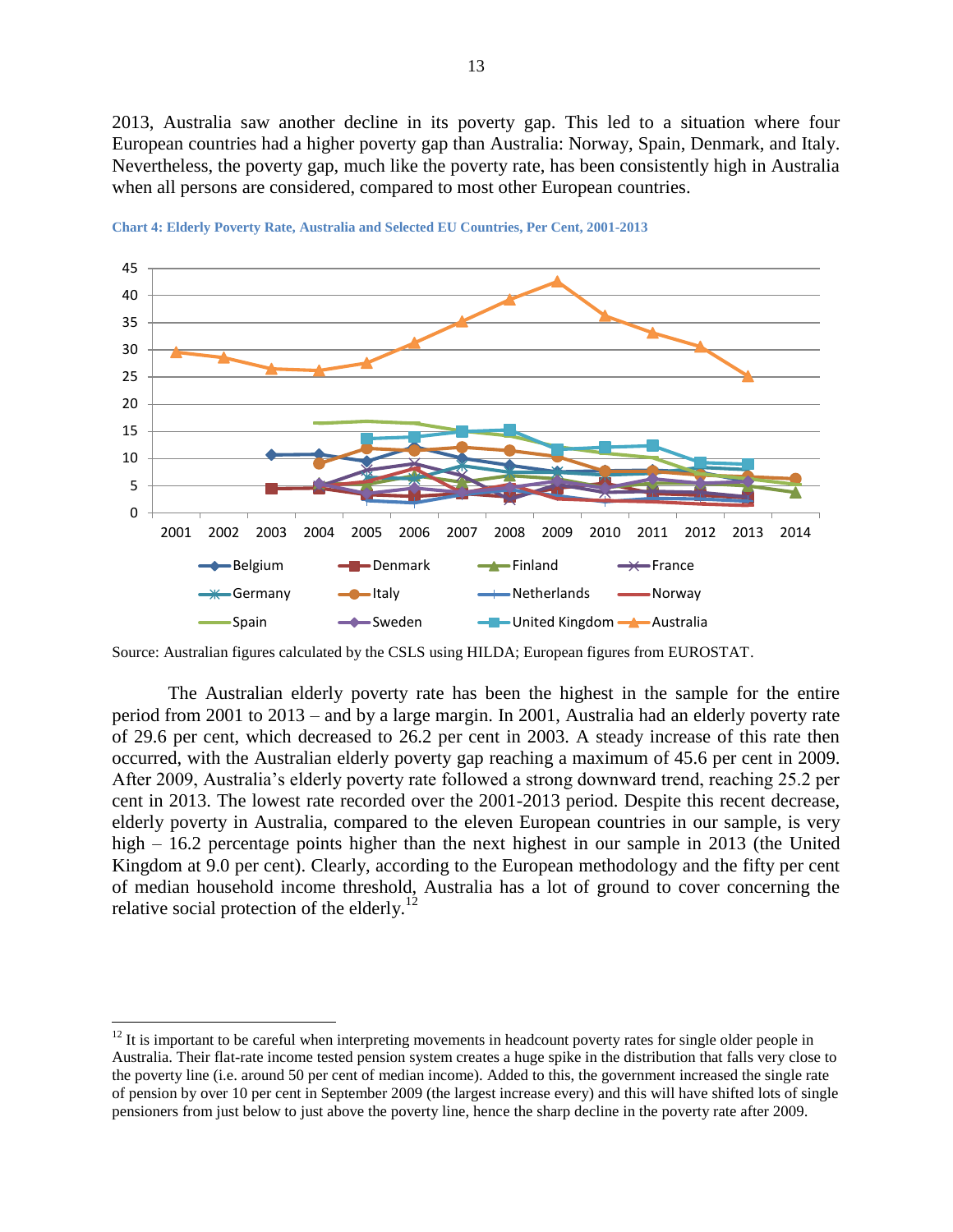

<span id="page-13-0"></span>**Chart 5: Elderly Average Poverty Gap, Australia and Selected EU Countries, Per Cent, 2001-2013**

Source: Australian figures calculated by the CSLS using HILDA; European figures from EUROSTAT.

The elderly average poverty gap has almost always been larger in Australia than in any of the eleven selected European nations. Although a complete analysis is not possible due to missing data from 2001 and 2002, the chart above clearly displays that in only four years has the Australian elderly average poverty gap not been the largest in the sample. The first time this occurred was in 2006, when the German elderly average poverty ratio of 29.2 per cent was larger than that of 23.2 per cent in Australia. The next occurrences were in 2010 and 2011 where the Netherlands surpassed Australia, and 2013 when Denmark surpassed Australia. In these instances, Australia's elderly average poverty gap was the second largest. Clearly, Australia has had a consistently large elderly poverty gap. By 2013, Australia's elderly poverty gap was 26.7 per cent.

This gap ratio remained fairly stable from 2001 to 2008 – falling only slightly from 26.3 per cent to 25.4 per cent – until the recession hit. The pressure of the economic downturn coincided with an 8.6 percentage point increase of the elderly average poverty gap to 34.0 per cent – an increase not matched by any other country in the sample. At the same time, the remarkable 11.0 percentage point decrease to 23.1 per cent in 2010 was also unmatched. In fact, most countries in the sample continued to struggle with an increase in the elderly average poverty gap from 2009 to 2010. Therefore, although the Australian elderly poverty gap has historically been larger than those in the selected European countries, Australia has managed to offset the effect of an economic slowdown, achieving its lowest elderly average poverty gap in 2010.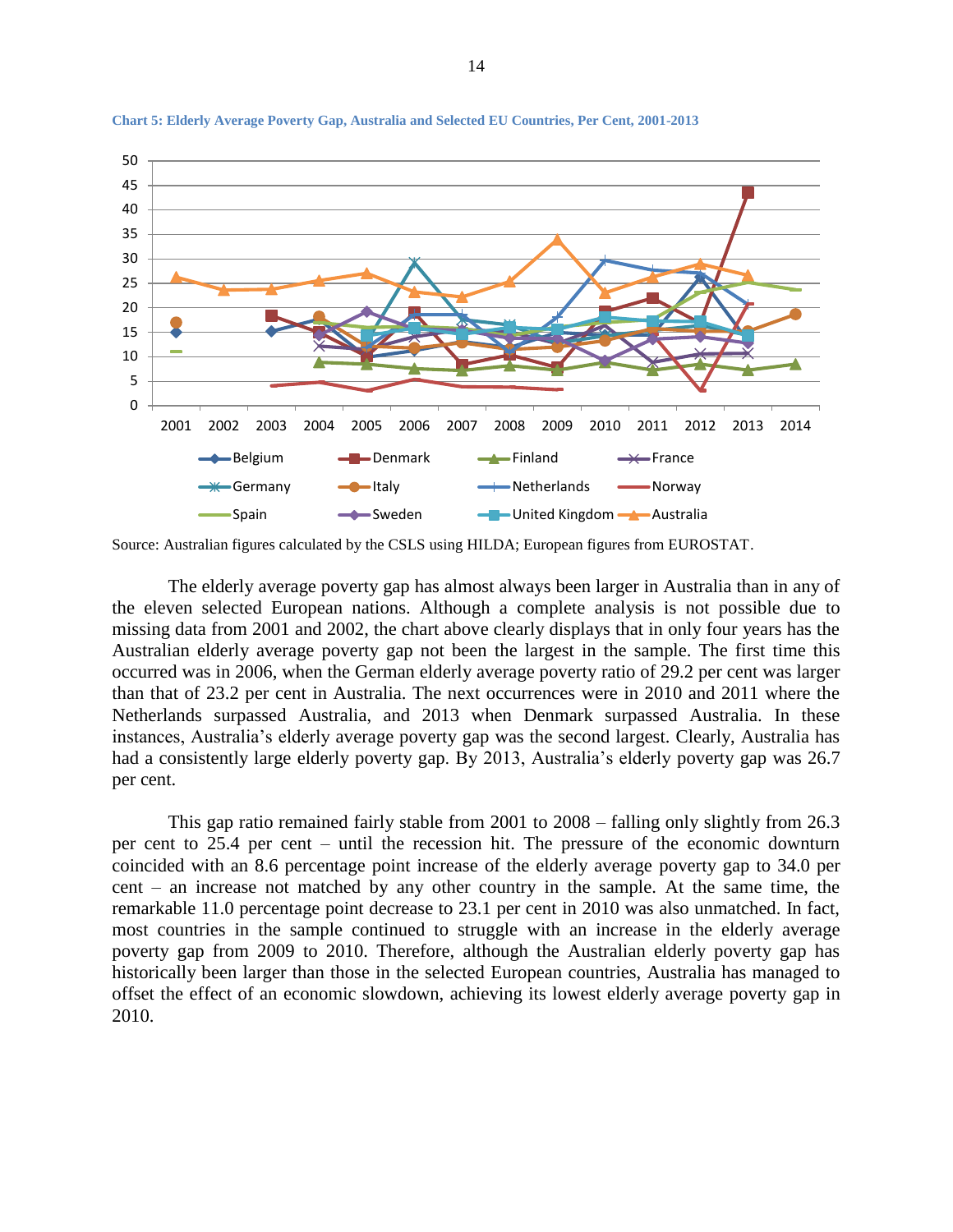

<span id="page-14-1"></span>**Chart 6: Poverty Rate for Single Parent Households with Dependent Children, Australia and Selected EU Countries, Per Cent, 2001-2013**

Source: Australian figures calculated by the CSLS using HILDA; European figures from EUROSTAT.

The poverty rate for single parent households with dependent children (henceforth termed the 'single parent poverty rate') in Australia performed relatively better than several of our selected European nations. The single parent poverty rate in Australia was never higher than all eleven selected European nations. Over the 2001-2013 period, the poverty rate for single parent households with dependent children increased by 5.1 percentage points from 15.7 per cent in 2001 to 20.8 per cent in 2013, with a peak of 28.0 per cent in 2009. Despite never demonstrating the highest poverty rate for single parent households with dependent children, Australia's poverty rate for single parent households with dependent children was still among the top of the sample of eleven European countries, with only three countries consistently outperforming it (Spain, Italy and the United Kingdom).

### <span id="page-14-0"></span>**IV. Conclusion**

This report compiled estimates of poverty rates and poverty gaps for various target populations and calculated Gini coefficients for Australia from 2001 to 2013 in a comparable way to that used by Eurostat when calculating numbers from EU-SILC.

The construction of comparable poverty estimates from household surveys across nations is not a new concept. This report adds to the collection of these datasets by estimating poverty data for Australia according to the methodology used by Eurostat in its construction of poverty data from EU-SILC datasets. Wherever possible, the construction of the Australian income estimates presented in this report was guided by the 'nearest fit' to Eurostat standards. The results therefore offer more reliable comparisons between Australia and European nations for six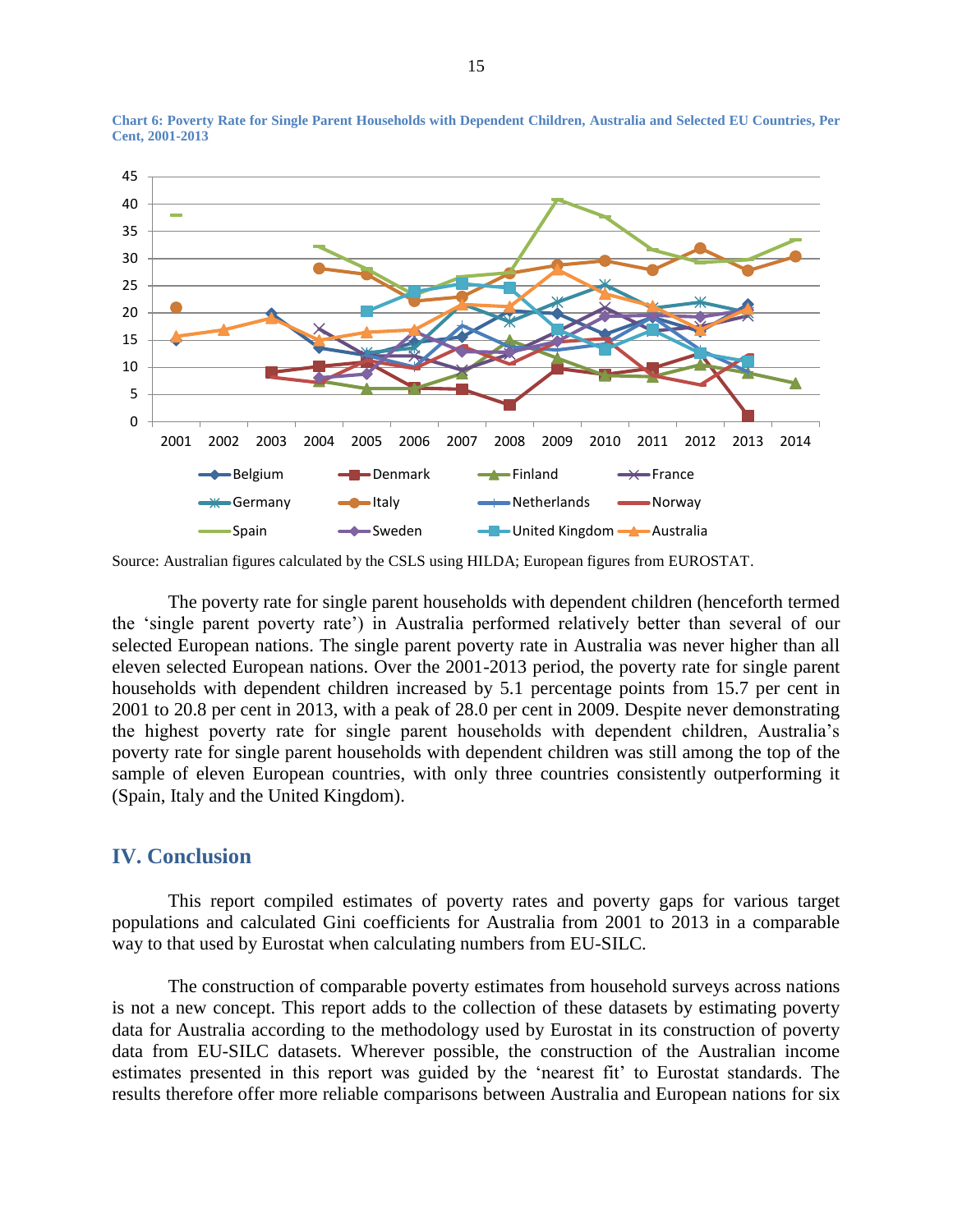variables: the Gini coefficient, the 'single person with dependent children' (and their children) poverty rate, the elderly poverty rate, the elderly poverty gap, the all-persons poverty rate, and the all-persons poverty gap.

The income and poverty-related trends in Australia vary based on the particular indicator being calculated. The Australian Gini coefficient held relatively steady at a rate that was generally higher than other EU countries for the entire period between 2001 and 2013, varying slightly but never showing any drastic changes.

The overall poverty rate in Australia was steady between 2001 and 2006, after which it rose from 9.8 per cent to 13.1 per cent in 2009. This increase was followed by a sharp decline to 9.6 per cent in 2013. During this time, the poverty gap showed a very similar sharp increase and subsequent decreased around the 'Great Recession.' In particular, the poverty rate jumped from 24.9 per cent in 2006 to 33.9 per cent in 2009 before declining again to 26.3 per cent in 2013.

The elderly poverty rate in Australia was extremely high compared to the EU countries in our sample. At the highest peak in the Australian elderly poverty rate, the closet comparable EU country had an elderly poverty rate that was over 30 percentage points lower. Australia's elderly poverty gap was less inflated compared to its counterparts in the sample, but it was still among the highest we examined throughout the entire period.

The single parent poverty rate in Australia behaved similarly to the other indicators throughout the time series, peaking around the 'Great Recession,' although the peak in this variable seems to be less pronounced than it was in other poverty-related variables. Furthermore, the single parent poverty rate in Australia was never the highest rate in our sample. Other EU countries had higher single parent poverty rates, although Australia was still near the top of the pack.

It should be noted that these estimates line up fairly consistently with those generated using the CSLS's previous data source for income and poverty-related variables, the Luxembourg Income Study. Though there is some variation, mostly in terms of the levels estimated by the two data sources, the two sources provide a relatively similar snapshot of poverty and income related variables, and tend to show similar trends in the development of these indicators since 1995, though the incomplete nature of the LIS data makes it difficult to get a true comparison. The estimates generated using the LIS data can be found in Appendix B Table 8, and the Stata code used to generate these estimates can be found in Appendix A.

In conclusion, the results demonstrate that Australia tends to have larger Gini coefficients, higher relative poverty rates, and higher relative poverty gaps than other EU countries, barring a few exceptions. The worst case for Australia is the elderly, where the poverty rate was significantly higher in every year for the entire time series than those in comparable EU countries.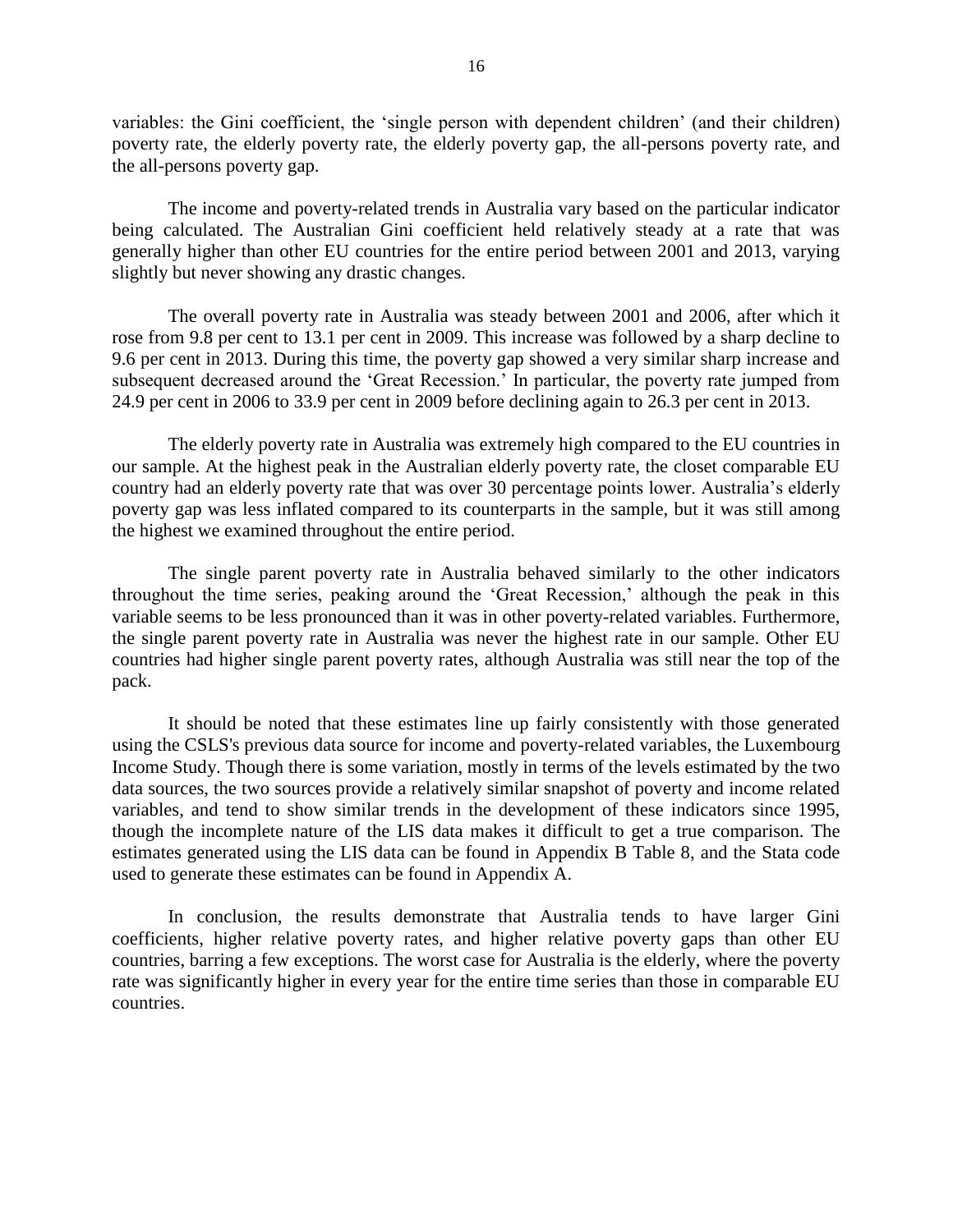## <span id="page-16-0"></span>**VIII. References**

- Andrews, Brendon, Nico Palesch and Jasmin Thomas (2015). *Estimation of EU-Comparable Poverty-Related Variables in the United States, 1995-2014*. CSLS Research Report, forthcoming. Ottawa, Canada: Centre for the Study of Living Standards, 2015.
- Australian Government (2009). *Social Inclusion: A Compendium of Social Inclusion Indicators*. Canberra, Australia: Commonwealth of Australia, May 2009. Accessed: 18 Jul. 2012. Available: http://www.socialinclusion.gov.au/sites/www.socialinclusion.gov.au/files/publications/pd f/compendium-of-si-indicators.pdf
- Australian Council of Social Service. *Poverty Report (October 2010).*  http://acoss.org.au/images/uploads/ACOSS\_poverty\_report\_October\_2010.pdf
- Headey, Bruce (2006). *A Framework for Assessing Poverty, Disadvantage and Low Capabilities in Australia.* Melbourne Institute Report No. 6. Melbourne, Australia: University of Melbourne, May 2006.Available: http://www.melbourneinstitute.com/downloads/reports/no6.pdf
- Melbourne Institute (2011a). HILDA Online Data Dictionary Release 10.0. 27 Sep. 2011. 1 Aug. 2012. University of Melbourne. Available: <http://www.melbourneinstitute.com/hildaddictionary/onlinedd/default.aspx>
- Melbourne Institute (2011b). Subject Level Coding Framework j100c. Household Income and Labour Dynamics in Australia Survey. University of Melbourne. Access: Secure CD.
- Melbourne Institute (2011c). Subject Level Coding Framework i100c. Household Income and Labour Dynamics in Australia Survey. University of Melbourne. Access: Secure CD.
- OECD (2015). *OECD Income Distribution Database (IDD): Gini, poverty, income, Methods and Concepts.* http://www.oecd.org/social/income-distribution-database.htm
- Osberg, Lars and Sharpe, Andrew (2002). "An Index of Economic Well-Being for Selected OECD Countries." *Review of Income and Wealth, 48*(3), 291-316.
- Osberg and Sharpe (2011a). "Beyond GDP: Measuring Economic Well-being in Canada and the Provinces, 1981-2010." *Centre for the Study of Living Standards*, Report Number 2011- 11.
- Osberg and Sharpe (2011b). "Moving from a GDP-based to a Well-being based Metric of Economic Performance and Social Progress: Results from the Index of Economic Wellbeing for OECD Countries, 1980-2009." *Centre for the Study of Living Standards*, Report Number 2011-12.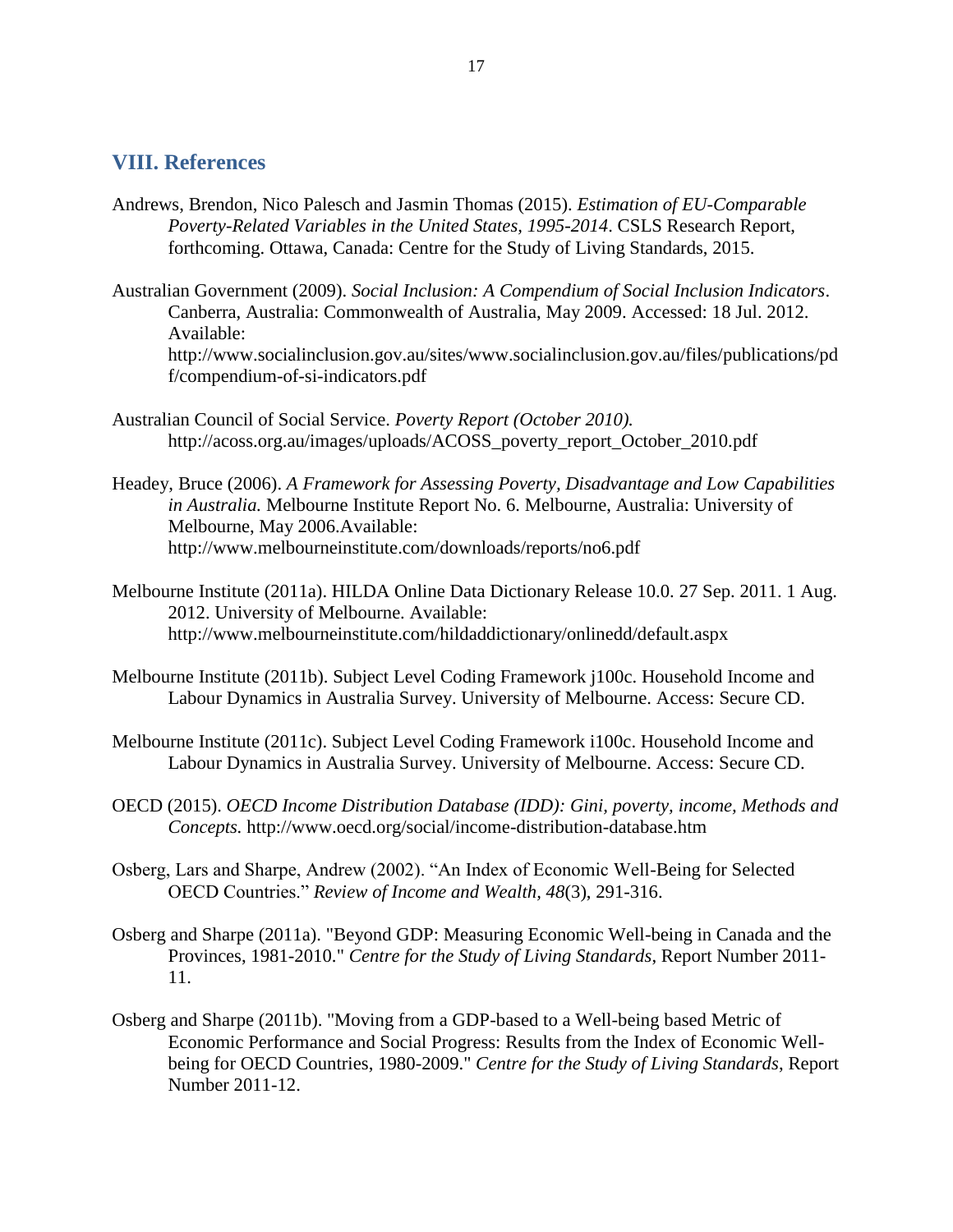- Osberg and Sharpe (2012). "The Impact of the Great Recession on Economic Well-being: How Different are OECD Nations and Why?" Paper Presented to the IARIW 32<sup>nd</sup> General Conference, Boston, United States. 7 Aug. 2012.
- Osberg and Sharpe (2014). "The Impact of the Great Recession on Economic Well-being: How Different are OECD Nations and Why? " in *Wellbeing: A Complete Reference Guide, Volume V, Economics of Wellbeing.* Edited by McDaid, David and Cooper, Cary L. (London: Wiley-Blackwell) pp 83-110. Originally presented at the 32<sup>nd</sup> IARIW General Conference in Boston, Massachusetts, United States, 7 Aug 2012, [http://www.csls.ca/reports/csls2012-03.pdf.](http://www.csls.ca/reports/csls2012-03.pdf)
- Summerfield, Michelle, Ross Dunn, Simon Freidin, Markus Hahn, Peter Ittak, Milica Kecmanovic, Ning Li, Ninette Macalalad, Nicole Watson, Roger Wilkins, and Mark Wooden (2011*). HILDA User Manual – Release 10*. 6 Dec. 2011. 1 Aug. 2012. Melbourne Institute, University of Melbourne: Melbourne, Australia. Available: http://www.melbourneinstitute.com/downloads/hilda/User%20Manual/HILDA\_User\_Ma nual\_Release\_10.0.pdf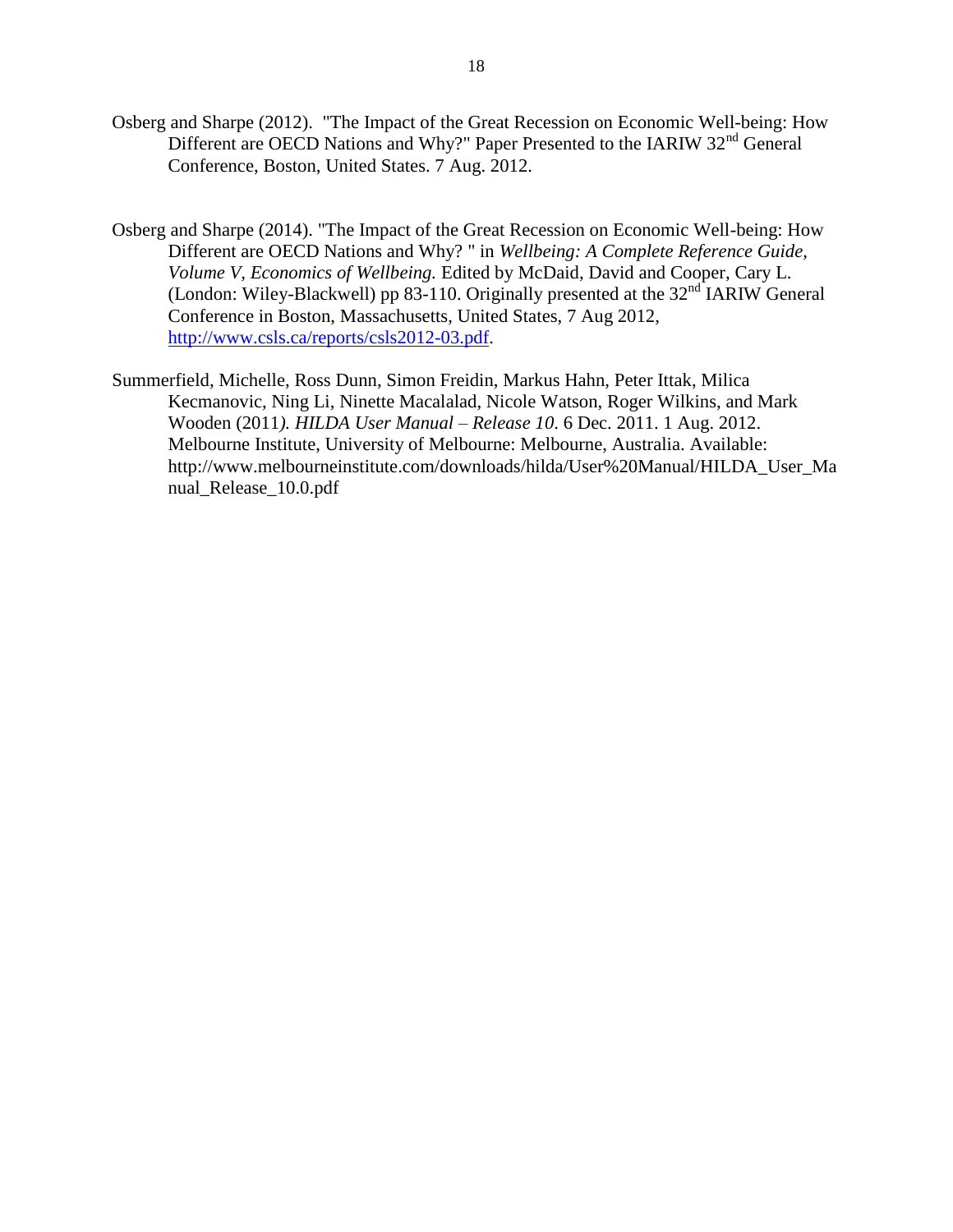## <span id="page-18-0"></span>**Appendix A: Complete Methodology**

 $\overline{a}$ 

The HILDA survey is composed of thirteen waves. Wave 1 covers data from 2000-2001, wave 2 covers 2001-2002, and so on. For simplicity, this report labels each wave by the most recent year. For example, wave 1 gives estimates for 2001 and wave 13 gives estimates for 2013. Although imperfect, this convention avoids the problems that would arise from attempting to reconcile income estimates for a given individual in a calendar year. Furthermore, income received late in a calendar year is likely to affect the living standards of the household in the following year. Nevertheless, this simplifying convention must also be recognized as an inherent weakness in this report's results.<sup>13</sup>

In order to work with the data, this section adopts several conventions used by the documentation of the HILDA survey. First, each wave is identified by a character acting as a unique wave identifier. Wave 1 is assigned the character 'a,' wave 2 is assigned the character 'b,' and so on, through to wave 13, which is assigned the character 'm.' Each variable in the HILDA survey is preceded by an underscore. This character represents the location which ought to be filled with the unique wave identifier. The following letters represent successive subcategories under which the documentation classifies the variable. Consider the following example:

 $bnfpeni = ' ' + 'bnf' + 'pen' + 'i'$ 

This variable represents "Financial year Australian Government Pensions (\$) [imputed]," (Melbourne Institute, 2011b:  $S195$ <sup>14</sup>. As noted above, the underscore may be replaced by any of the thirteen currently available unique wave identifiers. The second partition, 'bnf,' stands for 'benefit income.' All subcomponents of income classified as benefits include this section. The third partition, 'pen,' stands for 'pensions' but refers only to Australian government pensions (which can be determined through reference of either the data dictionary or the subject level coding handbook). The final letter, 'i,' stands for the fact that missing values have been imputed. A similar breakdown applies to each variable. Where possible, this report will ignore the semantics of the variable name and simply provide the name and what it represents in adjacent parentheses.

Furthermore, note that this convention has consequences for Stata coding. In all cases, the codes presented in this report are shown in general form, that is, for any wave. As such, the underscores representing unique wave identifier characters play a significant role in the code. To accommodate this convention, any location in the code where an underscore is actually required is represented instead by the symbol: #. In summary, therefore, to obtain the code for a unique wave, two steps must be taken:

<sup>&</sup>lt;sup>13</sup> Household income questions ask households to report income from July of the previous year to June of the current year.

<sup>&</sup>lt;sup>14</sup> For ease of reference, all future references from this source contain only the page number, which begins with an S. If no other source is stated, the reference for a source with a page beginning with S is therefore assumed to be Melbourne Institute (2011b).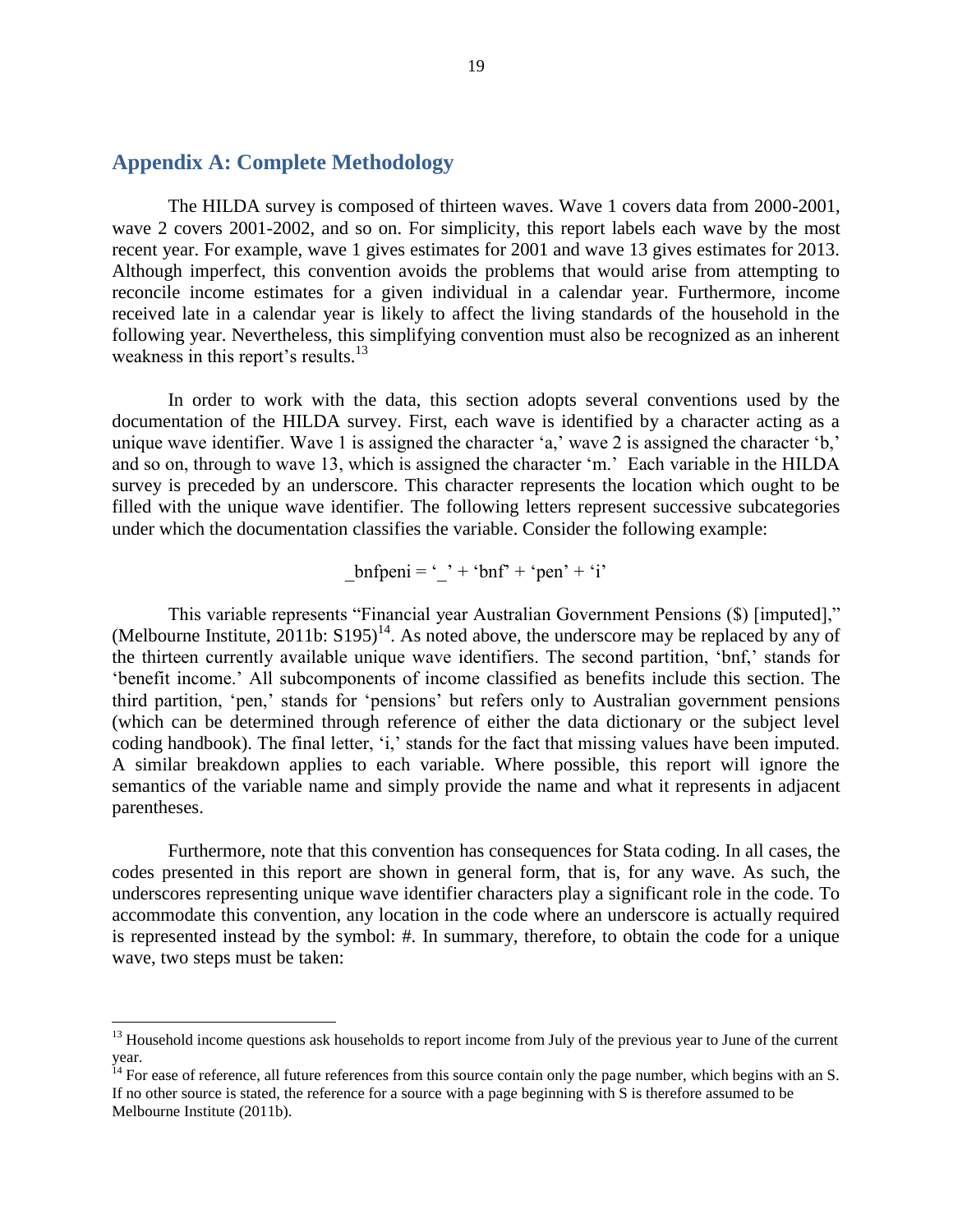- (1) All underscores must be replaced by the unique wave identifier character.
- (2) All # symbols must then be replaced by underscores.

Additional considerations also apply due to restructuring of questionnaires between waves. These anomalies are addressed where appropriate – in the subsection concerned with the construction of disposable income.

In order to compare this Australian data with European data, we attempt to recreate the variables used in the European statistics under the framework of the HILDA survey. This process required in-depth analysis of the European and Australian datasets. We apply the closest match from these HILDA files to estimate similar income statistics for Australia. For this process, we must identify several key concepts: household membership, disposable income, the equivalence scale, the dependency of children, who qualifies as a single parent, and old age. These concepts, as described by Eurostat, are detailed below alongside the closest equivalent for the HILDA survey.

#### *A. Household Membership*

Eurostat uses its 'private household' definition for its EU-SILC income statistics data. The definition is given by the following box, which was taken from the Eurostat (2012:¶3) list of definitions:

#### **Household Membership**

In EU-SILC the following persons are regarded as household members:

- 1. Persons usually resident, related to other members;
- 2. Persons usually resident, not related to other members;
- 3. Resident boarders, lodgers, tenants (for at least 6 months);
- 4. Visitors (for at least 6 months);
- 5. Live-in domestic servants, au-pairs (for at least 6 months);
- 6. Persons usually resident, but temporarily absent from the dwelling;
- 7. Children of the household being educated away from home;
- 8. Persons absent for long periods, but having household ties;
- 9. Persons temporarily absent (for less than six months) but having household ties.

Looking at the equivalent variable from the HILDA survey, \_hhtype, we note from the online data dictionary (Melbourne Institute, 2011a) that there are very few classifications for which these conditions do not hold. For this reason, we drop only observations for which hhtype==25, otherwise known as individuals living in 'group households.'

#### *B. Disposable Income*

The measure of disposable income used in the Eurostat data includes a variety of cash and near-cash benefits. A summary list of these variables is found on the Eurostat (2012f) definitions list for income and living conditions. These variables are listed in the leftmost column of the table found in Appendix A. Note that variables starting in 'P' refer to person-level data whereas variables starting in 'H' refer to household-level data. In order to calculate the nearest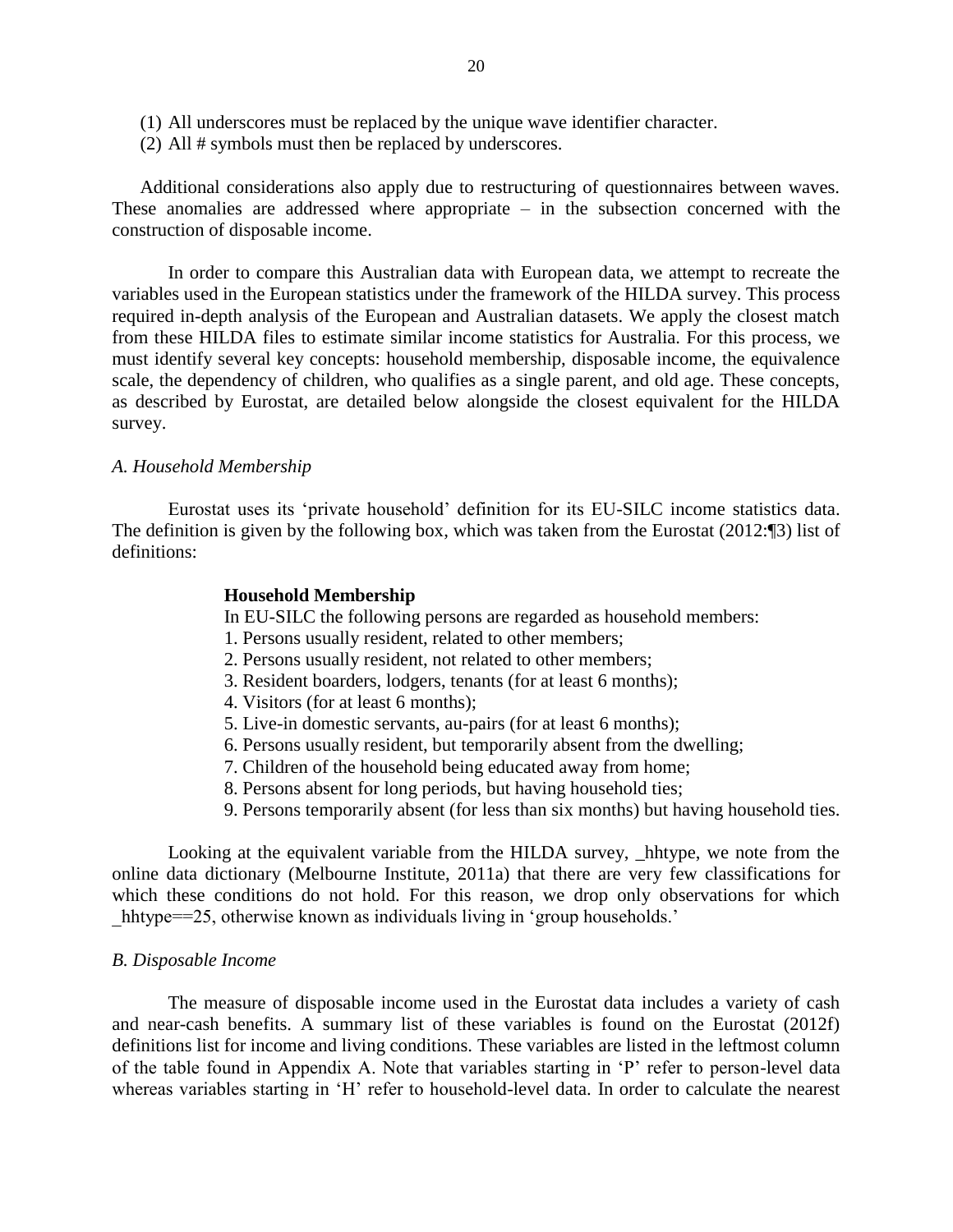HILDA survey equivalent (rightmost column), we take advantage of two documents available on the Eurostat webpage: (1) EU-SILC Description Target Variables: Household Data (H-file) [Eurostat, 2011a]; and (2) EU-SILC Description Target Variables: Personal Data (P-file) [Eurostat, 2011b].

The sum of all the gross income components detailed in Appendix A is extremely long. For this reason, the sum was not presented. Conveniently, many of these income variables are already aggregated into subcomponents consisting exclusively of variables included in our desired definition of disposable income or variable that ought to be included in the definition but for which no independent variable exists. Specifically, we use the following eight variables in lieu of their respective components:

- (1) **\_bnfpeni** ("Financial year Australian Government Pensions (\$) [imputed]," S195), which includes: "Age Pension [\_bnfapa], Service Pension [\_bnfsrva], Disability Support Pension [\_bnfdspa], Wife Pension [\_bnfwfpa], Carer Payment [\_bnfcrpa], War Widows Pension [\_bnfwara], Disability Pension [\_bnfdvaa], and Bereavement Allowance [ bnfbrva]," (S195). As such, the entire variable bnfpeni can be incorporated into our disposable income estimate, replacing its components in our equation for gross income.
- (2) **\_bnfpari** ("Financial year Australian Government Parenting Payment (\$) [imputed]," S195), which includes: "Parenting Payment Single and Parenting Payment Partnered," (S195). Unfortunately, there are no such variables classified under income variables. The closest match to this definition in the documentation is the Australian government parenting payment [ bnfpnta]. Using wave 10 data, we found that jbnfpari  $\geq$  jbnfpnta. Although this may well be a consequence of the imputation performed by the Melbourne Institute to create the variable \_bnfpari, it might also be due to the inclusion of an additional variable similar to \_bnfpnta, as is the case for the telephone allowance in \_bnfnisi (see below). Note that all targeted parenting payments can be designated as family allowances under the Eurostat model. We therefore replace \_bnfpnta with \_bnfpari in the final equation for gross income.
- (3) **\_bnfalli** ("Financial year Australian Government Allowances (\$) [imputed]," S195), which includes: "Newstart Allowance [ bnfnwsa], Mature Age Allowance [\_bnfmaa], Sickness Allowance [\_bnfscka], Widow Allowance [\_bnfwdwa], Special Benefit [ $\phi$ bnfspa], Partner Allowance [ $\phi$ bnfprta], Youth Allowance [ $\phi$ bnfytha], Austudy [part of bnfstya], Abstudy [part of \_bnfstya] and CDEP [\_bnfcdea]," (S195). As such, the entire variable bnfalli can be incorporated into our disposable income estimate, replacing its components in our equation for gross income.
- (4) **\_bnfnisi** ("Financial year Australian Government non-income support payments (\$) [imputed]," S197), which includes: "Family Tax Benefit Part A [ bnfftba], Family Tax Benefit Part B [\_bnfftbb], Maternity Payment [\_bnfmat], Mobility Allowance [\_bnfmoba], Carer Allowance [\_bnfcraa], Telephone Allowance, Maternity Immunisation Allowance, Seniors Concession Allowance and Double Orphan Pension [ bnfdora]," (S197). There are no individual estimates for the Telephone Allowance, the Maternity Immunisation Allowance, or the Seniors Concession Allowance; however, each of these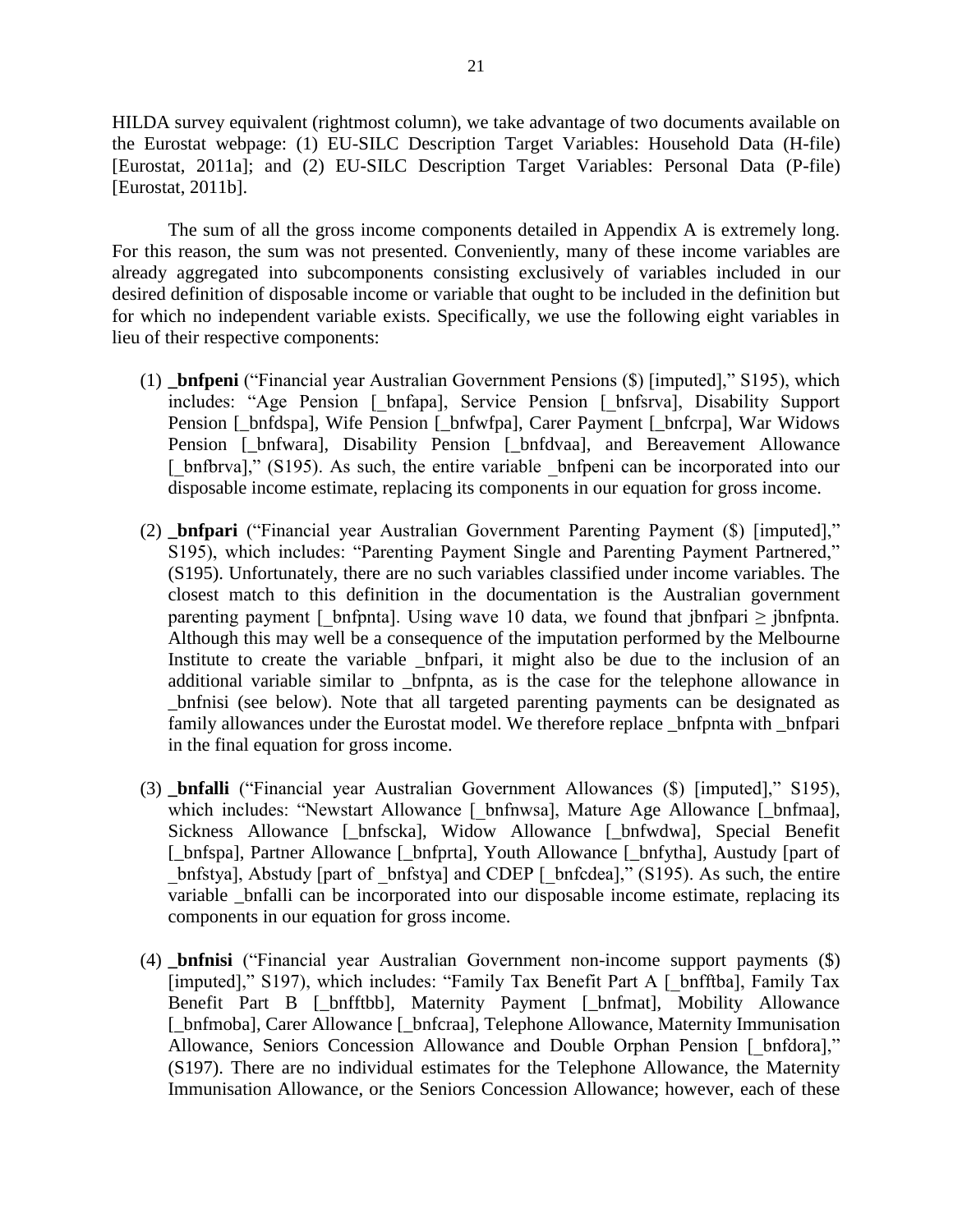are considered part of 'social exclusion not elsewhere classified,' 'family/children related allowances,' and 'old-age benefits,' respectively. As such, the entire variable \_bnfnisi can be incorporated into our disposable income estimate, replacing its components in our equation for gross income.

- (5) **\_oifinip** and **\_oifinin** ("Financial year investments (\$) [imputed]," S235), which includes: "interest [\_oifinta], dividends [\_oifdiva], royalties [\_oifroya] and rental income net of expenses  $\boxed{\overline{\text{o}}$  oirntp and  $\boxed{\text{o}}$ irntn]," (S235). As such, the difference  $\boxed{\text{o}}$ ifinip –  $\boxed{\text{o}}$ ifinin can be incorporated into our disposable income estimate, replacing their components in our equation for gross income.
- (6) **\_oifppi** ("Financial year private pensions (\$) [imputed]," S235), which includes: "regular superannuation and workers' compensation or accident/sickness benefits. (Income from superannuation and workers' compensation that is \$80,000 or more and is more than three times the amounts reported in surrounding waves is assumed to be a lump sum payment and this is recorded in windfall income.)" (S235).
- (7) **ibnfboni** ("2008-09 Australian government bonus payments Total bonuses (\$) [estimated] [imputed]," (Melbourne Institute, 2011c: S235)), which includes: "Bonus payment for pensioners, seniors, people with disability, carers and veterans (paid in December 2008), Bonus payment for families (paid in December 2008), Single Income Family Bonus (paid in March 2009), Back to School Bonus (paid in March 2009), Training and Learning Bonus (paid in March 2009), Temporary supplement to the Education Entry Payment (paid in March 2009), Farmers Hardship Bonus (paid in March or April 2009), and Tax bonus for Working Australians (paid around April 2009)," (Melbourne Institute, 2011c: S235).
- (8) **\_hifwfli** "Household financial year windfall income (excluding resident parent transfers) [imputed] (\$)," (S93). This is the household aggregate of the person-level variable \_oifwfli "Financial year windfall income (\$) [imputed]," (S235), which includes: "inheritance, bequests, redundancy and severance payments, resident and non-resident parental transfers, payments from other non-household members, lump sum superannuation payments, lump sum workers compensation and other irregular sources of payments" (S236). Unlike the other income variables, this variable is added to our measure of gross income at the household level to avoid the double-counting of household income that would occur due to intra-household transfers. Indeed, the name of this variable makes explicitly clear that resident parent transfers are ignored when calculating \_hifwfli.

These aggregate 'derived variables,' as they are known in the HILDA survey documentation, allow us to greatly simplify our disposable income formula. Furthermore, other variables not included in these aggregated variables must also be included in our equation for disposable income in order to satisfy the European formula.<sup>15</sup> After these adaptations, the equation used for

 $\overline{\phantom{a}}$ 

<sup>&</sup>lt;sup>15</sup> The variable \_bnfccb was included in the first draft of this report in 2011 because the child care benefit (CCB) estimate [was] no longer included in benefit income. However, by 2015, when the second draft was completed,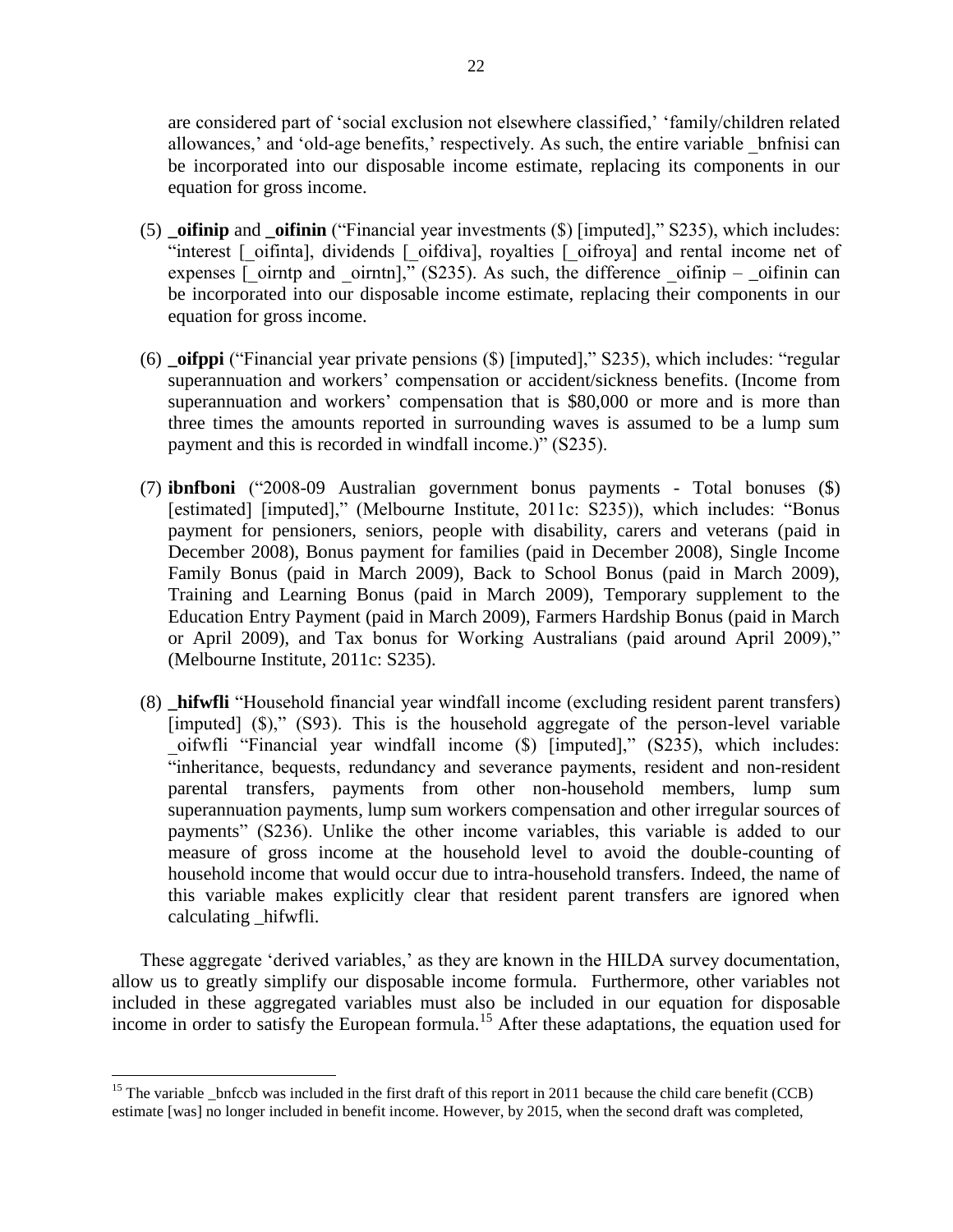gross income is much different from the sum of the rightmost column shown in Appendix A. Indeed, the equation for gross income used in this report is quite simple:

#### **Code for Gross Income**

gen gi = \_nbfamva (for wave 10 through  $13$ ) + \_wsfei (\_wsfes for wave 10 through  $13$ ) + \_bifip - $\phi$ bifin +  $\phi$ ifppi +  $\phi$ oifpti +  $\phi$ hnfpeni +  $\phi$ hnfpari +  $\phi$ hnfnisi +  $\phi$ hnfobi +  $\phi$ hnfrpi + \_bnffpi

In order to achieve disposable income, mandatory deductions and other taxes must be deducted from gross income. Fortunately, the tax variables presented in the HILDA survey are quite simple. There are two components to total tax: income tax [\_txinc] and medicare fees [\_txmed]. The sum of these two tax components is given by the total tax variable \_txtot (S258). In wave 13, \_txtot was split into \_txtotp and \_txtotn for negative taxes and positive taxes, respectively. According to HILDA documentation, \_txtot can be recovered by subtracting the negative from the positive variable. Given medicare fees are mandatory payments, both of these tax components are to be deducted from gross income. We therefore use  $-$  txtotp + txtotn' and define the difference between our estimate of gross income and this combined variable as disposable income.

#### *C. Equivalence Scale*

 $\overline{\phantom{a}}$ 

The definitions list for income and living conditions (Eurostat, 2012:¶4) indicates that income is adjusted by the OECD equivalence scale. Their guidelines are taken and posted in the box below:

#### **OECD Equivalence Scale**

1.0 to the first adult; 0.5 to the second and each subsequent person aged 14 and over; 0.3 to each child aged under 14.

We apply this equivalence scale using several variables from the HILDA Survey. First, we generate a binary variable, "under14" which assigns a value of 1 for all those aged strictly less than 14 under the variable hgage (the person's age) and 0 otherwise. We then sum the total number of children aged less than 14 to create the variable "hunder14" which is applied to every individual in the household. Next, the variable "hover14" designates the number of individuals in the household aged 14 or more. This variable is constructed as the difference of the HILDA variable hhpers (the number of people in the household) and "hunder14". The number of equivalent persons ("esh") is then generated for two separate scenarios. If there is at least one person aged 14 or over, we apply a value of 0.5 to each of these individuals, plus an additional 0.5 for the 'first' adult, plus 0.3 for each child aged strictly less than 14. In the very unlikely scenario that there are no adults in the household, we assign a value of 0.3 for each individual plus an additional 0.7 for the first individual. Finally, we divide disposable household income ("hdpi") by the number of equivalent persons to obtain "eyh," the value of equivalent disposable income for each individual in the household. The code, written for *Stata*, is presented below:

\_bnfccb had been removed from all waves. No replacement variable was identified. The impact on the estimates of the exclusion of this variable from the microdata can be seen in Appendix C.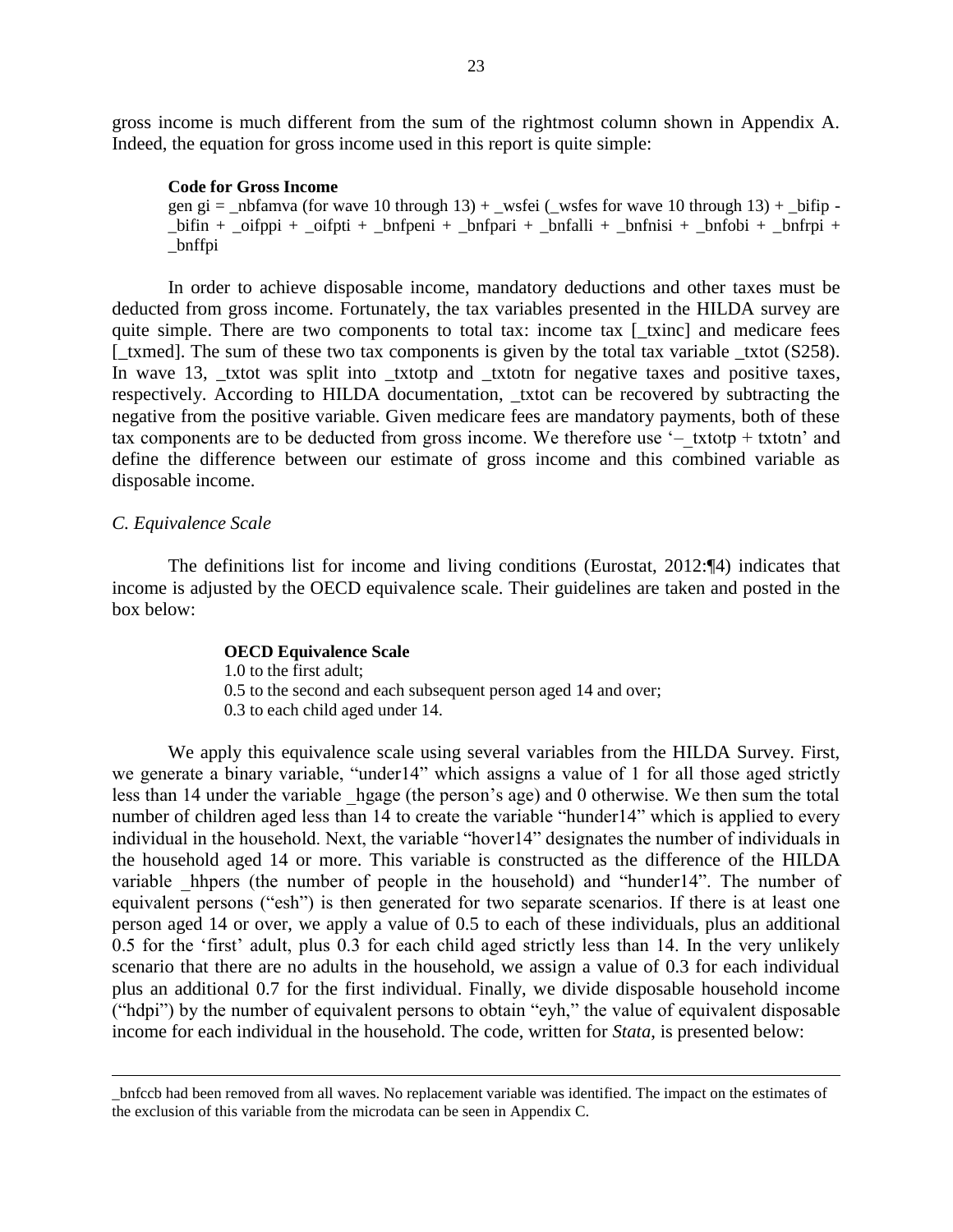#### **Code for OECD Equivalence Scale in the HILDA Survey**

gen under  $14 = \text{cond}(\text{hggge} < 14, 1, 0)$ bysort hhrhid: egen hunder $14 = \text{sum}(\text{under}14)$ gen hover $14 =$  hhpers - hunder $14$ gen esh = cond(hover14 $> = 1$ , 0.5\*hover14 + 0.5 + 0.3\*hunder14, 0.7 + hunder14\*0.3) gen ey $h = hdpi/esh$ 

#### *D. Dependency Status of Children*

The poverty rate for single parents with dependent children hinges upon the definition of who qualifies as a dependent child and which households fall under the single parent category. This subsection deals with the former issue while the following section outlines the methodology followed for the latter issue. Section 3.4 (Statistical Concepts and Definitions) of Eurostat (2010) defines dependent children as, "All persons aged less than 18…plus those economically inactive persons aged 18-24 living with at least one of their parents," (¶ 35). We also note from Eurostat (2010) that both full and part time employment counts as economically active, whereas retired, unemployed, and student are among economically inactive classifications. From the online HILDA data dictionary, we note the following value designations:

#### **HILDA Variable: esdtl**

- $1 =$  "Employed FT"
- $2 =$ "Employed PT"
- $3 =$  "Unemployed, looking for FT work"
- $4 =$  "Unemployed, looking for PT work"
- $5 =$  "Not in the labour force, marginally attached"
- $6 =$  "Not in the labour force, not marginally attached"
- $7 =$  "Employed, but usual hours worked unknown"

We consider any individual who is "unemployed, looking for ft work," "unemployed, looking for pt work," "not in the labour force, marginally attached," or "not in the labour force, not marginally attached" as economically inactive. We apply these definitions to the HILDA files by generating the binary variable "inact", which assigns a value of 1 to economically inactive individuals and 0 to other (economically active) individuals.

The presence of a parent is also a qualifier for dependency status for a person aged 18-24. The variable \_hhfid is a line number for the father and the variable \_hhmid is a line number for the mother, if the mother or father is present. These variables must be put into numerical form using the destring function. The code then sets ydad  $= 1$  only if the father is present and ymom  $=$ 1 only if the mother is present. Therefore, if 'pnts' is equal to 2, then both parents are present, if it is equal to 1 then 1 parent is present, and if it is equal to 0 then no parents are present. The variable child then identifies individuals as children under the Eurostat definition – if they are under 18 or are economically inactive, living with at least one parent, and between the ages of 18 and 24.

> **Code for Dependent Children**  gen inact = cond( $\text{esdt} = 1 | \text{esdt} = 2 | \text{esdt} = 7, 0, 1)$ destring hhfid, replace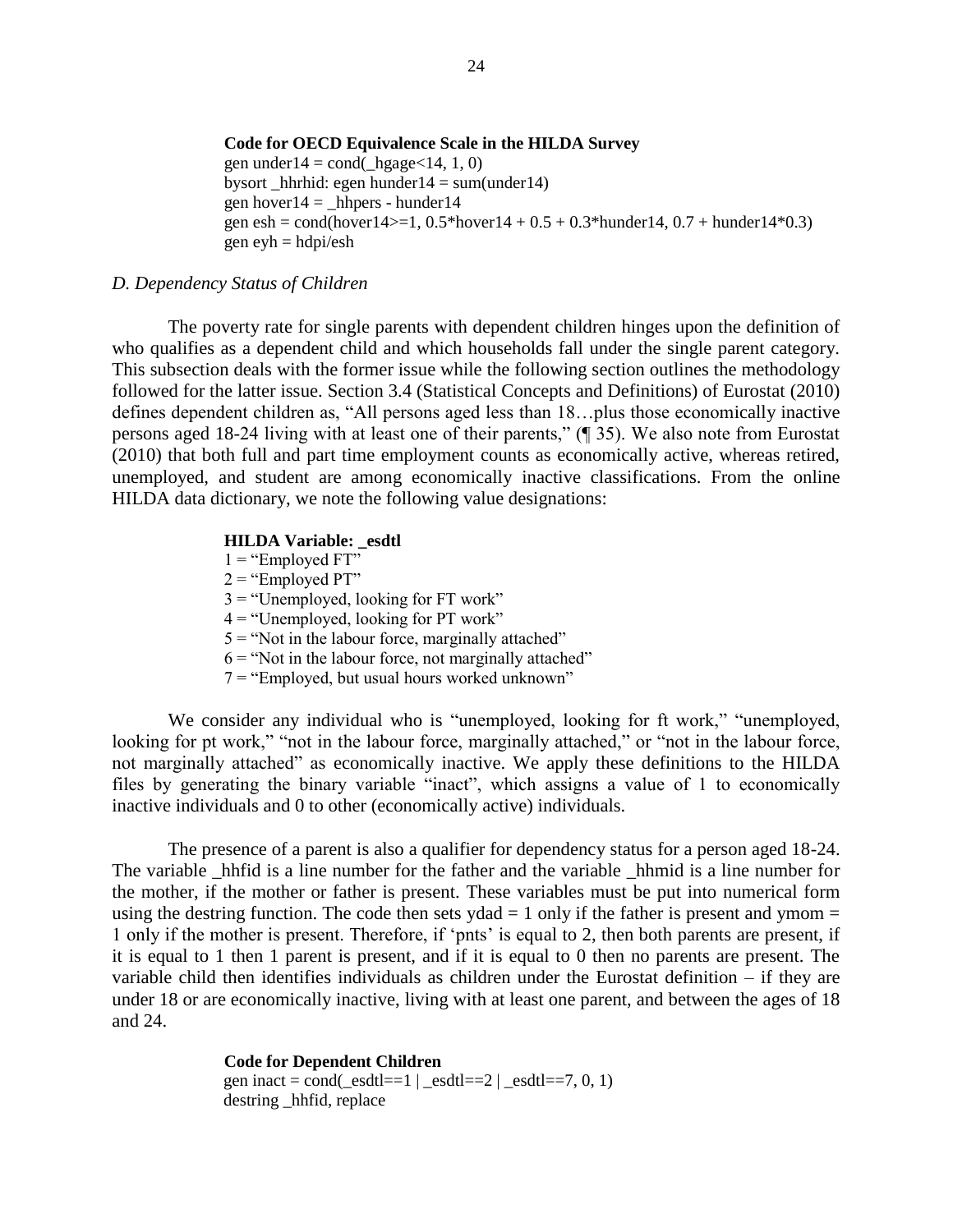gen  $vda$ d = 1 replace  $yda = 0$  if mi( hhfid) replace  $ydad = 0$  if \_hhfid==0 replace  $yda = 0$  if  $hhfid < 0$ destring hhmid, replace gen ymom  $= 1$ replace ymom  $= 0$  if mi(\_hhmid) replace ymom  $= 0$  if hhmid==0 replace ymom  $= 0$  if hhmid $< 0$ gen pnts  $=$  ydad  $+$  ymom gen child  $= 0$ replace child  $= 1$  if  $_{\text{ngage} < 18}$ replace child = 1 if  $18 \leq -h$  hgage $\leq 24 \& \text{inact} = 1 \& \text{pnts} = 1$ bysort \_hhrhid: egen hchild =  $sum(child)$ 

#### *E. Status of Single Parent Households*

We have now established the 'dependent children' component of the 'single parent with dependent children' poverty rate. Although Osberg and Sharpe (2012) originally sought estimates for single mothers and their children, the authors settled for the definition available from the Eurostat database 'single person with dependent children.' We note from Section 3.4 of Eurostat (2010):

"Rather than focussing on 'couples' and/or 'families', the classification is constructed by reference to the numbers of adult members, their age and gender, and the numbers of dependent children living with them," (¶ 17).

The Eurostat definition therefore includes any household in which only one adult is present, where an adult is defined as anyone other than a dependent child. Furthermore, we note that the marital status and child-adult relationship within the household holds absolutely no bearing under this definition. As a result, the code used for identifying individuals in these households is actually quite simple:

> **Code for Single Parent with Dependent Children Weight** bysort jhhrhid: egen hchild  $= sum(child)$ gen hnotch  $=$  \_hhpers – hchild gen lpwt = \_hhwte if hchild $>0$  & hnotch==1

The goal of this code is to establish a weight that excludes individuals not living in the target household. The code accomplishes this by establishing the weight 'lpwt' for people living in households with one or more dependent children (hchild>0) and only one adult (hnotch==1 as it is the difference between the number of persons and number of dependent children). These individuals are assigned the 'enumerated persons weight,' the weight established by the HILDA survey to control for various sample errors. All other individuals are assigned a weight of zero. Therefore, when this weight is used during the calculation of the 'single parent' poverty rate, the definitions of Eurostat's 'single person with dependent children' variable will be applied.

*F. Old Age Status*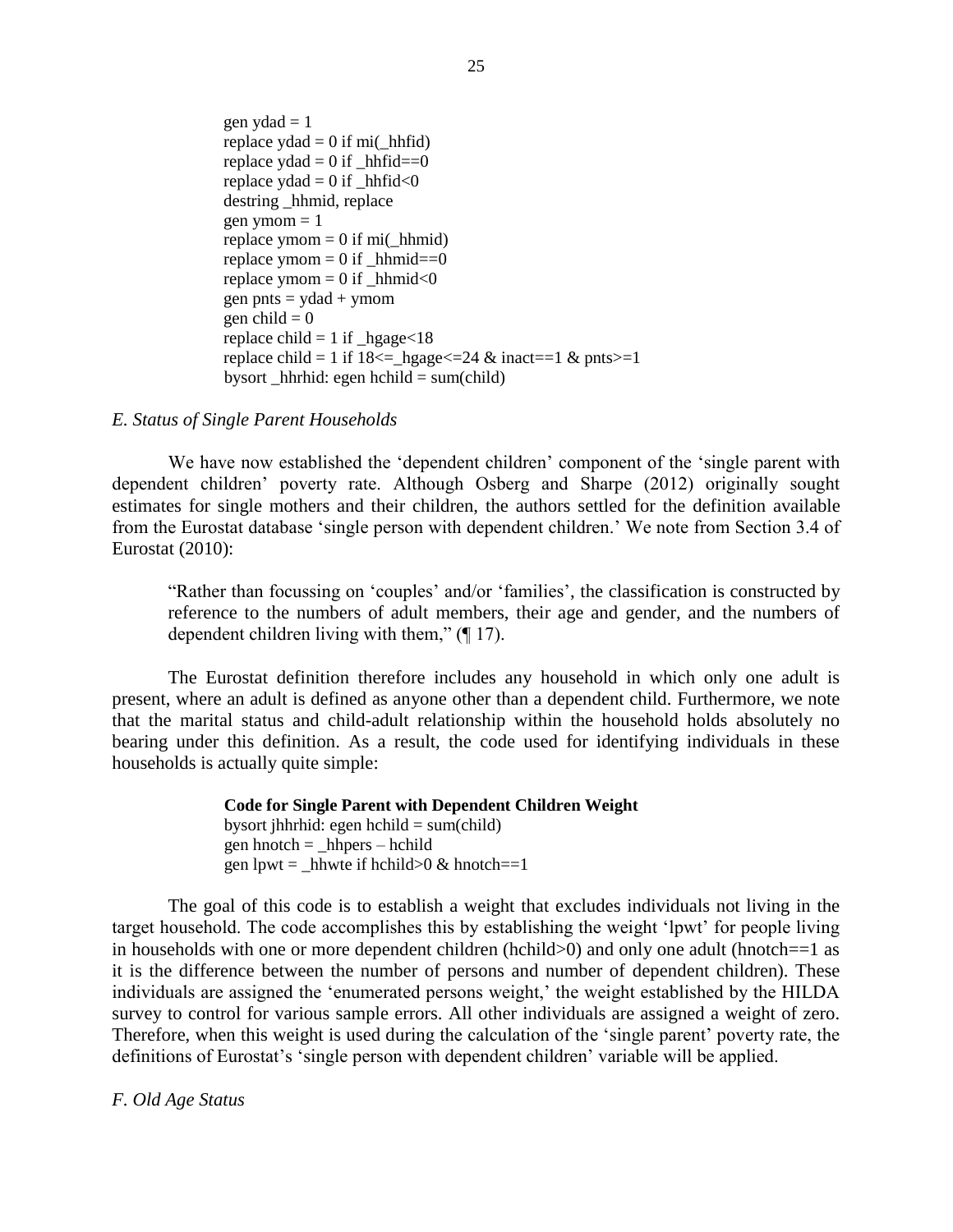This report uses a similar weighting methodology for the calculation of the elderly poverty rate and gap. The elderly poverty rates and gaps Osberg and Sharpe (2012) took from Eurostat were for individuals aged 65 years and above. This report therefore calculates the elderly poverty rate from HILDA for individuals aged 65 years and above. Similar to the process for 'single person with dependent children' poverty, the goal of the following code is to create a weight which excludes individuals outside the target group. For this reason, the weight "owgt" is calculated as the 'enumerated person weight' given to the individual by the HILDA file (again, to correct for various sample errors) if the individual is aged 65 years or older, given by the HILDA variable ' hgage'. All individuals aged less than 65 years are therefore assigned a weight of zero and ignored in the calculation of poverty data for the elderly, which uses this weight.

> **Code for Elderly Weight in HILDA** gen eld = cond( hgage $>=65, 1, 0$ ) gen owgt = hhwte if eld==1

#### *F. Calculation of the Gini Coefficient and Five Poverty Variables*

 $\overline{\phantom{a}}$ 

Recall from the subsection on the equivalence scale that household disposable income is given by the generated variable 'eyh'. This equivalent household income is applied across individuals to calculate the Gini coefficient, the total-persons poverty rate and gap, the elderlypersons poverty rate and gap, and the 'single parent' poverty rate. The Gini coefficient is calculated using the 'inequal' function, which calculates a variety of income distribution variables, including the Gini coefficient, for the variable specified.<sup>16</sup>

The poverty variables can also be calculated in Stata. *<sup>17</sup>* Although the poverty rates and gaps are calculated across individuals, note that the poverty threshold is calculated as fifty per cent of the median of *household* equivalent disposable income (Eurostat, 2012a: Line 11). In order to appropriately define these lines, we must therefore use only one record from each household when calculating the threshold. This can be accomplished either by keeping only one observation from each household or by assigning a positive weight to only one member of each household. The latter option was chosen, as all individuals are required for the subsequent calculation of the poverty rates and gaps across this threshold. In order to accomplish this, we first assign each individual in the household an observation number under the variable 'hpn'. Our code then generates a variable named 'new' to act as the weight for the calculation of the relative income threshold. This variable assigns a value of 1 to only to the first observation in each household. All other individuals in the household are assigned the weight of zero. The poverty program then establishes the poverty threshold as half the median of equivalent household disposable income ("eyh") using the weight 'new', and therefore counting disposable income for each household only once.

<sup>&</sup>lt;sup>16</sup> Although not a standard State variable, 'inequal' can be downloaded by searching for 'sg30'. Simply type findit sg30 into Stata's command window and install the relevant package.

Note that the following code requires the installation package 'sg108' to function. Simply type findit sg108 into Stata's command window and install the relevant package.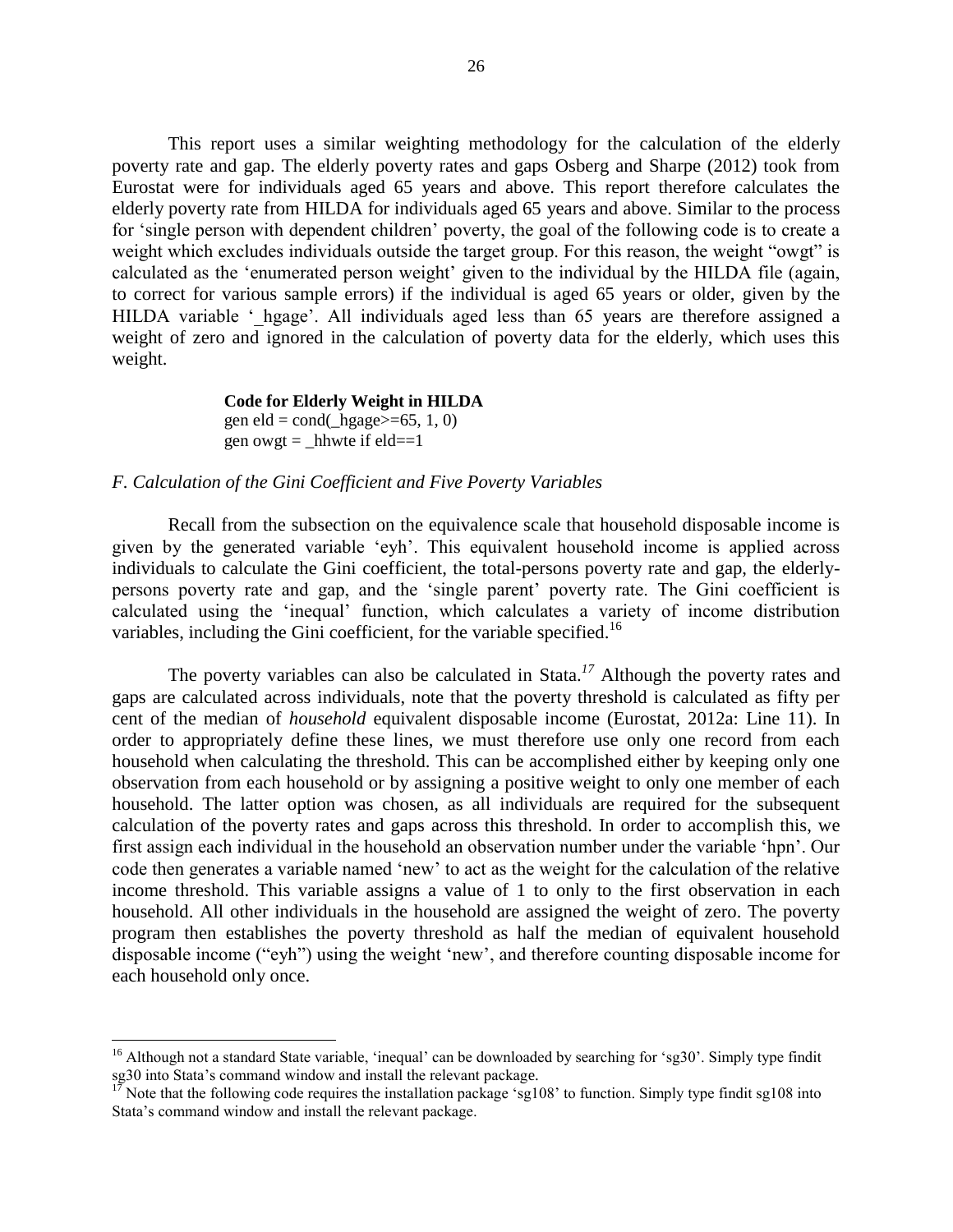#### **Code for Poverty Threshold Weight and Total Persons Weight**

bysort hhrhid: gen hpn  $=$  #n gen new  $= 1$  if hpn= $=1$ gen twgt  $=$  hhwte

In order to calculate poverty rates across different target populations, the program requires analytical weights which exclude individuals who are not members of the target population and which account for any sampling error inherent in the survey. In previous subsections, this report identified weights calculated from HILDA's 'enumerated person' weights ( $'$  hhwte') for both 'single person with dependent children' households and the elderly. By the same logic, the weight for the total person poverty rate is simply the enumerated person weight for every individual – no observation is excluded<sup>18</sup> – and is redefined as 'twgt'. The poverty function then calculates rates and gaps according to the weights assigned to each individual for the given variable (either 'twgt,' 'owgt,' or 'lpwt'). The coding for the poverty program is presented below.

#### **Code for Poverty Variables in the HILDA Survey**

bysort hhrhid: gen hpn  $=$  #n drop if  $evh<0$ gen new  $= 0$ replace new  $= 1$  if hpn  $== 1$ save "\\csls-3\...\HILDA\Data\C\j\jHILDAh.dta", replace

#### \*POVERTY PROGRAM

global keepit "eyh lpwt owgt twgt new \_hhpers" program define pov use \$keepit using "\\csls-3\...\HILDA\Data\C\j\jHILDAh.dta", clear #pctile eyh[aw=new], p(50) local povline =  $r(r1)*.5$ 

di "Results for the total population" poverty eyh [aw=twgt], line(`povline') h igr di "Results for the elderly" poverty eyh [aw=owgt], line(`povline') h igr di "Results for Lone Parents" poverty eyh [aw=lpwt], line(`povline') h igr

end foreach file in "\\csls-3\...\HILDA\Data\C\j\jHILDAh.dta" { global data "`file'" di "\$data" pov }

log close

 $\overline{\phantom{a}}$ 

<sup>&</sup>lt;sup>18</sup> Except those individuals with negative household equivalent disposable income, who are dropped from the dataset prior to the beginning of the poverty program.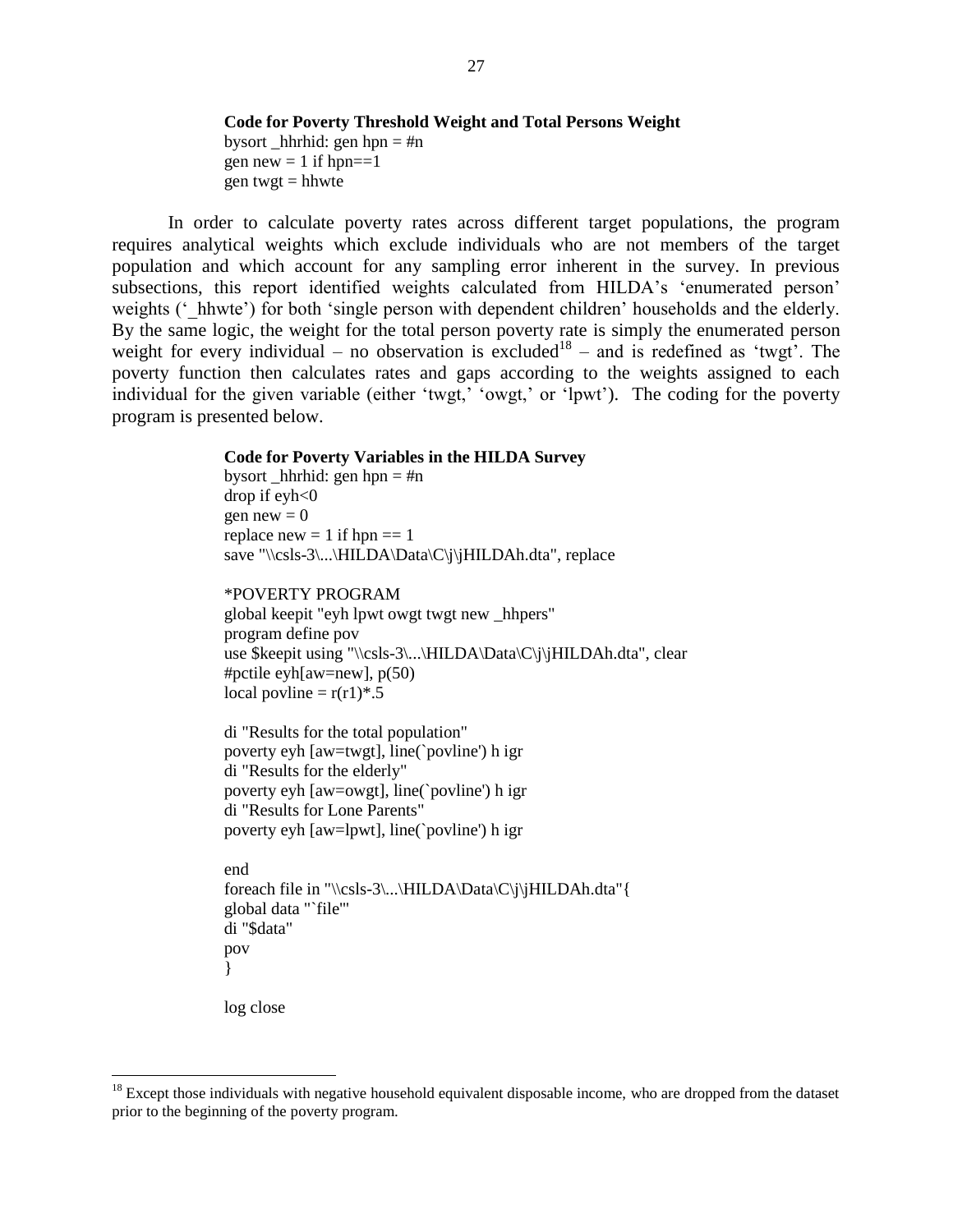| <b>EU Variable</b> | <b>EU Variable Name</b>                                                                                        | <b>Nearest HILDA Survey Equivalent</b>                                                                                                                                                                                                                                                                                                                                                                                       |
|--------------------|----------------------------------------------------------------------------------------------------------------|------------------------------------------------------------------------------------------------------------------------------------------------------------------------------------------------------------------------------------------------------------------------------------------------------------------------------------------------------------------------------------------------------------------------------|
| <b>PY010G</b>      | Gross Employee Cash or Near-Cash<br>Income                                                                     | _wsfei (_wsfes for WAVE 10)                                                                                                                                                                                                                                                                                                                                                                                                  |
| PY021G             | Company Car                                                                                                    | _nbfamva (motor vehicle - WAVE 10 ONLY)                                                                                                                                                                                                                                                                                                                                                                                      |
| <b>PY050G</b>      | Gross Cash benefits or losses from<br>self-employment including royalties<br>Pensions Received from individual | _bifip (business income [imputed] Positive) - _bifin (business<br>income [imputed] Negative) + _oifroya (royalties)                                                                                                                                                                                                                                                                                                          |
| <b>PY080G</b>      | private plans (other than those<br>covered under ESSPROS)                                                      | _oifppi                                                                                                                                                                                                                                                                                                                                                                                                                      |
| <b>PY090G</b>      | <b>Unemployment Benefits</b>                                                                                   | _bnfnwsa (Newstart Allowance) + _oifrsva                                                                                                                                                                                                                                                                                                                                                                                     |
| <b>PY100G</b>      | Old-age Benefits                                                                                               | _bnfmaa (Mature Age Allowance) + _bnfapa (Age pension) +<br>_bnfwdwa (Widow allowance) + _oifsupa                                                                                                                                                                                                                                                                                                                            |
| <b>PY110G</b>      | Survivors' Benefits                                                                                            | _bnfbrva (Bereavement Allowance) + _bnfwara (War Widows<br>Pension) + _oifinha (Inheritance/Bequests)                                                                                                                                                                                                                                                                                                                        |
| <b>PY120G</b>      | <b>Sickness Benefits</b>                                                                                       | _bnfscka (Sickness allowance)<br>+ _oifwkca + _oiflswa (if include lump sum)                                                                                                                                                                                                                                                                                                                                                 |
| <b>PY130G</b>      | <b>Disability Benefits</b>                                                                                     | _bnfdspa (Disability Support Pension) + _bnfmoba (Mobility<br>Allowance – helps with transportation) + _bnfdvaa (Disability<br>Pension)                                                                                                                                                                                                                                                                                      |
| <b>PY140G</b>      | <b>Education-Related Allowances</b>                                                                            | $_{\rm \sim}$ bnfstya (Austudy/Abstudy) + _bnfytha (Youth Allowance) +<br>ibnfbtsa (2009 Back to School Bonus Part A WAVE 9 ONLY) +<br>ibnfbtsb (2009 Back to School Bonus Part B WAVE 9 ONLY) +<br>ibnfeep (2009 Temporary Supplement to the Education Entry<br>Payment WAVE 9 ONLY)                                                                                                                                        |
| <b>HY040G</b>      | Income from Rental of a Property or<br>Land                                                                    | _oirntp - _oirntn                                                                                                                                                                                                                                                                                                                                                                                                            |
| <b>HY050G</b>      | Family/children Related Allowances                                                                             | _bnfdora (double orphan pension – people raising double<br>orphaned children) + _bnfcrpa (carer payment - provides care to<br>someone $)+$<br>_bnfpnta (Parenting Payment) + _bnfcraa (Carer allowance)<br>+ _bnfccb (Child Care Benefit)* + _bnfftba (Family Tax Benefit)<br>Part A)* + _bnfftbb (Family Tax Benefit Part B)* + _bnfmat<br>(Maternity Payments)* + ibnffam (2008 Bonus payment for<br>families WAVE 9 ONLY) |
| <b>HY060G</b>      | Social Exclusion not elsewhere<br>classified                                                                   | _bnfospa (Pensions/Benefits from overseas governments) +<br>_bnfotha (Other Government pensions) + _bnfoala (Other<br>allowances) + _bnfwfpa (Wife Pension) + _bnfprta (Partner<br>Allowance) + _bnfsrva (Service Pension) + _bnfspa (Special<br>Benefit) + _ oifpuba + _bnfcdea (Community Development<br><b>Employment Projects)</b>                                                                                       |
| <b>HY070G</b>      | <b>Housing Allowances</b>                                                                                      |                                                                                                                                                                                                                                                                                                                                                                                                                              |
| <b>HY080G</b>      | Regular Inter-Household Cash<br><b>Transfers Received</b>                                                      | oifchs (child support) + _oifohha + oifpti + _oifcsa                                                                                                                                                                                                                                                                                                                                                                         |
| <b>HY090G</b>      | Interests, Dividends, Profit from<br>Capital Investment in Unincorporated<br><b>Business</b>                   | $of inf$ (interest) + $of div$ (dividends)                                                                                                                                                                                                                                                                                                                                                                                   |
| <b>HY110G</b>      | Income Received by People Aged<br>Under 16                                                                     | Calculate the other components for all individuals under the age<br>of 16.                                                                                                                                                                                                                                                                                                                                                   |
| Sum: HY010         | <b>Total Household Gross Income</b><br>$HY010 = Sum of the above.$                                             | Sum of the Above                                                                                                                                                                                                                                                                                                                                                                                                             |

**Exhibit 1: Comparison of Disposable Income Components, EU-SILC and HILDA**

Source: Authors' calculations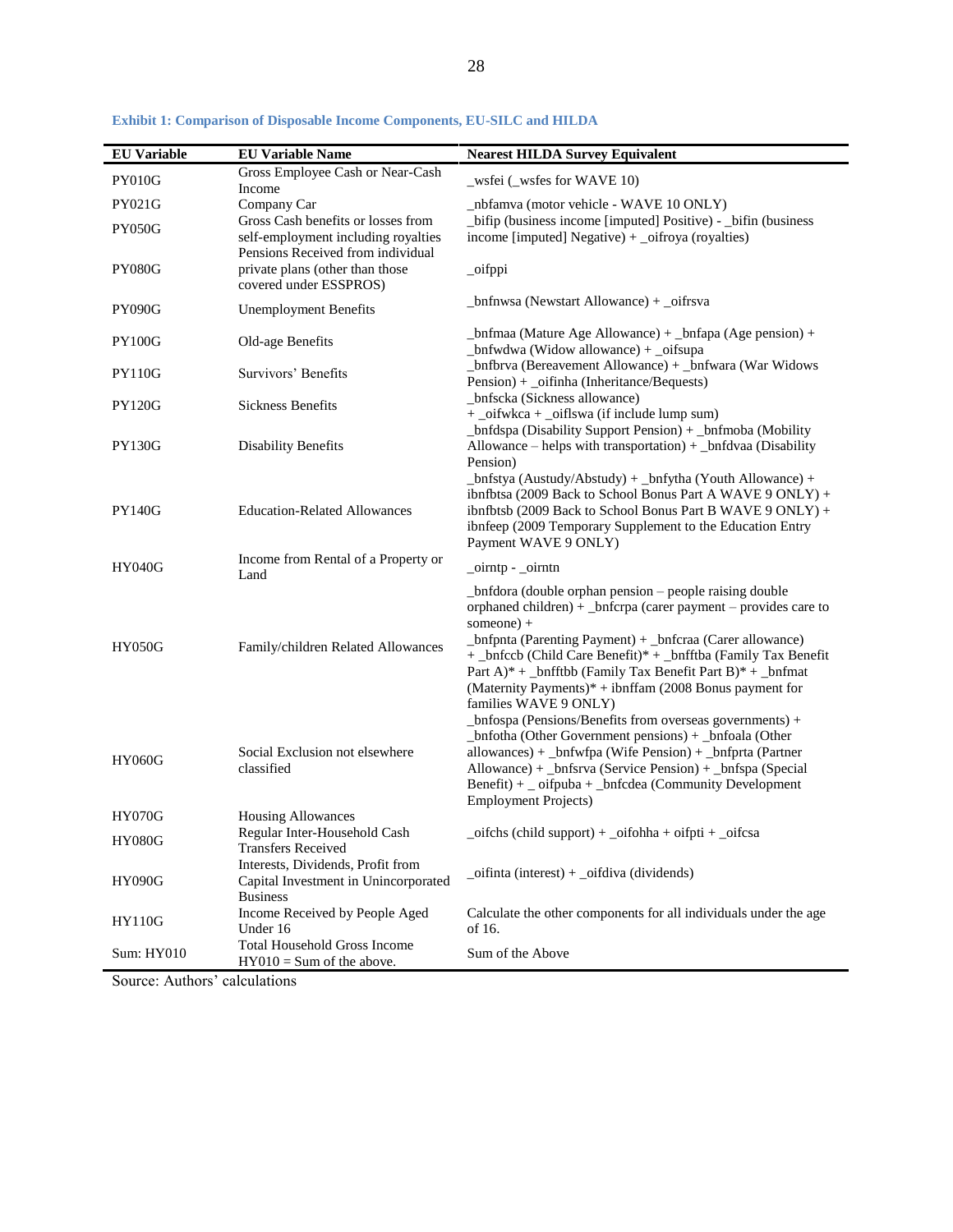### <span id="page-28-0"></span>**Stata Code for HILDA Microdata**

## *Note: To get wave-specific files, first do the following: (1) change \_ to the specific letter for that wave (2) change # to \_*

log using "\\csls-3\...\HILDA\Data\log.txt", replace

set mem 1000m

use hhwte hgage wsfes hifwfli nbfamva bnfnisi txtotp txtotn hhfam hhtype hhmid hhpers bnfobi \_mrcurr \_hhwth \_hhrhid \_hhfid \_hiftax \_esdtl \_bnfpari \_bnffpi \_bnfrpi \_bnfonii \_bnfalli \_bnffama \_bnfpeni \_oifpria \_bifip \_bifin \_oiroy \_oifroya \_oifppi \_bnfnwsa \_bnfmaa \_bnfapa \_bnfwdwa \_oifsupa \_bnfbrva \_bnfwara \_oifinha \_bnfscka \_oifwkca \_oiflswa \_bnfdspa \_bnfmoba \_bnfdvaa \_bnfstya \_oirntp \_oirntn \_bnfdora \_bnfcrpa \_bnfpnta \_bnfcraa \_bnfccb \_bnfftba \_bnfftbb \_bnfmat \_bnfospa \_bnfotha \_bnfoala \_bnfwfpa \_bnfprta \_bnfsrva \_bnfspa \_oifpuba \_oifchs \_oifohha \_oifpti \_oifcsa \_oifinta \_oifdiva \_oifotha \_oifrpt using \[\\csls-](file://csls-3/.../HILDA/Data/C/Combined.dta)[3\...\HILDA\Data\C\Combined.dta](file://csls-3/.../HILDA/Data/C/Combined.dta)

*Note the important variable changes that occur throughout the time series:*

*(1) for wave 1 to wave 9 use \_wsfei and for wave 10 to wave 13 use \_wsfes*

- *(2) \_bnfmaa is only available in waves 1 to 11*
- *(3) \_nbfamva should be used for waves 10 through 13*

*Five Components:* 

- *1. What is the household?*
- *2. What is disposable income?*
- *3. What is the equivalence scale?*
- *4. Who classifies as single with dependent children?*
- *5. How are the elderly households defined?*

*1. What is the household? You will need to drop group households.*

drop if jhhtype==25

*2. What is disposable income?*

*Note: add \_nbfamva for wave 10 through wave 13 and use \_wsfes for wave 10 through wave 13 instead of \_wsfei*

gen gi = \_nbfamva + \_wsfes + \_bifip - \_bifin + \_oifppi + \_oifpti + \_bnfpeni + \_bnfpari + \_bnfalli + \_bnfnisi +  $\_bnfobi + _bnrpi + _bnrfpi - _txtotp + _txtotn$ 

bysort hhrhid: egen hi = sum(gi) gen  $hdpi = hi + \n__hifwfli$ bysort \_hhrhid: egen numfam = max(\_hhfam) bysort \_hhrhid \_hhfam: gen fpn = #n

*3. What is the equivalence scale? Use the OECD Equivalence Scale.*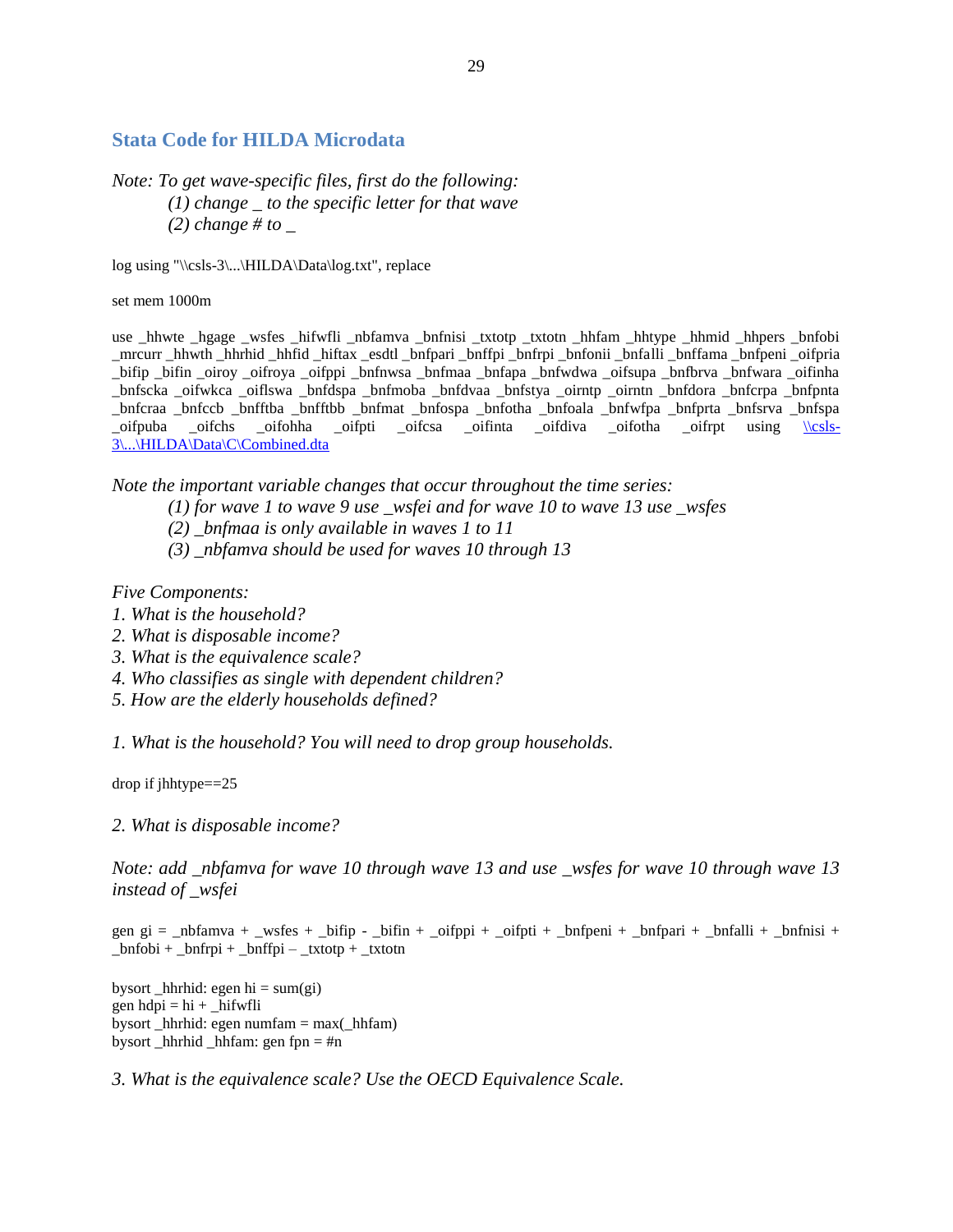gen under  $14 = \text{cond}(\text{hggge} < 14, 1, 0)$ bysort hhrhid: egen hunder $14 = \text{sum}(\text{under}14)$ gen hover $14 =$ \_hhpers - hunder $14$ gen esh = cond(hover $14$  > = 1, 0.5\*hover $14 + 0.5 + 0.3$ \*hunder $14$ , 0.7 + hunder $14$ \*0.3) gen  $evh = hdpi/esh$ 

#### *4. Who classifies as single with dependent children?*

```
gen inact = cond(\text{esdt} = 1 | \text{esdt} = 2 | \text{esdt} = 7, 0, 1)destring _hhfid, replace
gen ydad = 1replace yda = 0 if mi( hhfid)
replace ydad = 0 if _\text{hh}fid==0
replace yda = 0 if _hhfid<0
destring _hhmid, replace
gen ymom = 1replace ymom = 0 if mi(_hhmid)
replace ymom = 0 if _hhmid==0
replace ymom = 0 if _hhmid<0
gen pnts = ydad + ymom
gen child = 0count if child==0
replace child = 1 if _\text{ngage} < 18count if child==0
replace child = 1 if 18 \le \text{hage} \le 24 \& \text{inact} = 1 \& \text{pts} \ge 1count if child==0
bysort _hhrhid: egen hchild = sum(child)
gen hnotch = _hhpers - hchild
gen lpwt = _hhwte if hchild>0 & hnotch==1
```
*5. How are the elderly households defined? Those aged 65 years and above.*

gen eld = cond $(\_\text{hgage}>=65, 1, 0)$ bysort \_hhrhid: egen held = sum(eld) gen owgt = hhwte if  $eld==1$ gen twgt  $=$  hhwte bysort \_hhrhid: gen hpn =  $\#n$ inequal eyh

save "\\csls-3\...\HILDA\Data\HILDAp.dta", replace

drop if eyh<0 gen  $new = 0$ replace  $new = 1$  if  $hpn == 1$ 

save "\\csls-3\...\HILDA\Data\HILDAh.dta", replace

#### *Poverty Program (Using Disposable Income)*

global keepit "eyh lpwt owgt twgt new \_hhpers" program define pov use \$keepit using "\\csls-3\...\HILDA\Data\HILDAh.dta", clear pctile eyh[aw=new],  $p(50)$ local povline =  $r(r1)*.5$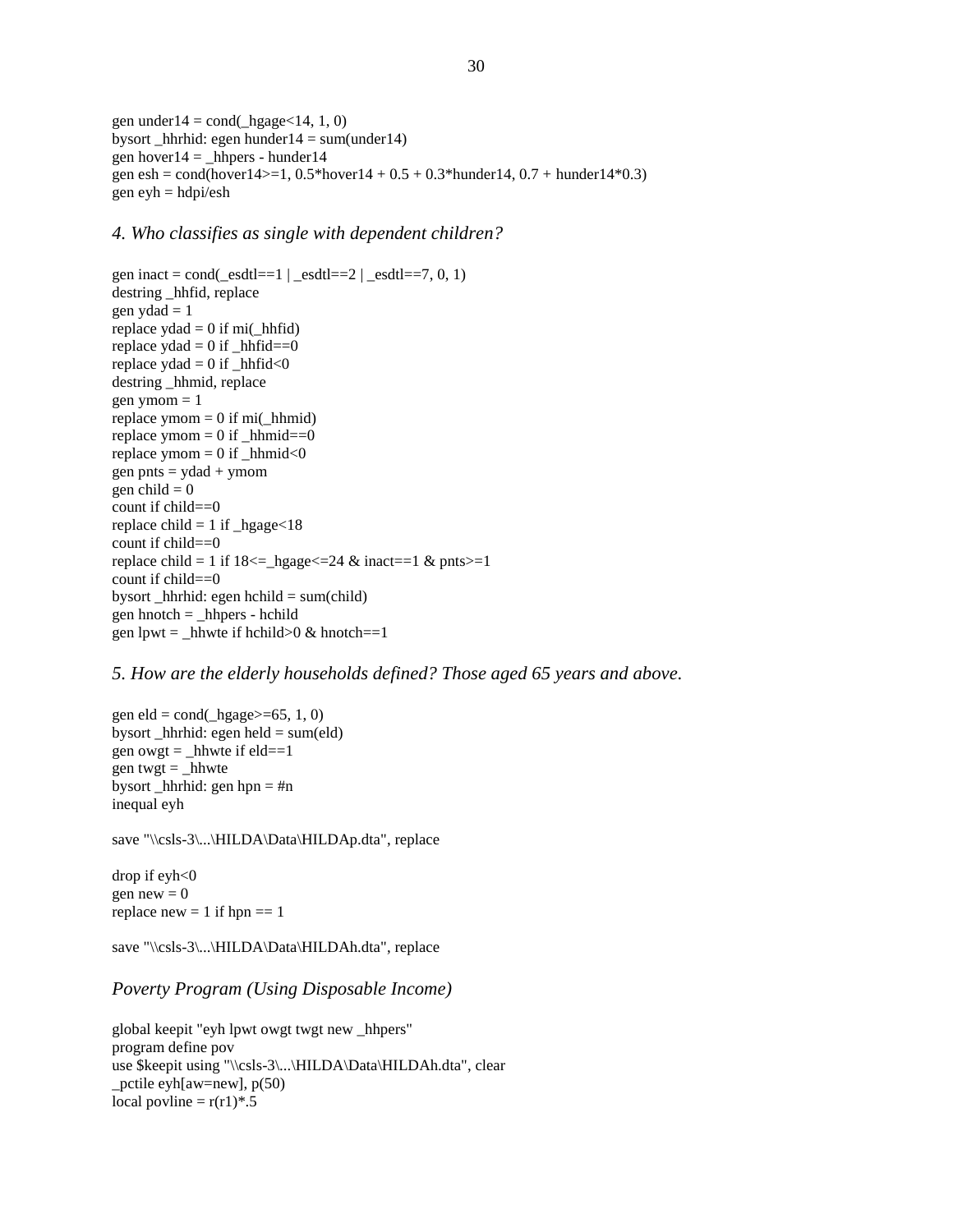di "Results for the total population" poverty eyh [aw=twgt], line(`povline') h igr di "Results for the elderly" poverty eyh [aw=owgt], line(`povline') h igr di "Results for Lone Parents" poverty eyh [aw=lpwt], line(`povline') h igr end foreach file in "\\csls-3\...\HILDA\Data\HILDAh.dta" { global data "`file'" di "\$data" pov } log close

#### <span id="page-30-0"></span>**Stata Code for LISSY**

Note: for each year, the bolded text must be changed to au##, where ## represents the two-digit code for the year.

```
use hpopwgt npers dpi if (!mi(dpi) & !(dpi==0)) using $au10h, clear
* Per capita income
gen ype = \text{dpi/npers}* Equivalised income
gen ey=(dpi/(npers^0.5))
sum dpi [w=hpopwgt]
sum ypc ey [w=hpopwgt*npers]
bysort npers: sum dpi [w=hpopwgt] if npers<=7
bysort npers: sum ypc ey [w=hpopwgt*npers] if npers<=7
```
global keepit "hpopwgt svyunit npers nhhmem17 nhhmem65 hpartner dpi" program define pov use \$keepit using \$data, clear drop if dpi= $=$ . | dpi= $=0$ gen ey= $(dpi/(npers^0.5))$ \_pctile ey [w=hpopwgt\*npers], p(50) local povline =  $r(r1)*.5$ 

gen lpwt = hpopwgt\*npers if nhhmem17>0  $\&$  hpartner==200

di "Results for the total population" poverty ey [aw=hpopwgt\*npers], line(`povline') h igr di "Results for the elderly" poverty ey [aw= hpopwgt\*(nhhmem65)], line(`povline') h igr di "Results for Lone Mothers" poverty ey [aw=lpwt], line(`povline') h igr

end foreach file in \$**au10**h { global data "`file'" di "\$data" pov }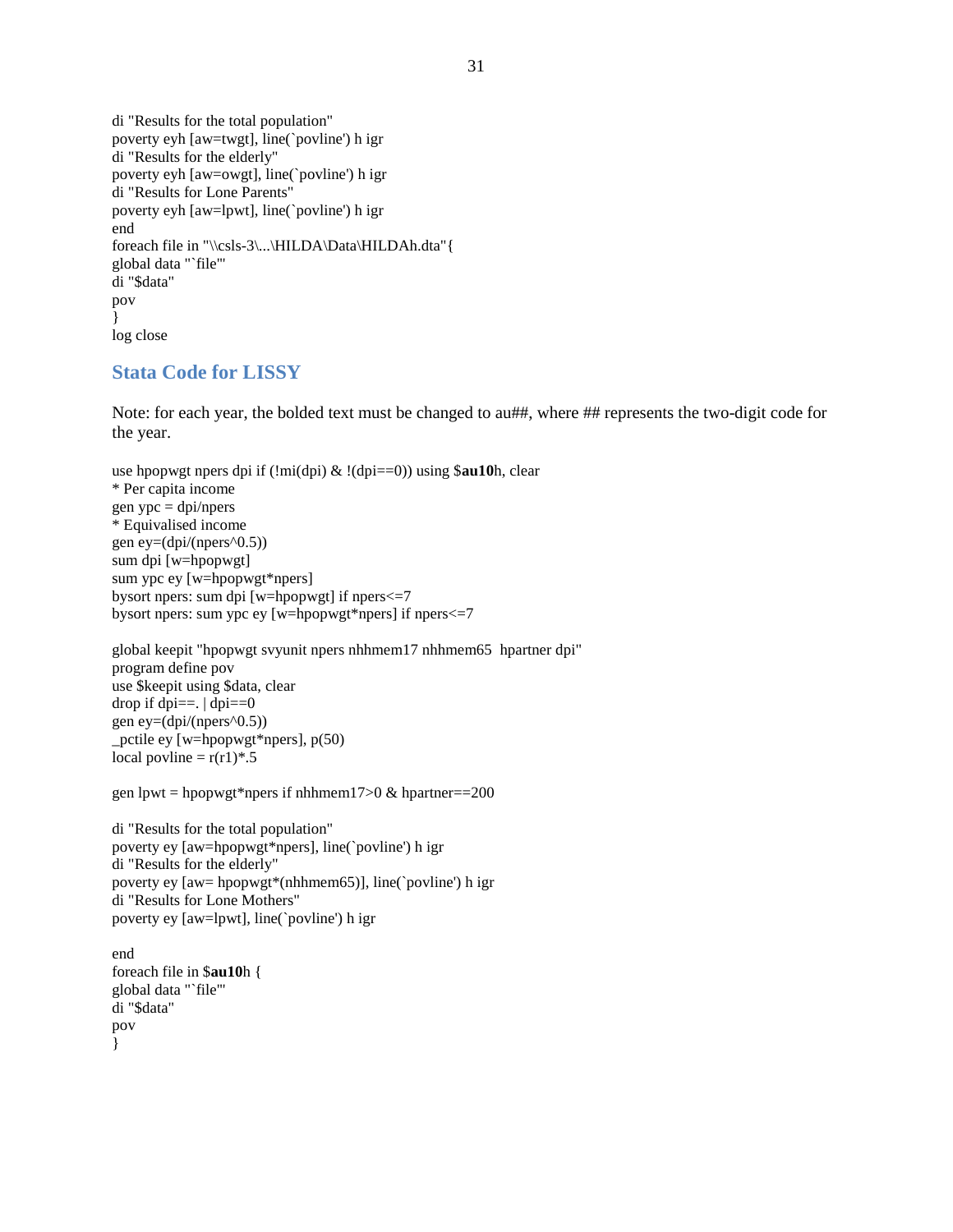## <span id="page-31-0"></span>**Appendix B: Statistical Tables**

<span id="page-31-1"></span>**Table 1: Gini Coefficient, Poverty Rates and Poverty Gaps, Overall Population, Elderly Population, and Single Persons with Dependent Children, Australia, 2001-2013**

|                             | Gini<br>Coefficient | Overall<br>Poverty<br>Rate | Overall<br>Poverty<br>Gap | Elderly<br>Poverty Rate | Elderly<br>Poverty<br>Gap | Single Person with<br>Dependent Children<br>Poverty Rate |
|-----------------------------|---------------------|----------------------------|---------------------------|-------------------------|---------------------------|----------------------------------------------------------|
| 2001                        | 0.319               | 10.4                       | 28.3                      | 29.6                    | 26.3                      | 15.7                                                     |
| 2002                        | 0.338               | 10.9                       | 24.9                      | 28.6                    | 23.6                      | 16.9                                                     |
| 2003                        | 0.345               | 10.5                       | 25.9                      | 26.5                    | 23.8                      | 19.1                                                     |
| 2004                        | 0.328               | 10.6                       | 26.9                      | 26.2                    | 25.6                      | 15.0                                                     |
| 2005                        | 0.331               | 10.2                       | 28.2                      | 27.6                    | 27.1                      | 16.5                                                     |
| 2006                        | 0.344               | 9.8                        | 24.9                      | 31.3                    | 23.2                      | 16.9                                                     |
| 2007                        | 0.347               | 11.5                       | 24.8                      | 35.2                    | 22.2                      | 21.6                                                     |
| 2008                        | 0.337               | 12.1                       | 26.4                      | 39.3                    | 25.4                      | 21.7                                                     |
| 2009                        | 0.34                | 13.1                       | 33.9                      | 42.6                    | 34.0                      | 28.0                                                     |
| 2010                        | 0.339               | 11.4                       | 27.0                      | 36.3                    | 23.1                      | 23.5                                                     |
| 2011                        | 0.341               | 11.1                       | 27.9                      | 33.1                    | 26.3                      | 21.3                                                     |
| 2012                        | 0.336               | 9.6                        | 28.0                      | 30.6                    | 29.0                      | 16.9                                                     |
| 2013                        | 0.338               | 9.6                        | 26.3                      | 25.2                    | 26.7                      | 20.8                                                     |
| Absolute<br>Difference      | 0.019               | $-0.8$                     | $-2.0$                    | $-4.4$                  | 0.4                       | 5.1                                                      |
| Variance                    | 0.00006             | 1.0594                     | 5.62596                   | 28.58626                | 9.64245                   | 13.71655                                                 |
| Mean                        | 0.337               | 10.8                       | 27.2                      | 31.7                    | 25.9                      | 19.5                                                     |
| Coefficient<br>of Variation | 0.008               | 1.018                      | 2.378                     | 5.352                   | 3.115                     | 3.725                                                    |

Source: Authors' calculations based on HILDA.

Note: Absolute difference refers to the difference between 2013 and 2001.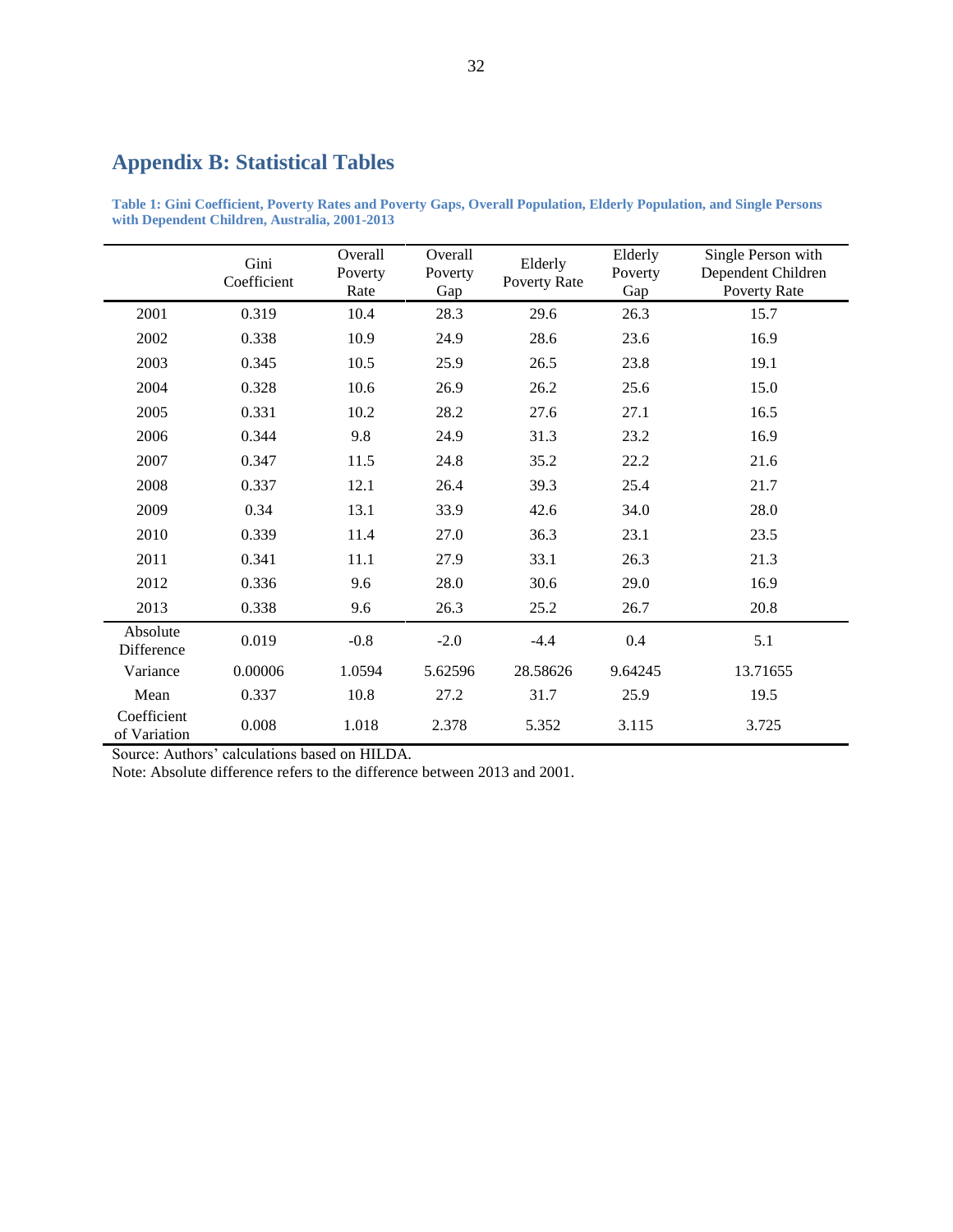| Year                   | Australia | Unweighted<br><b>European</b><br>Average | <b>Belgium</b> | <b>Denmark</b> | <b>Finland</b> | <b>France</b> | Germany | <b>Italy</b> | <b>Netherlands</b> | <b>Norway</b> | <b>Spain</b> | <b>Sweden</b> | <b>United</b><br><b>Kingdom</b> |
|------------------------|-----------|------------------------------------------|----------------|----------------|----------------|---------------|---------|--------------|--------------------|---------------|--------------|---------------|---------------------------------|
| 2001                   | 0.319     | 0.277                                    | 0.28           | 0.22           | 0.27           | 0.27          | 0.25    | 0.29         | 0.27               | n/a           | 0.33         | 0.24          | 0.35                            |
| 2002                   | 0.338     | 0.282                                    | n/a            | n/a            | 0.26           | 0.27          | n/a     | n/a          | 0.27               | n/a           | 0.31         | 0.23          | 0.35                            |
| 2003                   | 0.345     | 0.281                                    | 0.283          | 0.248          | 0.26           | 0.27          | n/a     | n/a          | 0.27               | 0.266         | 0.31         | n/a           | 0.34                            |
| 2004                   | 0.328     | 0.27                                     | 0.261          | 0.239          | 0.255          | 0.282         | n/a     | 0.332        | n/a                | 0.252         | 0.31         | 0.23          | n/a                             |
| 2005                   | 0.331     | 0.282                                    | 0.28           | 0.239          | 0.26           | 0.277         | 0.261   | 0.328        | 0.269              | 0.282         | 0.322        | 0.234         | 0.346                           |
| 2006                   | 0.344     | 0.28                                     | 0.278          | 0.237          | 0.259          | 0.273         | 0.268   | 0.321        | 0.264              | 0.292         | 0.319        | 0.24          | 0.325                           |
| 2007                   | 0.347     | 0.278                                    | 0.263          | 0.252          | 0.262          | 0.266         | 0.304   | 0.322        | 0.276              | 0.237         | 0.319        | 0.234         | 0.326                           |
| 2008                   | 0.337     | 0.284                                    | 0.275          | 0.251          | 0.263          | 0.298         | 0.302   | 0.31         | 0.276              | 0.251         | 0.319        | 0.24          | 0.339                           |
| 2009                   | 0.34      | 0.283                                    | 0.264          | 0.269          | 0.263          | 0.299         | 0.291   | 0.315        | 0.272              | 0.241         | 0.329        | 0.248         | 0.324                           |
| 2010                   | 0.339     | 0.281                                    | 0.266          | 0.269          | 0.254          | 0.298         | 0.293   | 0.312        | 0.255              | 0.236         | 0.335        | 0.241         | 0.329                           |
| 2011                   | 0.341     | 0.283                                    | 0.263          | 0.278          | 0.258          | 0.308         | 0.29    | 0.319        | 0.258              | 0.229         | 0.34         | 0.244         | 0.33                            |
| 2012                   | 0.336     | 0.281                                    | 0.265          | 0.281          | 0.259          | 0.305         | 0.283   | 0.319        | 0.254              | 0.225         | 0.342        | 0.248         | 0.313                           |
| 2013                   | 0.338     | 0.28                                     | 0.259          | 0.275          | 0.254          | 0.301         | 0.297   | 0.325        | 0.251              | 0.227         | 0.337        | 0.249         | 0.302                           |
| 2014                   | n/a       | n/a                                      | n/a            | n/a            | 0.256          | n/a           | n/a     | 0.327        | n/a                | n/a           | 0.347        | n/a           | n/a                             |
| Absolute<br>Difference | 0.019     | $-0.014$                                 | $-0.031$       | 0.075          | 0.056          | 0.011         | 0.007   | $-0.003$     | $-0.039$           | $-0.039$      | 0.007        | 0.039         | $-0.018$                        |
| Variance               | 0.00006   | 0.00004                                  | 0.00013        | 0.00075        | 0.00024        | 0.00017       | 0.00043 | 0.00015      | 0.00016            | 0.0005        | 0.00015      | 0.00012       | 0.0002                          |

**Table 2: Gini Coefficient, Australia and Selected European Countries, 2001-2014**

<span id="page-32-0"></span>Source: Figures for Australia from authors' calculations from HILDA, other countries taken from Eurostat (ilc\_di12).

Note: Absolute difference refers to the difference between 2013 and 2001 values – where these are not available the latest and earliest available figures are used in their place.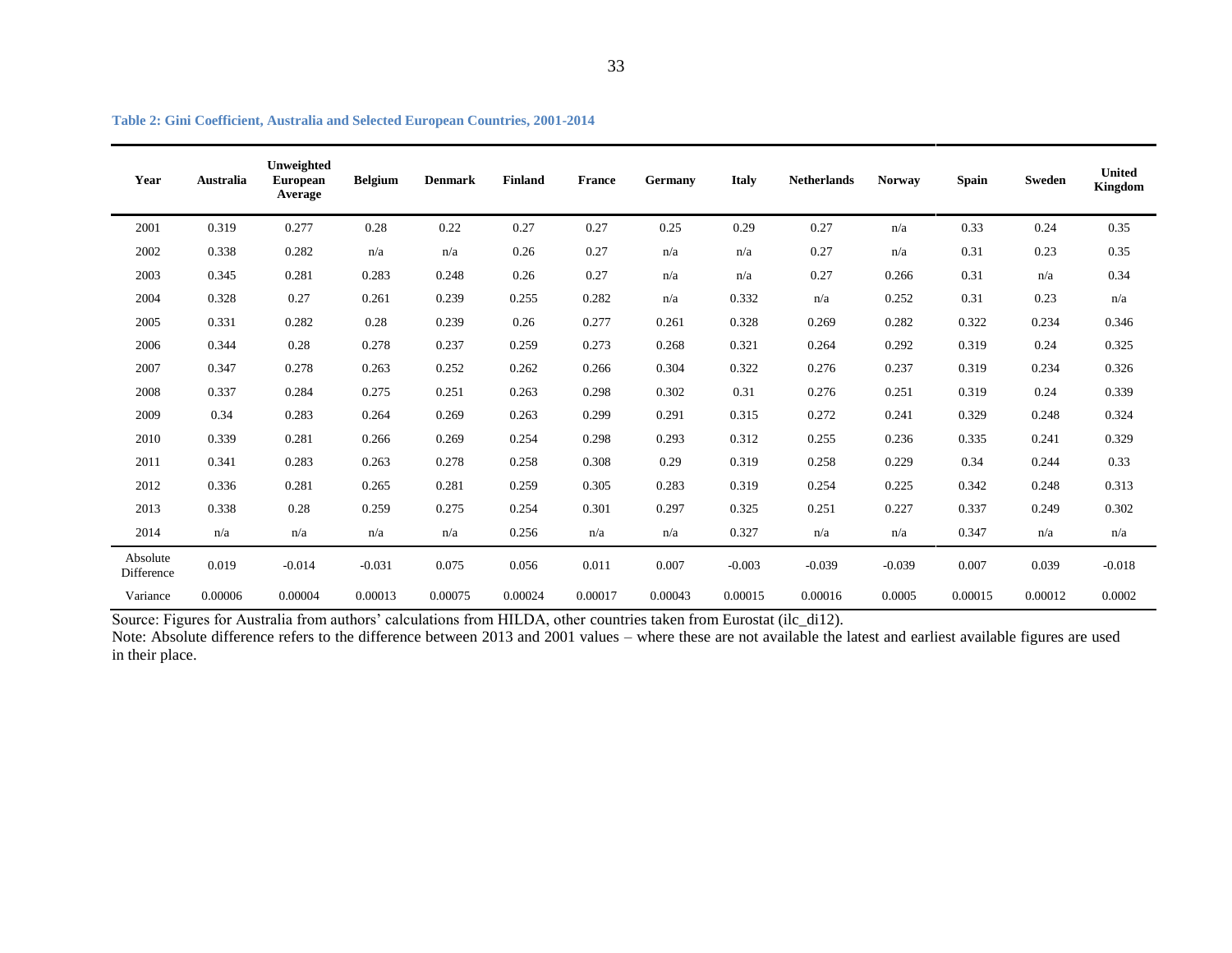| Year                   | Australia | Unweighted<br><b>European</b><br>Average | <b>Belgium</b> | <b>Denmark</b> | <b>Finland</b> | <b>France</b> | Germany | <b>Italy</b> | <b>Netherlands</b> | <b>Norway</b>    | <b>Spain</b> | <b>Sweden</b> | <b>United</b><br><b>Kingdom</b> |
|------------------------|-----------|------------------------------------------|----------------|----------------|----------------|---------------|---------|--------------|--------------------|------------------|--------------|---------------|---------------------------------|
| 2001                   | 10.4      | 7.3                                      | 6              | $\overline{4}$ | $\overline{4}$ | 6             | 6       | 13           | 6                  | n/a              | 13           | 5             | 10                              |
| 2002                   | 10.9      | 7.5                                      | n/a            | n/a            | 5              | 6             | n/a     | n/a          | 6                  | n/a              | 12           | 6             | 10                              |
| 2003                   | 10.5      | 7.4                                      | 9              | 5.6            | 5              | 6             | n/a     | n/a          | $\tau$             | 5.5              | 11           | n/a           | 10                              |
| 2004                   | 10.6      | 7.8                                      | 8.5            | 6.1            | 4.8            | 7.2           | n/a     | 11.9         | n/a                | 5.6              | 12.8         | 5.8           | n/a                             |
| 2005                   | 10.2      | 7.8                                      | 7.7            | 5.7            | 5              | 6.4           | 6.7     | 12.1         | 6.2                | 6.6              | 12.9         | 5             | 11.8                            |
| 2006                   | 9.8       | 8.3                                      | 8.2            | 5.8            | 5.3            | 7.2           | 7.2     | 12.6         | 5.1                | 7.1              | 13.1         | 7.4           | 11.8                            |
| 2007                   | 11.5      | 8.2                                      | 8              | 5.9            | 5.4            | 6.8           | 9.6     | 12.4         | 5.2                | 7.2              | 12.9         | 6.1           | 11.2                            |
| 2008                   | 12.1      | 8.1                                      | 7.5            | 6.2            | 6.5            | 5.8           | 9.2     | 11.6         | 5                  | $\overline{7}$   | 12.7         | 6.5           | 11.3                            |
| 2009                   | 13.1      | 8.4                                      | 7.9            | 7.2            | 6.4            | 6.7           | 9.4     | 11.5         | 5.5                | 6.9              | 13.3         | 7.6           | 10.2                            |
| 2010                   | 11.4      | 8.3                                      | 7.9            | 7.9            | 5.5            | $7.5\,$       | 9.2     | 11.6         | 4.9                | 6.1              | 14.4         | $\tau$        | 9.8                             |
| 2011                   | 11.1      | 8.4                                      | 8.3            | $7.5\,$        | 6              | 7.1           | 9.7     | 12.6         | 5.2                | 5.7              | 13.8         | 7.6           | 9.4                             |
| 2012                   | 9.6       | 8.4                                      | 8.3            | 7.7            | 6              | 6.9           | 9.6     | 12.2         | 5.2                | 5.5              | 14.4         | 7.8           | 9.2                             |
| 2013                   | 9.6       | 8.3                                      | 8.3            | 7.1            | 5.4            | 6.8           | 9.4     | 12.4         | 5.2                | 5.5              | 13.9         | 8.2           | 9                               |
| 2014                   | n/a       | n/a                                      | n/a            | n/a            | 5.5            | n/a           | n/a     | 12.8         | n/a                | n/a              | 15.9         | n/a           | n/a                             |
| Absolute<br>Difference | $-0.8$    | $-2.1$                                   | $-0.7$         | 3.1            | 1.5            | $-2.2$        | $-0.6$  | $-1.2$       | $-1.8$             | $\boldsymbol{0}$ | 3.9          | 3.2           | $-3$                            |
| Variance               | 1.0594    | 0.47704                                  | 0.5183         | 1.26447        | 0.52222        | 1.07228       | 2.326   | 0.40095      | 0.51441            | 0.51673          | 1.26155      | 1.19333       | 0.96056                         |

**Table 3: Poverty Rate for All Persons, Australia and Selected European Countries, 2000-2014**

<span id="page-33-0"></span>Source: Figures for Australia from authors' calculations from HILDA, other countries taken from Eurostat (ilc\_li02).

Note: Absolute difference refers to the difference between 2013 and 2001 values – where these are not available the latest and earliest available figures are used in their place.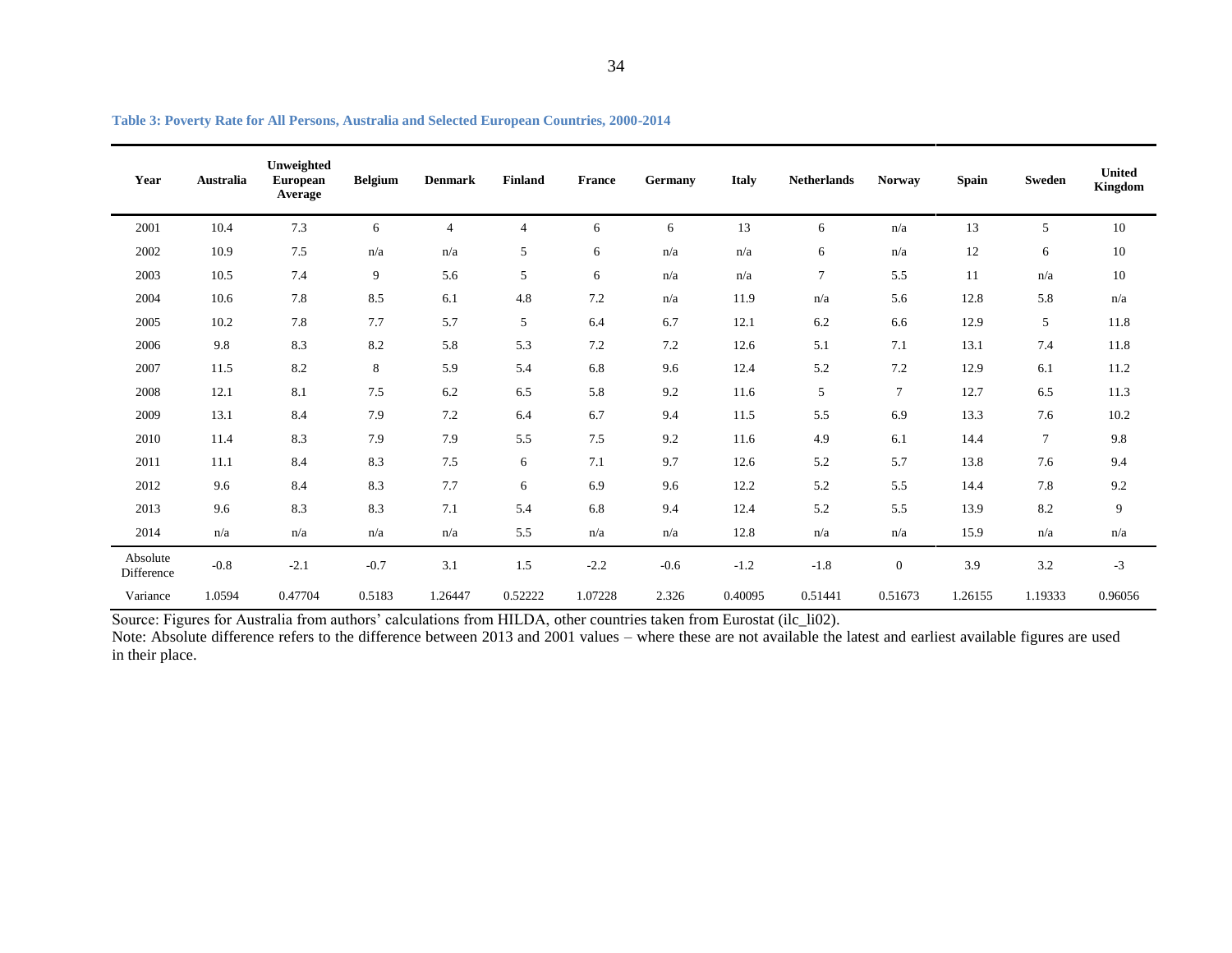| Year                   | <b>Australia</b> | Unweighted<br><b>European</b><br>Average | <b>Belgium</b> | <b>Denmark</b> | <b>Finland</b> | <b>France</b> | Germany  | <b>Italy</b> | <b>Netherlands</b> | <b>Norway</b> | <b>Spain</b> | <b>Sweden</b> | <b>United</b><br><b>Kingdom</b> |
|------------------------|------------------|------------------------------------------|----------------|----------------|----------------|---------------|----------|--------------|--------------------|---------------|--------------|---------------|---------------------------------|
| 2001                   | 28.3             | $22\,$                                   | 15             | n/a            | n/a            | n/a           | n/a      | $28\,$       | n/a                | n/a           | 23           | n/a           | n/a                             |
| 2002                   | 24.9             | n/a                                      | n/a            | n/a            | n/a            | n/a           | n/a      | n/a          | n/a                | n/a           | n/a          | n/a           | n/a                             |
| 2003                   | 25.9             | 24.4                                     | 23.2           | 31.1           | n/a            | n/a           | n/a      | n/a          | n/a                | 18.8          | n/a          | n/a           | n/a                             |
| 2004                   | 26.9             | 22.4                                     | 20.7           | 21.3           | 16.4           | 17.5          | n/a      | 29.7         | n/a                | 21.7          | 24.9         | 27.1          | n/a                             |
| 2005                   | 28.2             | 22.5                                     | 13.5           | 28.9           | 16             | 15.3          | 17.4     | 26.3         | 29.2               | 24.7          | 25.9         | 29            | 21.4                            |
| 2006                   | 24.9             | 23.4                                     | 15.8           | 27.7           | 15             | 16.1          | 23.6     | 26.2         | 29.8               | 26.2          | 26.7         | 29            | 20.8                            |
| 2007                   | 24.8             | 23                                       | 18             | 25.4           | 16.4           | 21.4          | 21.4     | 24.9         | 21.5               | 30            | 28.1         | 25.4          | 20.8                            |
| 2008                   | 26.4             | 21.8                                     | 15.9           | 25.6           | 14.3           | 21.8          | 21.8     | 24.9         | 22.9               | 25.6          | 24.6         | 22            | 20.5                            |
| 2009                   | 33.9             | 22.5                                     | 17.7           | 30.2           | 14.2           | 19.8          | 19.8     | 26.2         | 22.9               | 25.1          | 27.5         | 24.3          | 20.2                            |
| 2010                   | 27               | 22.9                                     | 20.8           | 29             | 15.6           | 17.7          | 17.7     | 26.1         | 25.6               | 25.5          | 30           | 20.8          | 23                              |
| 2011                   | 27.9             | 23.2                                     | 17.8           | 36.7           | 14.8           | 17.7          | 17.4     | 31           | 20.4               | 27.6          | 28.6         | 19.6          | 23.3                            |
| 2012                   | 28               | 23.8                                     | 18.1           | 35             | 16.3           | 18.1          | 17.3     | 30.5         | 18.7               | 29.2          | 33.4         | 22.6          | 22.1                            |
| 2013                   | 26.3             | 24.8                                     | 19.5           | 38.9           | 17             | 17.3          | 17.3     | 35.6         | 18.8               | 31            | 34.2         | 22.9          | 19.8                            |
| 2014                   | n/a              | n/a                                      | n/a            | n/a            | 17.7           | n/a           | n/a      | 35.8         | n/a                | n/a           | 33.3         | n/a           | n/a                             |
| Absolute<br>Difference | $-2$             | $-1.7$                                   | 0.5            | 7.8            | 1.7            | $-2.7$        | $-18.7$  | 6.8          | $-16.2$            | 12.2          | 4.3          | $-4.2$        | 2.8                             |
| Variance               | 5.62596          | 2.04756                                  | 5.64732        | 27.40564       | 5.01496        | 3.21262       | 25.40838 | 10.39634     | 31.78              | 12.70473      | 16.61438     | 10.85567      | 3.84495                         |

<span id="page-34-0"></span>Source: Figures for Australia from authors' calculations from HILDA, other countries taken from Eurostat (ilc li11).

Note: Absolute difference refers to the difference between 2013 and 2001 values – where these are not available the latest and earliest available figures are used in their place.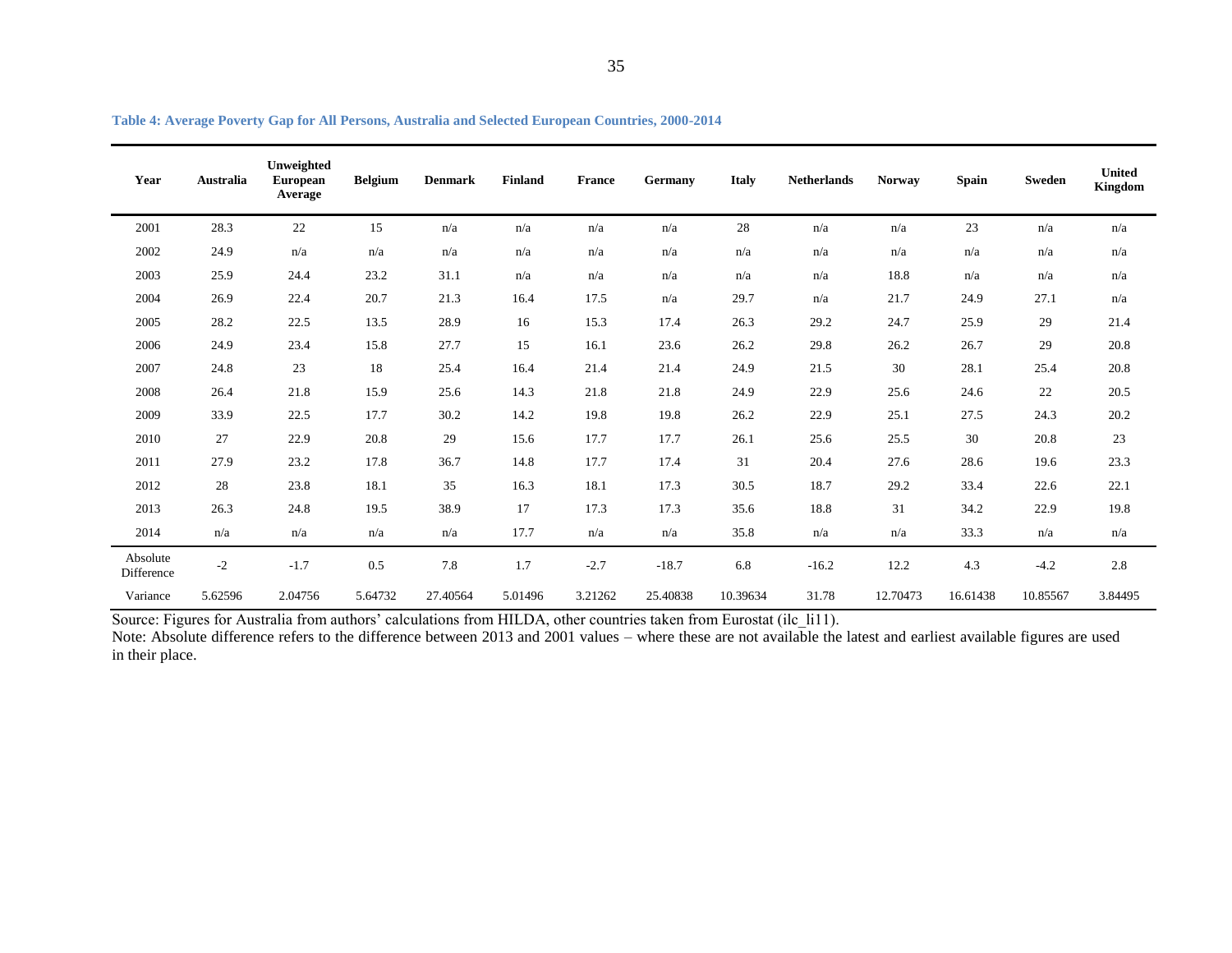| Year                   | <b>Australia</b> | Unweighted<br><b>European</b><br>Average | <b>Belgium</b> | <b>Denmark</b> | <b>Finland</b> | <b>France</b>  | Germany        | <b>Italy</b>   | <b>Netherlands</b> | <b>Norway</b> | <b>Spain</b> | <b>Sweden</b> | <b>United</b><br><b>Kingdom</b> |
|------------------------|------------------|------------------------------------------|----------------|----------------|----------------|----------------|----------------|----------------|--------------------|---------------|--------------|---------------|---------------------------------|
| 2001                   | 29.6             | n/a                                      | n/a            | n/a            | n/a            | n/a            | n/a            | n/a            | n/a                | n/a           | n/a          | n/a           | n/a                             |
| 2002                   | 28.6             | n/a                                      | n/a            | n/a            | n/a            | n/a            | n/a            | n/a            | n/a                | n/a           | n/a          | n/a           | n/a                             |
| 2003                   | 26.5             | 6.9                                      | 10.7           | 4.5            | n/a            | n/a            | n/a            | n/a            | n/a                | 5.4           | n/a          | n/a           | n/a                             |
| 2004                   | 26.2             | 7.8                                      | 10.8           | 4.6            | 5.5            | 4.9            | n/a            | 9.1            | n/a                | 4.9           | 17           | 5.4           | n/a                             |
| 2005                   | 27.6             | 8                                        | 9.5            | 3.4            | 5.3            | 7.9            | 6.6            | 11.9           | 2.3                | 5.8           | 17.8         | 3.6           | 13.7                            |
| 2006                   | 31.3             | 8.8                                      | 12.2           | 3.1            | 6.9            | 9.1            | 6.3            | 11.5           | 1.9                | 8.2           | 18.7         | 4.6           | 14                              |
| 2007                   | 35.2             | 8.1                                      | 10.1           | 3.6            | 5.7            | 6.9            | 8.7            | 12.1           | 3.4                | 3.7           | 16.2         | 3.8           | 15                              |
| 2008                   | 39.3             | 7.7                                      | 8.8            | $\mathfrak{Z}$ | 6.9            | 2.5            | 7.5            | 11.5           | 4.3                | 5.3           | 15.2         | 4.7           | 15.3                            |
| 2009                   | 42.6             | 7.2                                      | 7.6            | 4.6            | 6.3            | 5.3            | 7.5            | 10.4           | 3.2                | 2.6           | 14.4         | 5.9           | 11.7                            |
| 2010                   | 36.3             | 6.3                                      | 7.8            | 5.5            | 4.7            | 4.6            | $\overline{7}$ | 7.7            | 2.1                | 2.3           | 10.8         | 4.6           | 12.1                            |
| 2011                   | 33.1             | 6.3                                      | 7.9            | 3.6            | 5.5            | $\overline{4}$ | 7.3            | 7.7            | 2.7                | 2.1           | 10.2         | 6.3           | 12.4                            |
| 2012                   | 30.6             | 5.6                                      | 7.5            | 3.3            | 5.5            | 3.8            | 8.4            | $\overline{7}$ | 2.6                | 1.7           | $7.2\,$      | 5.5           | 9.3                             |
| 2013                   | 25.2             | 5.1                                      | 5.8            | 2.8            | 5              | 3              | 8              | 6.7            | 2.2                | 1.4           | 6.3          | 5.8           | 9                               |
| 2014                   | n/a              | n/a                                      | n/a            | n/a            | 3.8            | n/a            | n/a            | 6.3            | n/a                | n/a           | 5.3          | n/a           | n/a                             |
| Absolute<br>Difference | $-4.4$           | $-5.3$                                   | $-8.2$         | $-1.7$         | 0.8            | $-8$           | $-2$           | $-3.7$         | $-2.8$             | $-4$          | 0.3          | 0.4           | $-9$                            |
| Variance               | 28.58626         | 1.78987                                  | 5.82941        | 0.72764        | 1.83296        | 8.78533        | 2.46695        | 3.93985        | 0.94269            | 4.59073       | 25.11243     | 0.81733       | 5.87952                         |

| Table 5: Poverty Rate for Elderly Persons, Australia and Selected European Countries, 2001-2014 |
|-------------------------------------------------------------------------------------------------|
|-------------------------------------------------------------------------------------------------|

<span id="page-35-0"></span>Source: Figures for Australia from authors' calculations from HILDA, other countries taken from Eurostat (ilc\_li02).

Note: Absolute difference refers to the difference between 2013 and 2001 values – where these are not available the latest and earliest available figures are used in their place.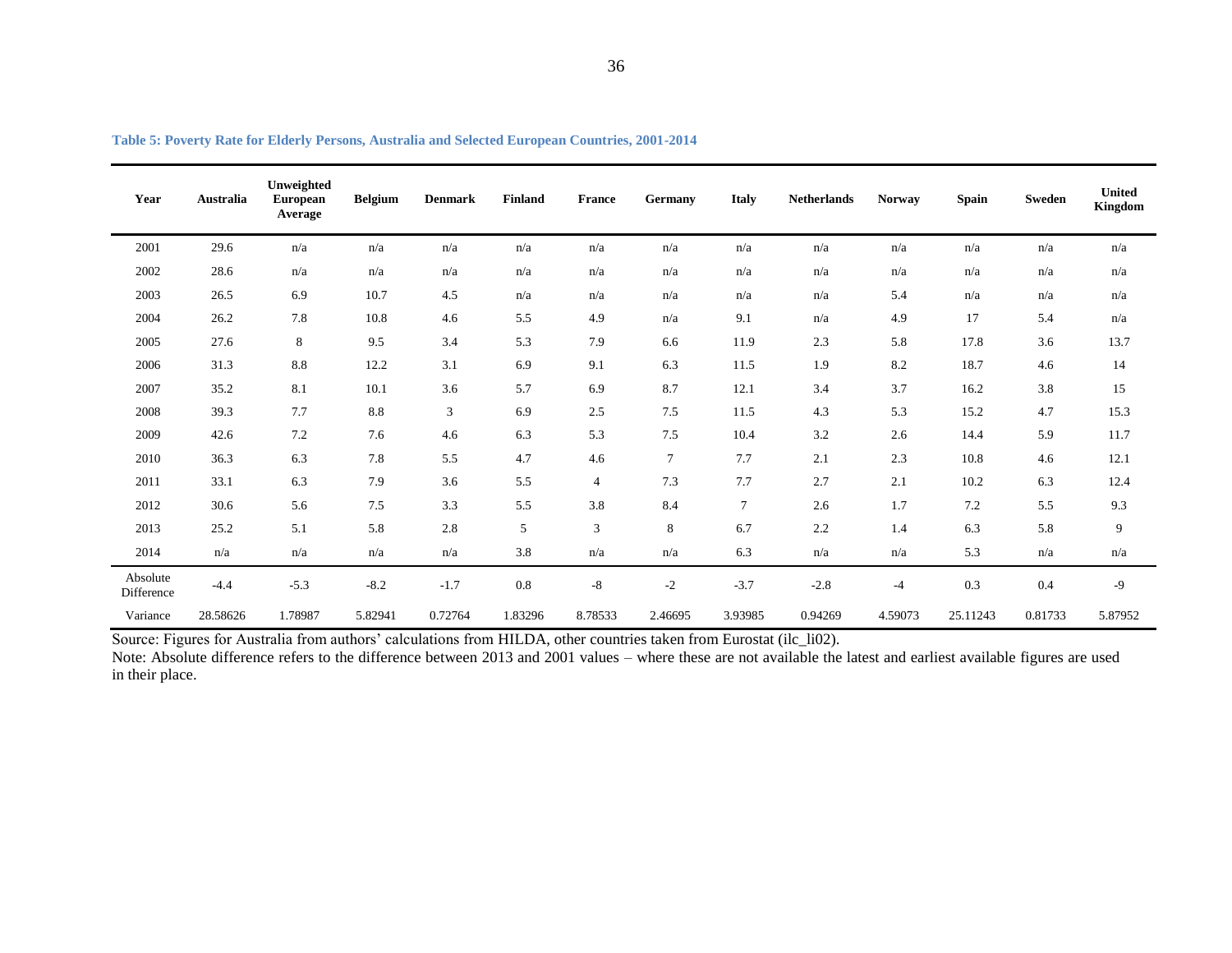| Year                   | Australia | Unweighted<br><b>European</b><br>Average | <b>Belgium</b> | <b>Denmark</b> | <b>Finland</b> | <b>France</b> | Germany   | <b>Italy</b> | <b>Netherlands</b> | <b>Norway</b> | <b>Spain</b> | <b>Sweden</b> | <b>United</b><br><b>Kingdom</b> |
|------------------------|-----------|------------------------------------------|----------------|----------------|----------------|---------------|-----------|--------------|--------------------|---------------|--------------|---------------|---------------------------------|
| 2001                   | 26.3      | 14.3                                     | 15             | n/a            | n/a            | n/a           | n/a       | 17           | n/a                | n/a           | 11           | n/a           | n/a                             |
| 2002                   | 23.6      | n/a                                      | n/a            | n/a            | n/a            | n/a           | n/a       | n/a          | n/a                | n/a           | n/a          | n/a           | n/a                             |
| 2003                   | 23.8      | 12.6                                     | 15.2           | 18.4           | n/a            | n/a           | n/a       | n/a          | n/a                | 4.1           | n/a          | n/a           | n/a                             |
| 2004                   | 25.6      | 13.5                                     | 17.7           | 15             | 8.9            | 12.2          | n/a       | 18.2         | n/a                | 4.8           | 17           | 14.4          | n/a                             |
| 2005                   | 27.1      | 11.8                                     | 9.9            | 10.1           | 8.5            | 11.5          | 13.1      | 12.2         | 11.9               | 3.1           | 16           | 19.2          | 14.3                            |
| 2006                   | 23.2      | 15                                       | 11.3           | 19             | 7.6            | 14.1          | 29.2      | 11.8         | 18.6               | 5.4           | 16.2         | 15.7          | 15.9                            |
| 2007                   | 22.2      | 13                                       | 13.1           | 8.4            | 7.2            | 15.6          | 17.6      | 12.9         | 18.6               | 3.9           | 15.8         | 15.4          | 14.6                            |
| 2008                   | 25.4      | 12                                       | 11.9           | 10.4           | 8.2            | 15.1          | 16.5      | 11.5         | 10.9               | 3.8           | 14.3         | 13.8          | 16                              |
| 2009                   | 34        | 12.2                                     | 15             | 7.8            | 7.3            | 12.7          | 12.8      | 12           | 18.1               | 3.3           | 16.1         | 13.8          | 15.6                            |
| 2010                   | 23.1      | 16.1                                     | 14.4           | 19.2           | 8.9            | 16.4          | 14.3      | 13.3         | 29.7               | n/a           | 17           | 9.2           | 18.1                            |
| 2011                   | 26.3      | 15.9                                     | 14.5           | 22             | 7.3            | 8.9           | 15.4      | 15.8         | 27.7               | 14.6          | 17.6         | 13.6          | 17.3                            |
| 2012                   | 29        | 16.3                                     | 26.3           | 16.9           | 8.5            | 10.6          | 16.4      | 15.2         | 27.7               | 3.1           | 23.2         | 14.1          | 17.2                            |
| 2013                   | 26.7      | 18                                       | 13.2           | $43.5*$        | 7.3            | 10.7          | 14.4      | 15.2         | 20.7               | 20.8          | 25.2         | 12.8          | 14.3                            |
| 2014                   | n/a       | n/a                                      | n/a            | n/a            | 8.5            | n/a           | n/a       | 18.7         | n/a                | n/a           | 23.7         | n/a           | n/a                             |
| Absolute<br>Difference | 0.4       | $-13.1$                                  | $-5.8$         | 25.1           | $-1.5$         | $-9.3$        | $-54.6$   | $-0.3$       | $-34.3$            | 16.7          | 5.7          | $-1.6$        | $-3.7$                          |
| Variance               | 9.64245   | 24.80474                                 | 14.1633        | 99.05855       | 0.92838        | 11.14517      | 240.36552 | 10.2732      | 182.78423          | 36.33433      | 16.13324     | 6.26444       | 1.5241                          |

| Table 6: Average Poverty Gap for Elderly Persons, Australia and Selected European Countries, 2000-2014 |  |
|--------------------------------------------------------------------------------------------------------|--|
|                                                                                                        |  |

<span id="page-36-0"></span>\* It is unclear whether this 26.6 percentage point increase in Denmark between 2013 and 2013 is a statistical anomaly or whether there has been a substantial change in elderly poverty gaps between 2012 and 2013.

Source: Figures for Australia from authors' calculations from HILDA, other countries taken from Eurostat (ilc\_li11).

Note: Absolute difference refers to the difference between 2013 and 2001 values – where these are not available the latest and earliest available figures are used in their place.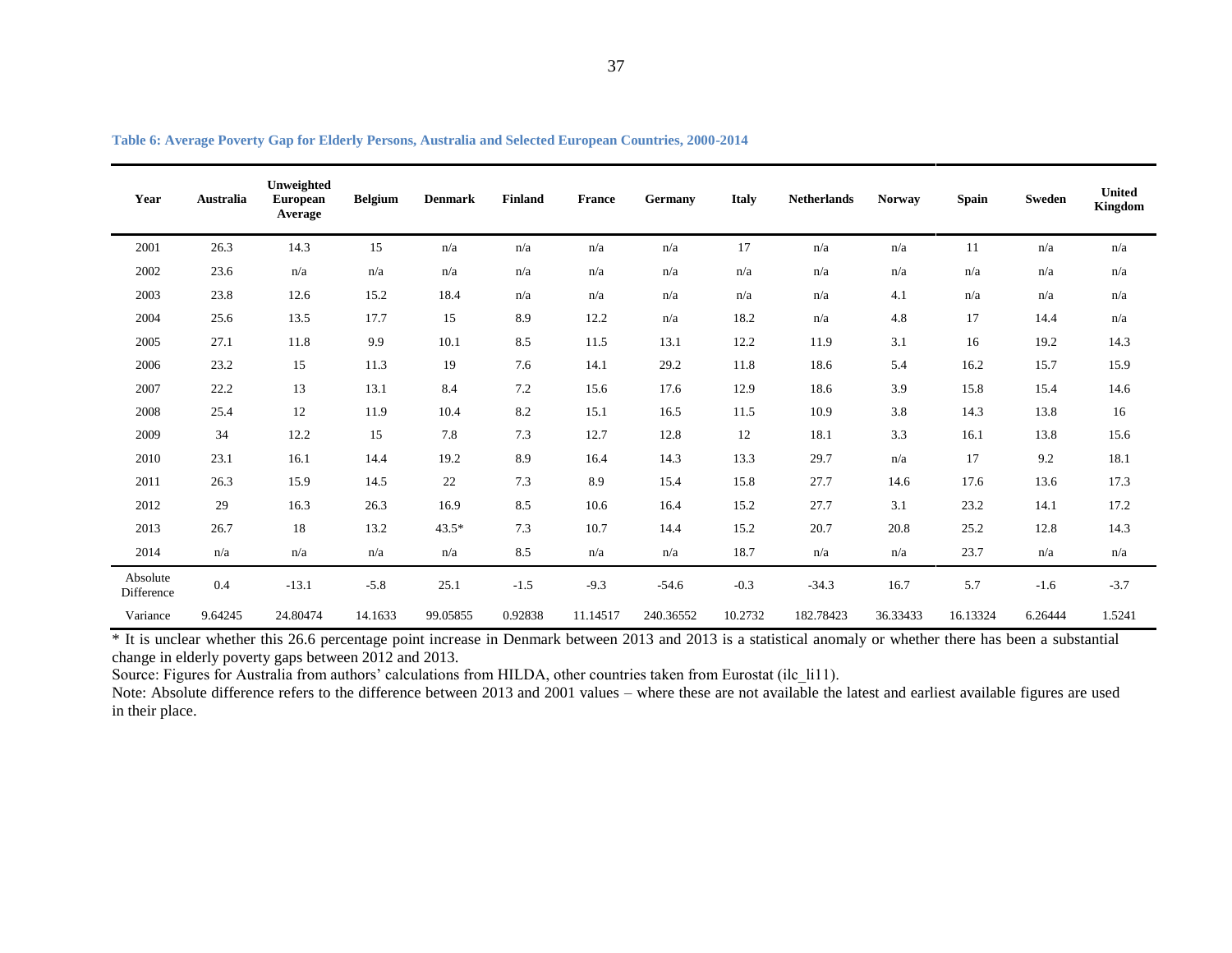| Year                   | Australia | Unweighted<br><b>European</b><br>Average | <b>Belgium</b> | <b>Denmark</b> | <b>Finland</b> | <b>France</b> | Germany   | <b>Italy</b> | <b>Netherlands</b> | <b>Norway</b> | <b>Spain</b> | Sweden   | <b>United</b><br>Kingdom |
|------------------------|-----------|------------------------------------------|----------------|----------------|----------------|---------------|-----------|--------------|--------------------|---------------|--------------|----------|--------------------------|
| 2001                   | 15.7      | 24.7                                     | 15             | n/a            | n/a            | n/a           | n/a       | 21           | n/a                | n/a           | 38           | n/a      | n/a                      |
| 2002                   | 16.9      | n/a                                      | n/a            | n/a            | n/a            | n/a           | n/a       | n/a          | n/a                | n/a           | n/a          | n/a      | n/a                      |
| 2003                   | 19.1      | 12.4                                     | 19.9           | 9.1            | n/a            | n/a           | n/a       | n/a          | n/a                | 8.2           | n/a          | n/a      | n/a                      |
| 2004                   | 15        | 15.5                                     | 13.6           | 10.2           | 7.5            | 17.1          | n/a       | 28.2         | n/a                | 7.2           | 32.2         | 8.1      | n/a                      |
| 2005                   | 16.5      | 14.7                                     | 12.2           | 11             | 6.1            | 12.1          | 12.7      | 27.1         | 12.2               | 11.3          | 27.7         | 8.8      | 20.3                     |
| 2006                   | 16.9      | 14.5                                     | 14.6           | 6.2            | 6.1            | 12.1          | 13.6      | 22.2         | 10.1               | 9.8           | 24.5         | 16.6     | 23.9                     |
| 2007                   | 21.6      | 16.8                                     | 15.6           | 6              | 8.9            | 9.5           | 21.7      | 23           | 17.7               | 13.9          | 29.9         | 12.9     | 25.4                     |
| 2008                   | 21.7      | 17.1                                     | 20.4           | 3.1            | 15             | 13.1          | 18.4      | 27.3         | 13.8               | 10.6          | 29           | 12.8     | 24.6                     |
| 2009                   | 28        | 17.8                                     | 19.9           | 9.8            | 11.7           | 16.6          | $22\,$    | 28.8         | 13.2               | 14.7          | 27.3         | 14.8     | 17                       |
| 2010                   | 23.5      | 18.7                                     | 16.1           | 8.7            | 8.5            | 22            | 25.2      | 29.6         | 14.3               | 15.3          | 33.8         | 19.4     | 13                       |
| 2011                   | 21.3      | 16.7                                     | 19.2           | 9.9            | 8.3            | 1.7           | 20.9      | 27.9         | 19.3               | 8.5           | 31.6         | 19.6     | 16.9                     |
| 2012                   | 16.9      | 17.5                                     | 16.6           | 12.6           | 10.5           | 17.5          | $22\,$    | 31.9         | 13.2               | 6.8           | 29.3         | 19.3     | 12.6                     |
| 2013                   | 20.8      | 16.6                                     | 21.6           | $1.1*$         | 9              | 19.5          | 20.1      | 27.8         | 9.2                | 12.3          | 29.8         | 20.6     | 11.1                     |
| 2014                   | n/a       | n/a                                      | n/a            | n/a            | 7.1            | n/a           | n/a       | 30.4         | n/a                | n/a           | 33.5         | n/a      | n/a                      |
| Absolute<br>Difference | 5.1       | $-9.7$                                   | 2.6            | $-8$           | 4.1            | 1.5           | $-27.9$   | 12.4         | $-8.8$             | 4.1           | 6.5          | 12.5     | $-24.9$                  |
| Variance               | 13.71655  | 16.10982                                 | 14.00382       | 12.24018       | 10.27096       | 29.13333      | 118.80686 | 32.09529     | 27.31604           | 8.96164       | 27.91869     | 20.82544 | 101.94552                |

**Table 7: Poverty Rate for Single Parent Households with Dependent Children, Australia and Selected European Countries, 2000-2014**

<span id="page-37-0"></span>\* Similarly to Denmark's anomaly in regards to elderly poverty gaps in Table 5, it is unclear whether this 11.5 percentage point decrease is a statistical anomaly or whether there has been a substantial change in single parent poverty rates between 2012 and 2013.

Source: Figures for Australia from authors' calculations from HILDA, other countries taken from Eurostat (ilc\_li03).

Note: Absolute difference refers to the difference between 2013 and 2001 values – where these are not available the latest and earliest available figures are used in their place.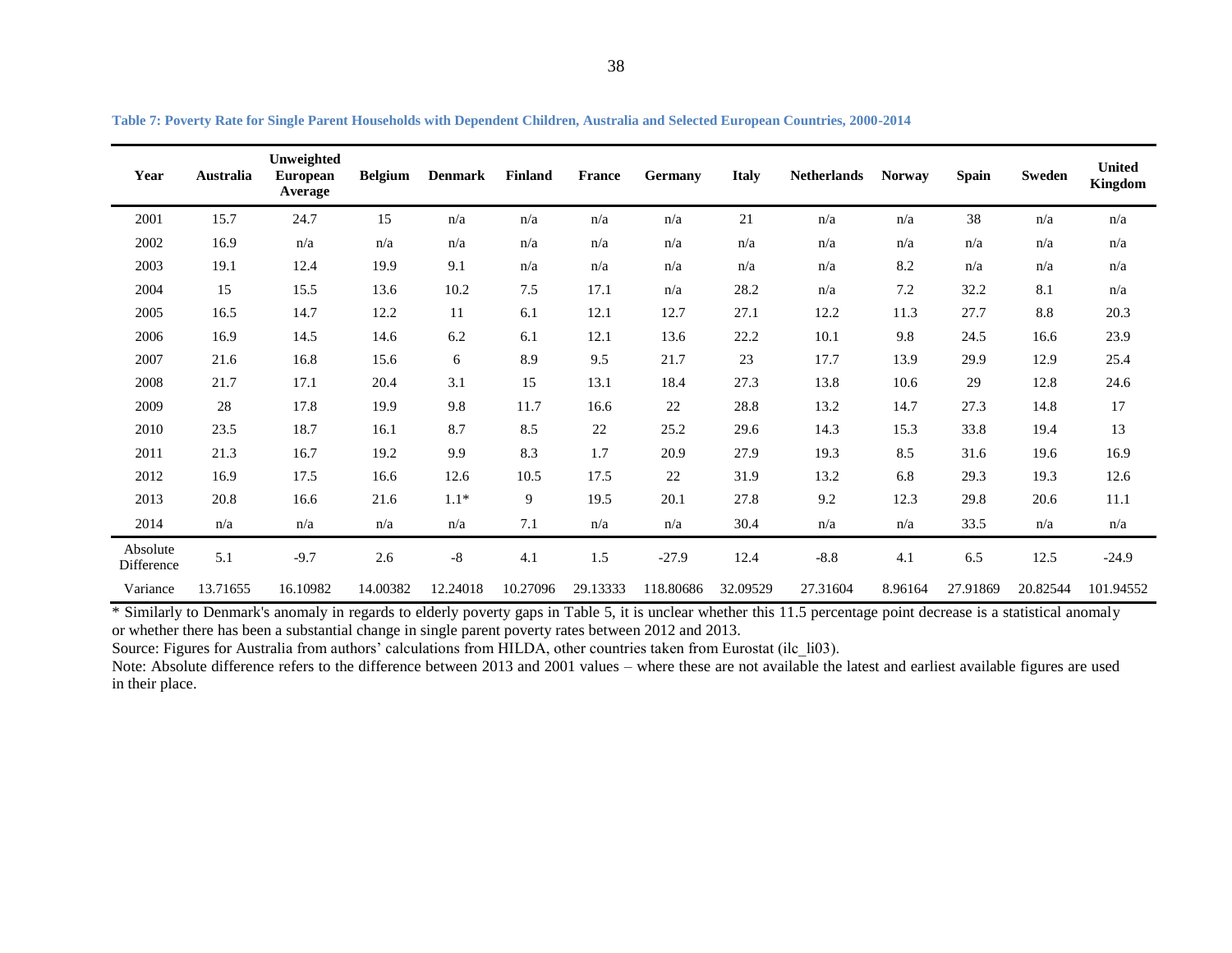|      | <b>CSLS Calculations Based On HILDA</b> |                                   |                           |                                   |                           |                                                                      | <b>LIS Documentation Online</b> |                            |                            | <b>LISSY Calculations</b>  |                           |                            |                           |                                                                             | <b>OECD</b> Estimates |                            |                           |                                          |                           |
|------|-----------------------------------------|-----------------------------------|---------------------------|-----------------------------------|---------------------------|----------------------------------------------------------------------|---------------------------------|----------------------------|----------------------------|----------------------------|---------------------------|----------------------------|---------------------------|-----------------------------------------------------------------------------|-----------------------|----------------------------|---------------------------|------------------------------------------|---------------------------|
|      | Gini<br>Coefficient                     | Overall<br><b>Poverty</b><br>Rate | Overall<br>Poverty<br>Gap | <b>Elderly</b><br>Poverty<br>Rate | Elderly<br>Poverty<br>Gap | Single<br>Person<br>with<br>Dependent<br>Children<br>Poverty<br>Rate | Gini<br>Coefficient             | Overall<br>Poverty<br>Rate | Elderly<br>Poverty<br>Rate | Overall<br>Poverty<br>Rate | Overall<br>Poverty<br>Gap | Elderly<br>Poverty<br>Rate | Elderly<br>Poverty<br>Gap | <b>Single</b><br>Person<br>with<br>Dependent<br>Children<br>Poverty<br>Rate | Gini<br>Coefficient   | Overall<br>Poverty<br>Rate | Overall<br>Poverty<br>Gap | <b>Elderly</b><br><b>Poverty</b><br>Rate | Elderly<br>Poverty<br>Gap |
| 2001 | 0.319                                   | 10.4                              | 28.3                      | 29.6                              | 26.3                      | 15.7                                                                 | 0.31                            | 13.0                       | 23.0                       | 13.0                       | 30.5                      | 23.0                       | 16.7                      | 30.7                                                                        |                       |                            |                           |                                          |                           |
| 2002 | 0.338                                   | 10.9                              | 24.9                      | 28.6                              | 23.6                      | 16.9                                                                 |                                 |                            |                            |                            |                           |                            |                           |                                                                             |                       |                            |                           |                                          |                           |
| 2003 | 0.345                                   | 10.5                              | 25.9                      | 26.5                              | 23.8                      | 19.1                                                                 | 0.312                           | 12.2                       | 22.3                       | 12.2                       | 31.0                      | 22.3                       | 21.8                      | 30.0                                                                        |                       |                            |                           |                                          |                           |
| 2004 | 0.328                                   | 10.6                              | 26.9                      | 26.2                              | 25.6                      | 15.0                                                                 |                                 |                            |                            |                            |                           |                            |                           |                                                                             | 0.315                 | 13.2                       | 23.3                      |                                          |                           |
| 2005 | 0.331                                   | 10.2                              | 28.2                      | 27.6                              | 27.1                      | 16.5                                                                 |                                 |                            |                            |                            |                           |                            |                           |                                                                             |                       |                            |                           |                                          |                           |
| 2006 | 0.344                                   | 9.8                               | 24.9                      | 31.3                              | 23.2                      | 16.9                                                                 |                                 |                            |                            |                            |                           |                            |                           |                                                                             |                       |                            |                           |                                          |                           |
| 2007 | 0.347                                   | 11.5                              | 24.8                      | 35.2                              | 22.2                      | 21.6                                                                 |                                 |                            |                            |                            |                           |                            |                           |                                                                             |                       |                            |                           |                                          |                           |
| 2008 | 0.337                                   | 12.1                              | 26.4                      | 39.3                              | 25.4                      | 21.7                                                                 | 0.333                           | 14.1                       | 37.3                       | 13.8                       | 26.2                      | 34.7                       | 21.9                      | 30.5                                                                        | 0.336                 | 14.6                       | 26.3                      |                                          |                           |
| 2009 | 0.340                                   | 13.1                              | 33.9                      | 42.6                              | 34.0                      | 28.0                                                                 |                                 |                            |                            |                            |                           |                            |                           |                                                                             |                       |                            |                           |                                          |                           |
| 2010 | 0.339                                   | 11.4                              | 27.0                      | 36.3                              | 23.1                      | 23.5                                                                 | 0.33                            | 13.9                       | 33.7                       | 13.5                       | 26.7                      | 31.9                       | 17.5                      | 29.9                                                                        | 0.334                 | 14.4                       | 24.5                      | 35.5                                     | 16.8                      |
| 2011 | 0.341                                   | 11.1                              | 27.9                      | 33.1                              | 26.3                      | 21.3                                                                 |                                 |                            |                            |                            |                           |                            |                           |                                                                             |                       |                            |                           |                                          |                           |
| 2012 | 0.336                                   | 9.6                               | 28.0                      | 30.6                              | 29.0                      | 16.9                                                                 |                                 |                            |                            |                            |                           |                            |                           |                                                                             | $0.326*$              | 13.8                       | 25.5                      | $33.5*$                                  | 15.9                      |
| 2013 | 0.338                                   | 9.6                               | 26.3                      | 25.2                              | 26.7                      | 20.8                                                                 |                                 |                            |                            |                            |                           |                            |                           |                                                                             |                       |                            |                           |                                          |                           |

**Table 8: Comparison of Poverty-Related Variables Calculated from LISSY, LIS and HILDA**

<span id="page-38-0"></span>Source: Authors' calculations based on HILDA or LISSY and Inequality and Poverty Key Figures from the Luxembourg Income Study [\(http://www.lisdatacenter.org/lis-ikf-webapp/app/search-ikf-figures\)](http://www.lisdatacenter.org/lis-ikf-webapp/app/search-ikf-figures). OECD.Stat Income Distribution and Poverty.